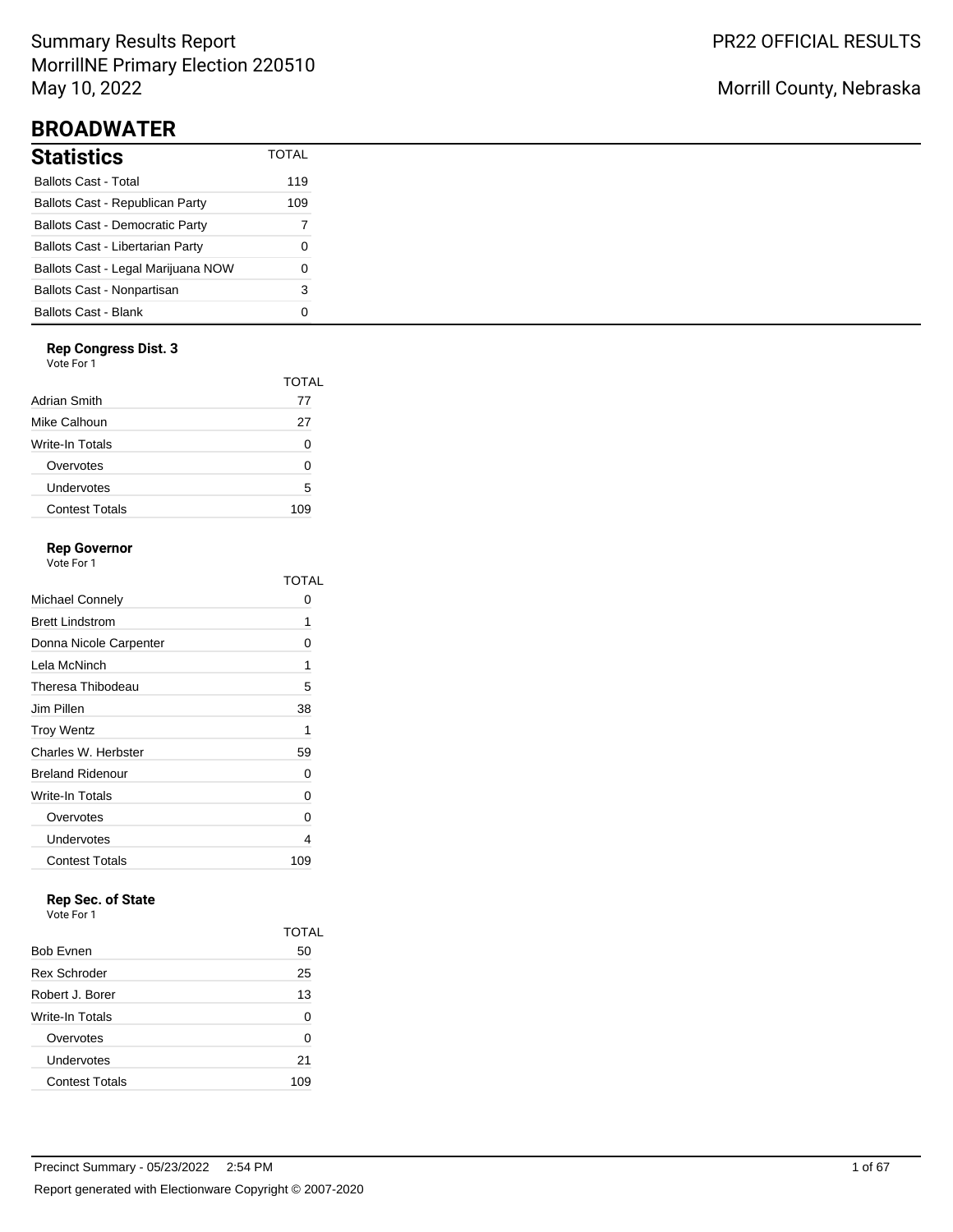#### **Rep State Treasurer**

| Vote For 1            |              |
|-----------------------|--------------|
|                       | <b>TOTAL</b> |
| John Murante          | 47           |
| Paul Anderson         | 37           |
| Write-In Totals       | 0            |
| Overvotes             | 0            |
| Undervotes            | 25           |
| <b>Contest Totals</b> | 109          |

## **Rep Attorney General**

Vote For 1

|                       | TOTAL |
|-----------------------|-------|
| Jennifer Hicks        | 31    |
| Mike Hilgers          | 52    |
| Write-In Totals       |       |
| Overvotes             | O     |
| Undervotes            | 26    |
| <b>Contest Totals</b> | 109   |

### **Rep State Auditor**

| Vote For 1            |       |
|-----------------------|-------|
|                       | TOTAL |
| Mike Foley            | 50    |
| Larry Anderson        | 32    |
| Write-In Totals       | 0     |
| Overvotes             | O     |
| Undervotes            | 27    |
| <b>Contest Totals</b> | 109   |
|                       |       |

### **Rep Public Service Comm. Dist 5**

|                       | TOTAL |
|-----------------------|-------|
| Kevin Stocker         | 47    |
| Mary Ridder           | 23    |
| Dakota Delka          | 13    |
| Write-In Totals       | 0     |
| Overvotes             | O     |
| Undervotes            | 26    |
| <b>Contest Totals</b> | 109   |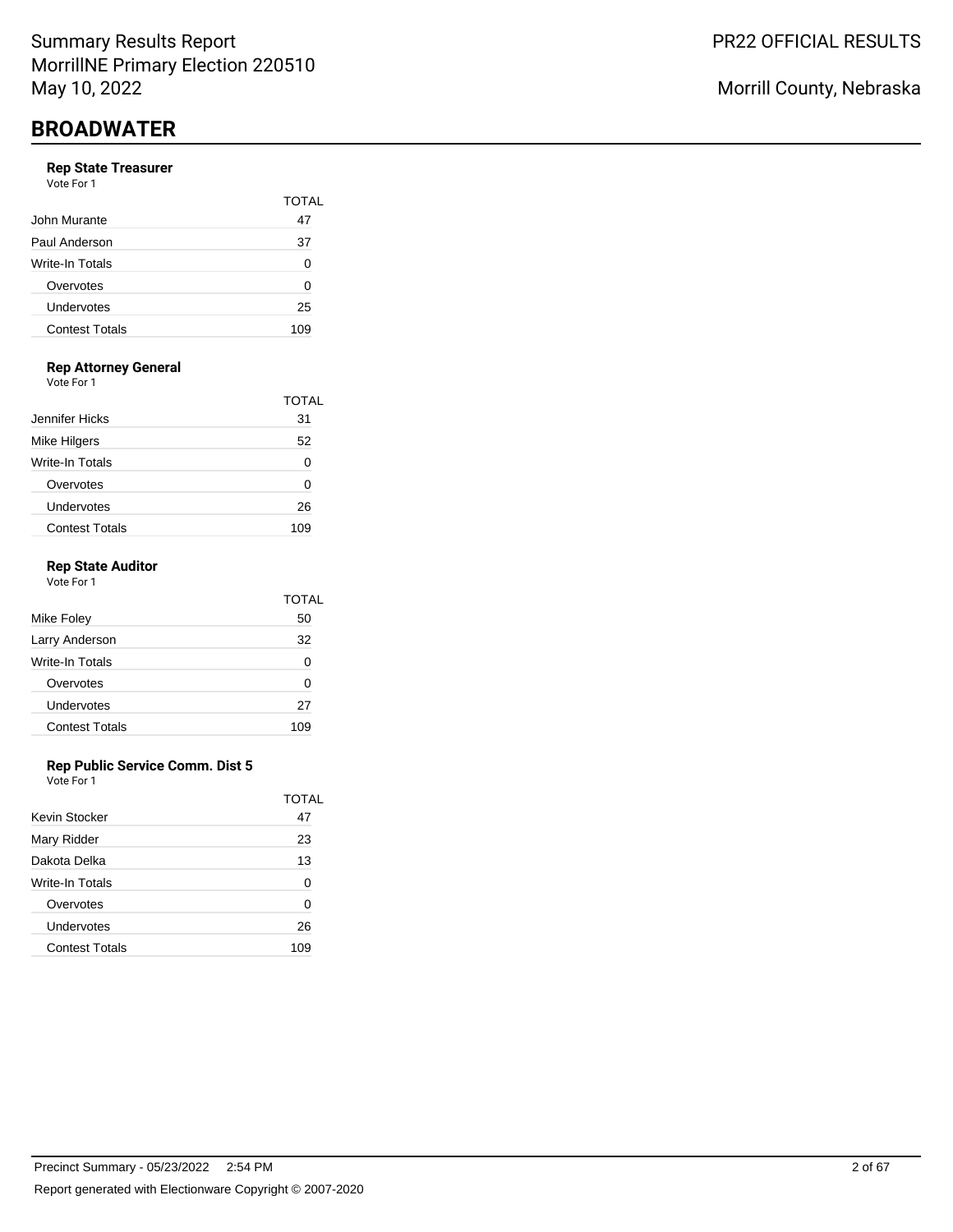### **Rep County Attorney**

| Vote For 1 |  |  |
|------------|--|--|
|            |  |  |

| <b>Travis Rodak</b>   | <b>TOTAL</b><br>37 |
|-----------------------|--------------------|
| Kirk M. Fellhoelter   | 72                 |
|                       |                    |
| Write-In Totals       | 0                  |
| Overvotes             | ŋ                  |
| Undervotes            | ∩                  |
| <b>Contest Totals</b> | 109                |

# **Dem Congress Dist. 3**

Vote For 1

|                       | TOTAL |
|-----------------------|-------|
| David J. Else         |       |
| Daniel M. Wik         |       |
| Write-In Totals       |       |
| Overvotes             |       |
| Undervotes            | 1     |
| <b>Contest Totals</b> |       |

#### **Dem Governor** Vote For 1

|                       | TOTAL |
|-----------------------|-------|
| Carol Blood           | 6     |
| Roy A. Harris         | 1     |
| Write-In Totals       |       |
| Overvotes             | ∩     |
| Undervotes            |       |
| <b>Contest Totals</b> |       |
|                       |       |

## **Dem Sec. of State**

Vote For 1

|                       | <b>TOTAL</b> |
|-----------------------|--------------|
| Write-In Totals       | $\mathbf{O}$ |
| Overvotes             | $\mathbf{O}$ |
| <b>Undervotes</b>     |              |
| <b>Contest Totals</b> |              |

### **Dem State Treasurer**

|                        | <b>TOTAL</b> |
|------------------------|--------------|
| <b>Write-In Totals</b> | 0            |
| Overvotes              | 0            |
| Undervotes             |              |
| <b>Contest Totals</b>  |              |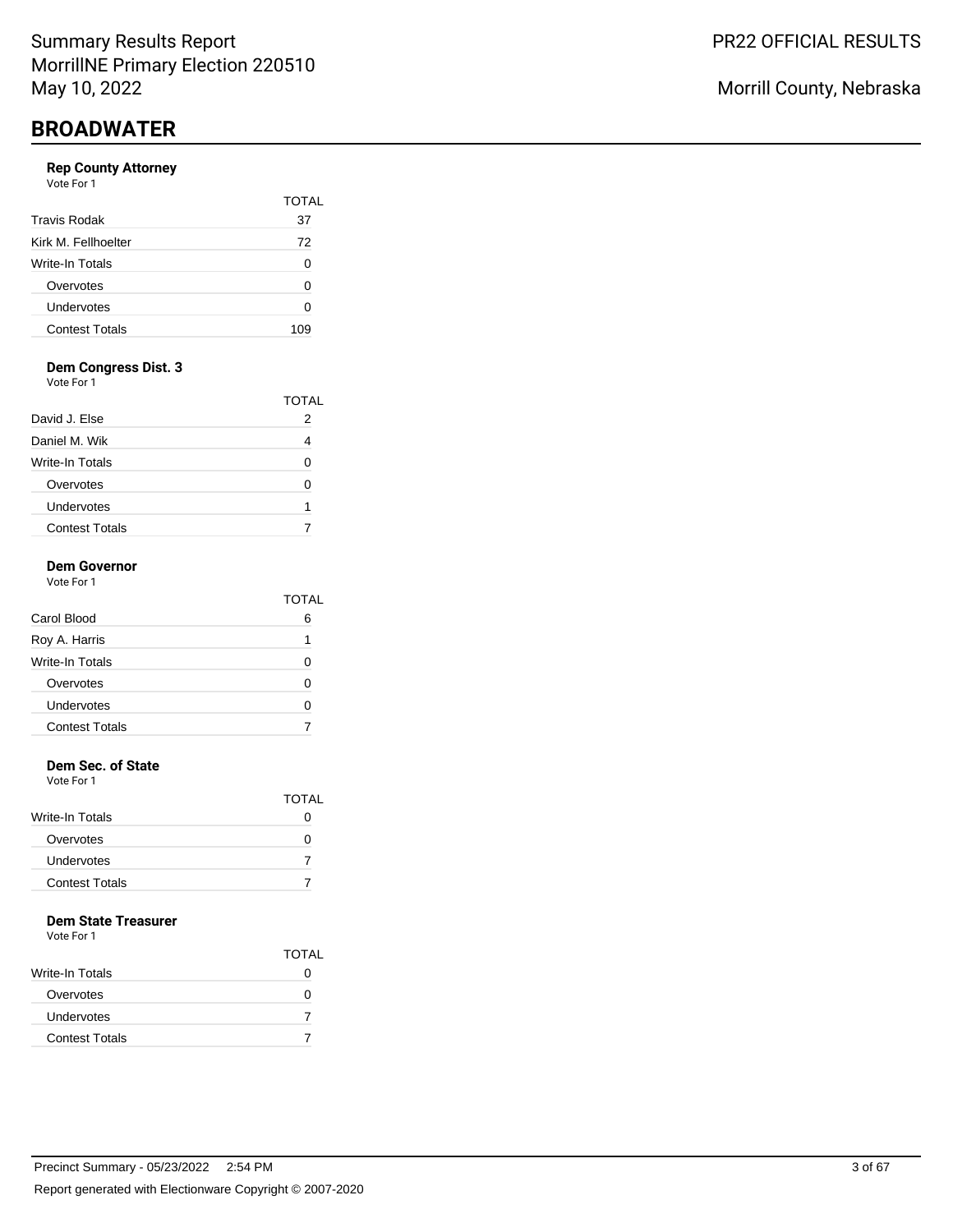#### **Dem Attorney General** Vote For 1

| <b>TOTAL</b> |
|--------------|
| 0            |
|              |
|              |
|              |
|              |

#### **Dem State Auditor**

Vote For 1

|                        | <b>TOTAL</b> |
|------------------------|--------------|
| <b>Write-In Totals</b> | O            |
| Overvotes              | $\mathbf{I}$ |
| Undervotes             |              |
| <b>Contest Totals</b>  |              |

## **Dem Public Service Comm. Dist 5**

Vote For 1

|                       | <b>TOTAL</b>      |
|-----------------------|-------------------|
| Write-In Totals       |                   |
| Overvotes             | $\mathbf{\Omega}$ |
| Undervotes            |                   |
| <b>Contest Totals</b> |                   |

## **Lib Congress Dist. 3**

Vote For 1

|                       | <b>TOTAL</b> |
|-----------------------|--------------|
| Write-In Totals       |              |
| Overvotes             | $\mathbf{O}$ |
| Undervotes            | $\mathbf{I}$ |
| <b>Contest Totals</b> |              |
|                       |              |

# **Lib Governor**

Vote For 1

|                       | TOTAI |
|-----------------------|-------|
| Scott Zimmerman       |       |
| Write-In Totals       |       |
| Overvotes             |       |
| Undervotes            |       |
| <b>Contest Totals</b> |       |
|                       |       |

# **Lib Sec. of State**

|                       | <b>TOTAL</b> |
|-----------------------|--------------|
| Write-In Totals       |              |
| Overvotes             |              |
| Undervotes            | O            |
| <b>Contest Totals</b> |              |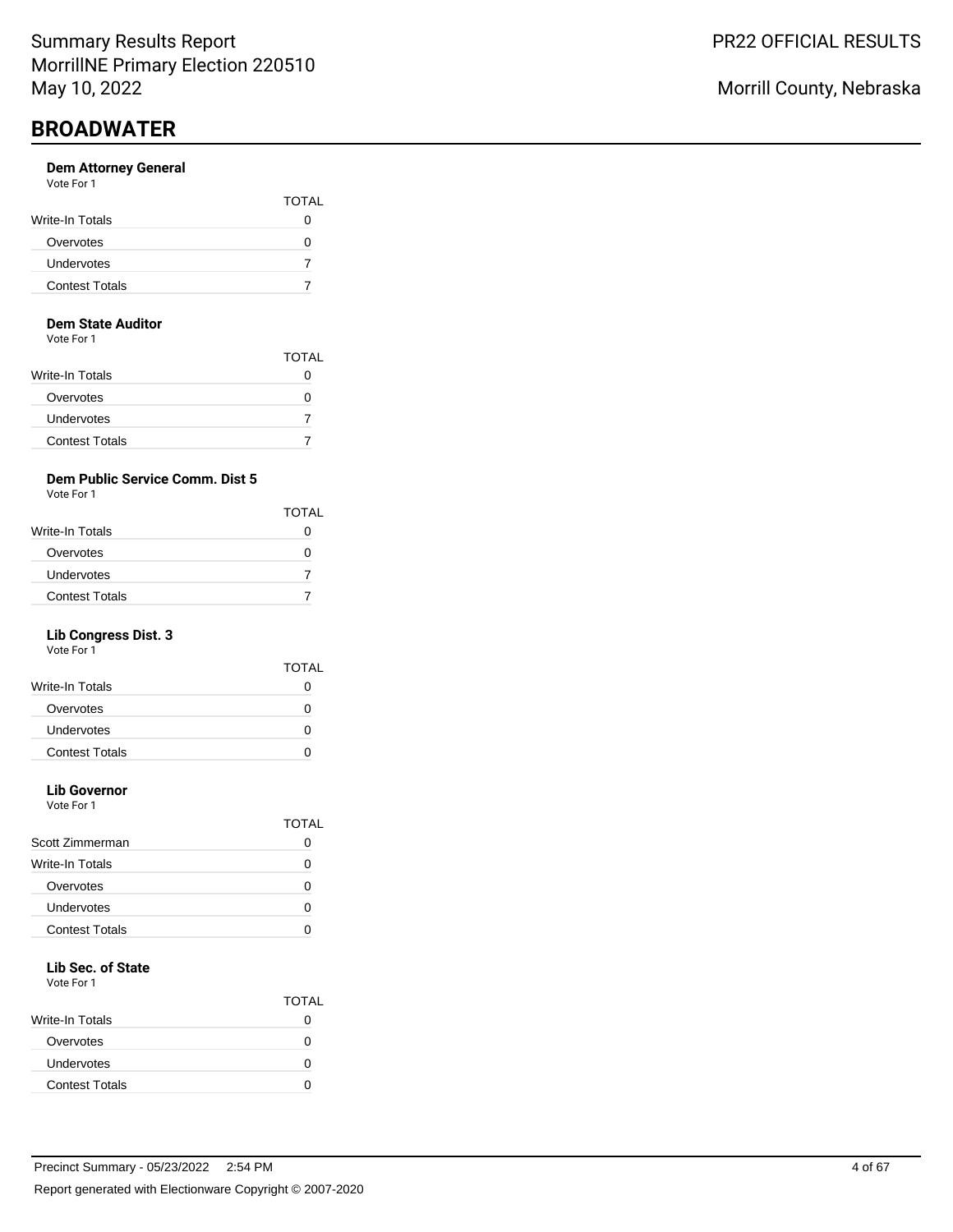#### **Lib State Treasurer** Vote For 1

| <b>VALLET LITTLE</b>  |              |
|-----------------------|--------------|
|                       | <b>TOTAL</b> |
| Katrina Tomsen        |              |
| Write-In Totals       |              |
| Overvotes             |              |
| Undervotes            |              |
| <b>Contest Totals</b> |              |
|                       |              |

### **Lib Attorney General**

Vote For 1

|                       | <b>TOTAL</b> |
|-----------------------|--------------|
| Write-In Totals       | 0            |
| Overvotes             | 0            |
| Undervotes            | 0            |
| <b>Contest Totals</b> |              |
|                       |              |

## **Lib State Auditor**

Vote For 1

|                       | TOTAL |
|-----------------------|-------|
| Gene Siadek           |       |
| Write-In Totals       | O     |
| Overvotes             | n     |
| Undervotes            | O     |
| <b>Contest Totals</b> | n     |

### **Lib Public Service Comm. Dist 5**

Vote For 1

|                       | <b>TOTAL</b> |
|-----------------------|--------------|
| Write-In Totals       |              |
| Overvotes             |              |
| <b>Undervotes</b>     |              |
| <b>Contest Totals</b> |              |

### **Lmn Congress Dist. 3**

| Vote For 1 |  |  |
|------------|--|--|
|            |  |  |

|                       | IUIAL |
|-----------------------|-------|
| Mark Elworth, Jr.     | 0     |
| Write-In Totals       | 0     |
| Overvotes             | O     |
| Undervotes            | O     |
| <b>Contest Totals</b> |       |

TOTAL

#### **Lmn Governor** Vote For 1

|                       | <b>TOTAL</b> |
|-----------------------|--------------|
| Write-In Totals       | 0            |
| Overvotes             |              |
| Undervotes            | 0            |
| <b>Contest Totals</b> |              |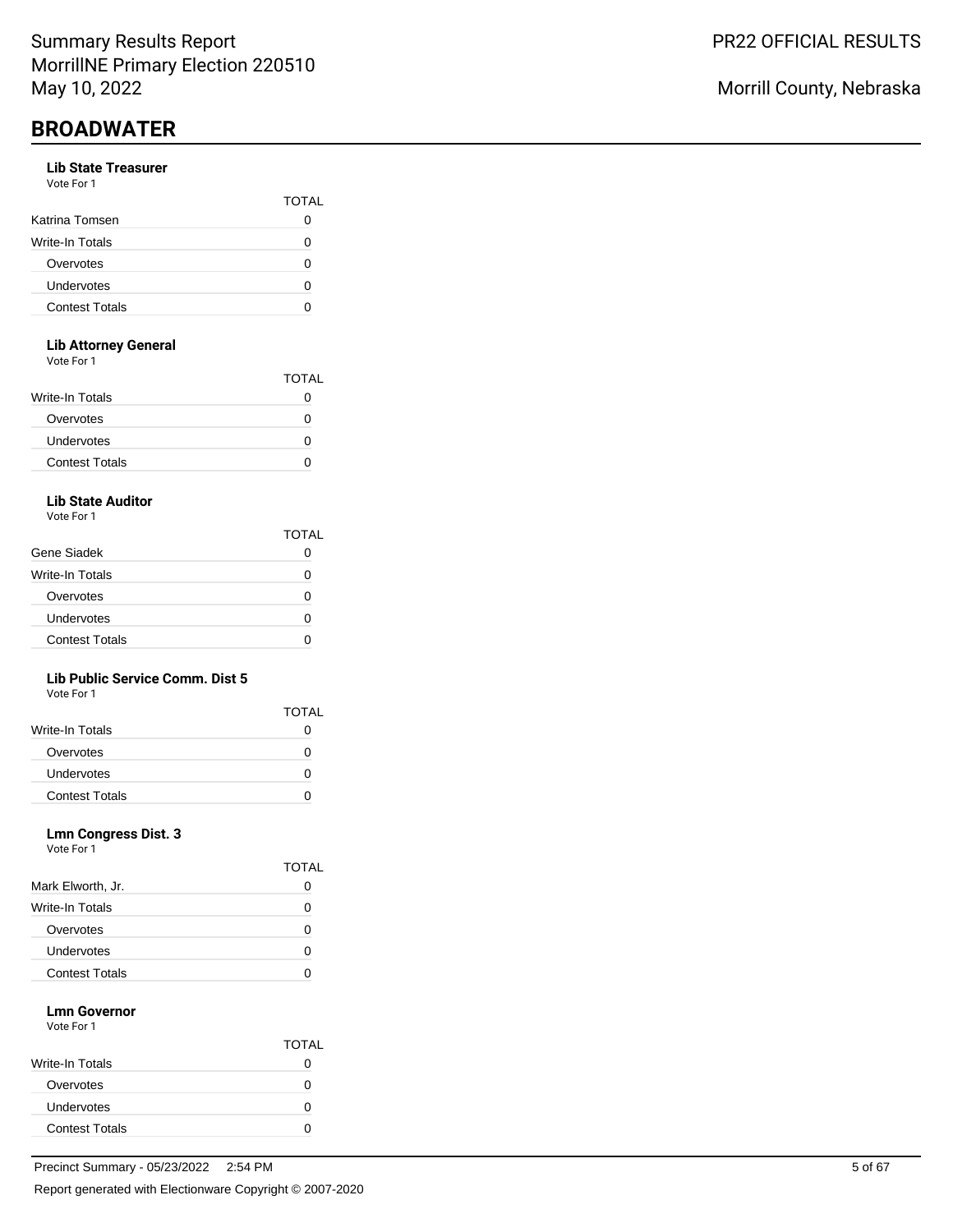#### **Lmn Sec. of State** Vote For 1

| , , , , , , , , ,     |              |
|-----------------------|--------------|
|                       | <b>TOTAL</b> |
| Write-In Totals       |              |
| Overvotes             |              |
| <b>Undervotes</b>     |              |
| <b>Contest Totals</b> |              |

#### **Lmn State Treasurer**

Vote For 1

|                        | <b>TOTAL</b> |
|------------------------|--------------|
| <b>Write-In Totals</b> |              |
| Overvotes              | 0            |
| Undervotes             | 0            |
| <b>Contest Totals</b>  | 0            |

### **Lmn Attorney General**

Vote For 1

|                       | <b>TOTAL</b>      |
|-----------------------|-------------------|
| Larry Bolinger        |                   |
| Write-In Totals       | 0                 |
| Overvotes             | $\mathbf{\Omega}$ |
| Undervotes            |                   |
| <b>Contest Totals</b> |                   |

#### **Lmn State Auditor** Vote For 1

|                       | <b>TOTAL</b> |
|-----------------------|--------------|
| L. Leroy Lopez        | O            |
| Write-In Totals       | Ω            |
| Overvotes             | Ω            |
| Undervotes            | Ω            |
| <b>Contest Totals</b> |              |

#### **Lmn Public Service Comm. Dist 5** Vote For 1

| VULTE FUIT            | <b>TOTAL</b> |
|-----------------------|--------------|
| Write-In Totals       |              |
| Overvotes             | 0            |
| <b>Undervotes</b>     | 0            |
| <b>Contest Totals</b> |              |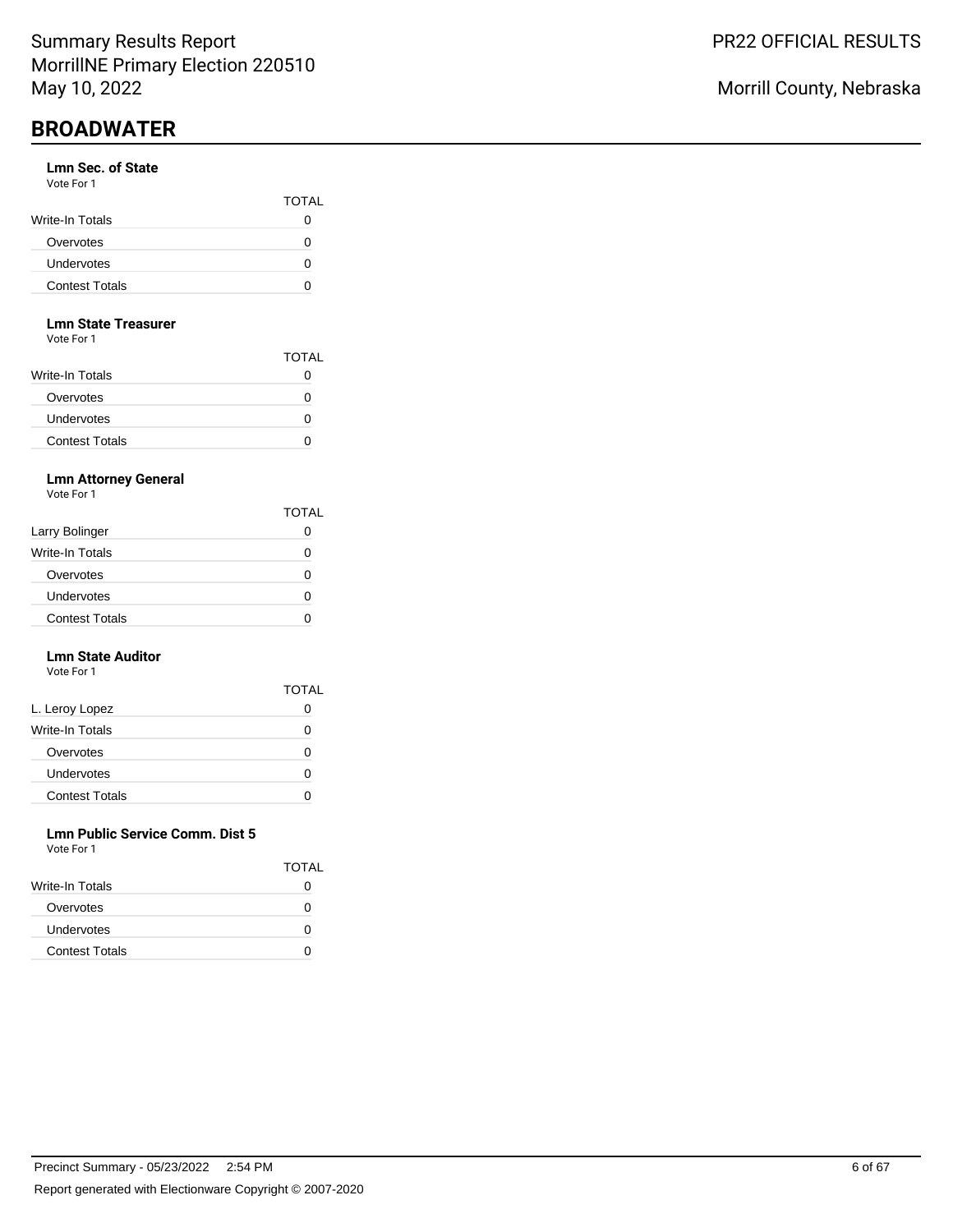## **Member of State BOE Dist 7**

Vote For 1

|                       | TOTAL |
|-----------------------|-------|
| Robin Stevens         | 16    |
| Pat Moore             | 15    |
| Elizabeth Tegtmeier   | 71    |
| Write-In Totals       | O     |
| Overvotes             | O     |
| Undervotes            | 17    |
| <b>Contest Totals</b> | 119   |

#### **University of NE Regents Dist 7** Vote For 1

|                       | TOTAL |
|-----------------------|-------|
| Matt Williams         | 38    |
| Nolan Gurnsey         | 11    |
| Kathy Wilmot          | 43    |
| Write-In Totals       | 0     |
| Overvotes             | 0     |
| Undervotes            | 27    |
| <b>Contest Totals</b> | 119   |

### **Garden County School Dist #35-0001**

|                       | TOTAL |
|-----------------------|-------|
| Mike Fischer          | 2     |
| Andrea Lake           | 4     |
| Jenny Sumrall         | 1     |
| Ryan Dean             | 1     |
| Kolby Van Newkirk     | 10    |
| Jeffrey L. Cooper     | 8     |
| Cameron Lobner        | 5     |
| Write-In Totals       | 0     |
| Overvotes             | 0     |
| Undervotes            | 11    |
| <b>Contest Totals</b> | 42    |
|                       |       |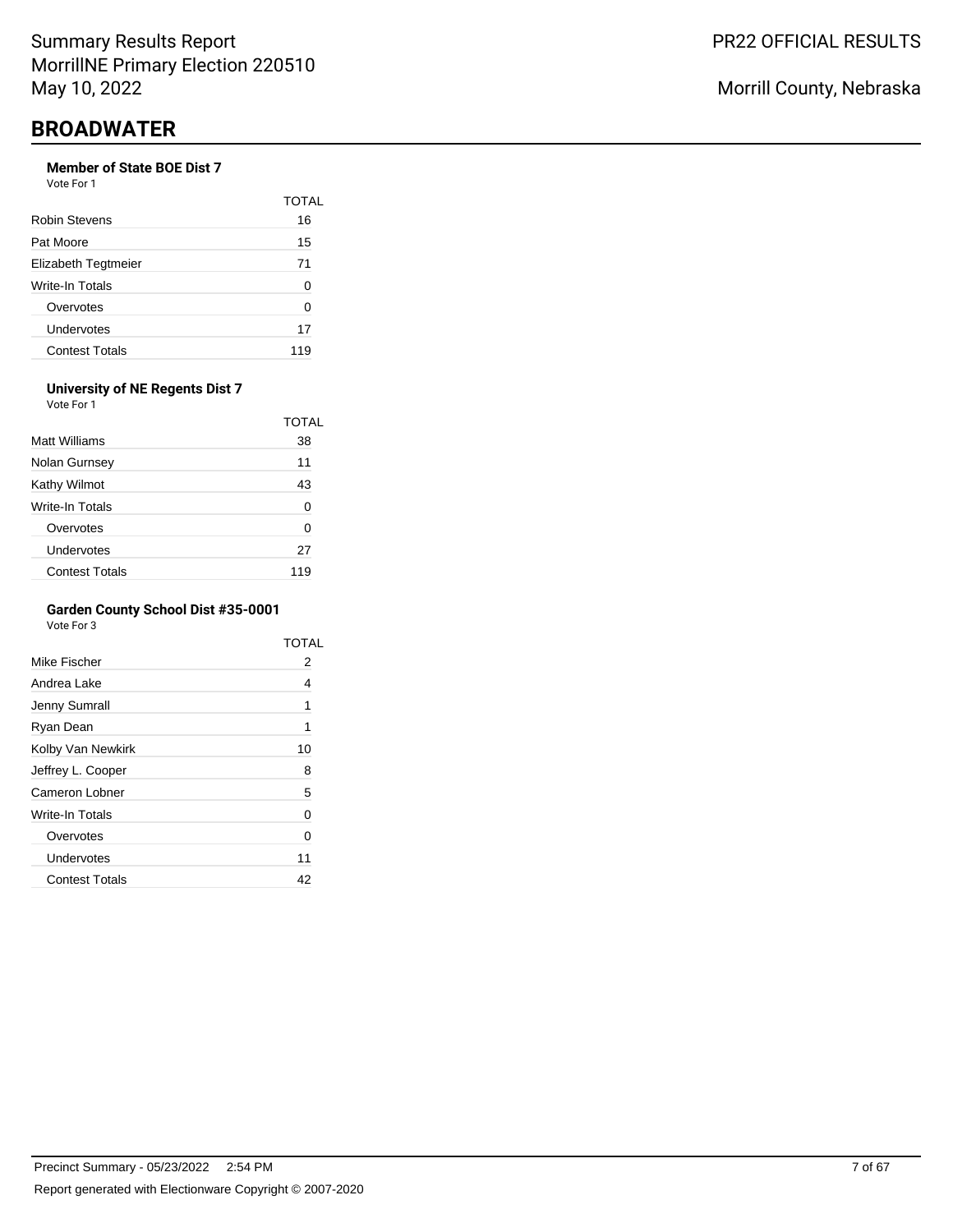# Summary Results Report MorrillNE Primary Election 220510 May 10, 2022

# **EAST BAYARD**

| Statistics                             | <b>TOTAL</b> |
|----------------------------------------|--------------|
| Ballots Cast - Total                   | 337          |
| Ballots Cast - Republican Party        | 279          |
| <b>Ballots Cast - Democratic Party</b> | 32           |
| Ballots Cast - Libertarian Party       | 1            |
| Ballots Cast - Legal Marijuana NOW     | ი            |
| Ballots Cast - Nonpartisan             | 25           |
| Ballots Cast - Blank                   |              |

### **Rep Congress Dist. 3**

Vote For 1

|                       | TOTAL |
|-----------------------|-------|
| Adrian Smith          | 205   |
| Mike Calhoun          | 68    |
| Write-In Totals       | O     |
| Overvotes             | 0     |
| Undervotes            | ี     |
| <b>Contest Totals</b> | 279   |
|                       |       |

## **Rep Governor**

Vote For 1

|                         | TOTAL |
|-------------------------|-------|
| Michael Connely         | 9     |
| <b>Brett Lindstrom</b>  | 20    |
| Donna Nicole Carpenter  | 2     |
| Lela McNinch            | 6     |
| Theresa Thibodeau       | 11    |
| Jim Pillen              | 74    |
| <b>Troy Wentz</b>       | 2     |
| Charles W. Herbster     | 152   |
| <b>Breland Ridenour</b> | 1     |
| Write-In Totals         | 0     |
| Overvotes               | 0     |
| Undervotes              | 2     |
| <b>Contest Totals</b>   | 279   |

# **Rep Sec. of State**

|                       | TOTAL |
|-----------------------|-------|
| <b>Bob Evnen</b>      | 109   |
| <b>Rex Schroder</b>   | 69    |
| Robert J. Borer       | 50    |
| Write-In Totals       | 0     |
| Overvotes             | 0     |
| Undervotes            | 51    |
| <b>Contest Totals</b> |       |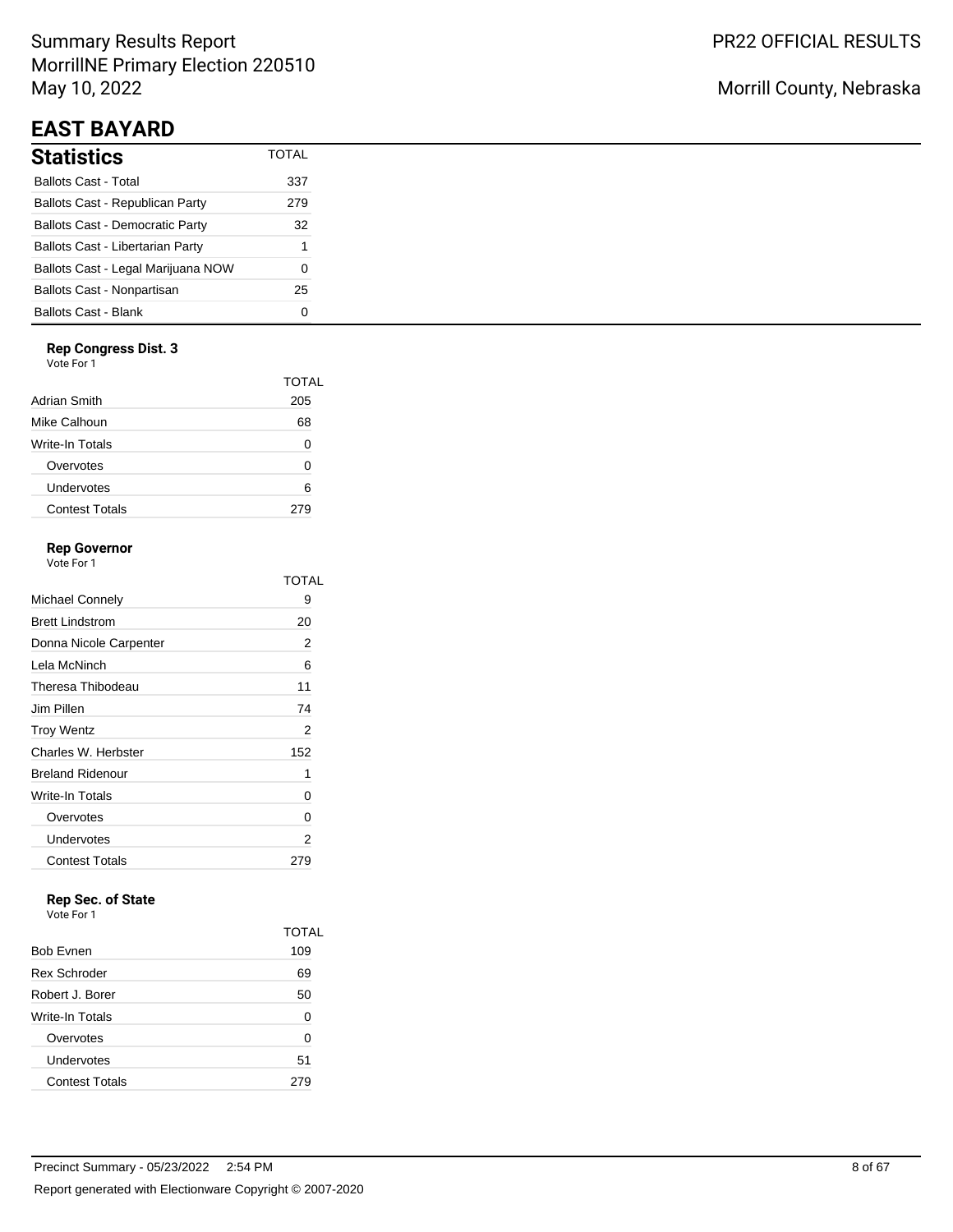#### **Rep State Treasurer**

| Vote For 1 |  |  |
|------------|--|--|
|            |  |  |

|                       | TOTAI |
|-----------------------|-------|
| John Murante          | 114   |
| Paul Anderson         | 105   |
| Write-In Totals       | 0     |
| Overvotes             | 0     |
| Undervotes            | 60    |
| <b>Contest Totals</b> | 279   |

## **Rep Attorney General**

Vote For 1

|                       | TOTAL |
|-----------------------|-------|
| Jennifer Hicks        | 94    |
| <b>Mike Hilgers</b>   | 150   |
| Write-In Totals       |       |
| Overvotes             | O     |
| Undervotes            | 35    |
| <b>Contest Totals</b> |       |

### **Rep State Auditor**

| Vote For 1            |       |
|-----------------------|-------|
|                       | TOTAL |
| Mike Foley            | 149   |
| Larry Anderson        | 77    |
| Write-In Totals       | 0     |
| Overvotes             | ŋ     |
| Undervotes            | 53    |
| <b>Contest Totals</b> | 279   |
|                       |       |

### **Rep Public Service Comm. Dist 5**

|                       | TOTAL |
|-----------------------|-------|
| Kevin Stocker         | 181   |
| Mary Ridder           | 44    |
| Dakota Delka          | 23    |
| Write-In Totals       | 0     |
| Overvotes             | 0     |
| Undervotes            | 31    |
| <b>Contest Totals</b> |       |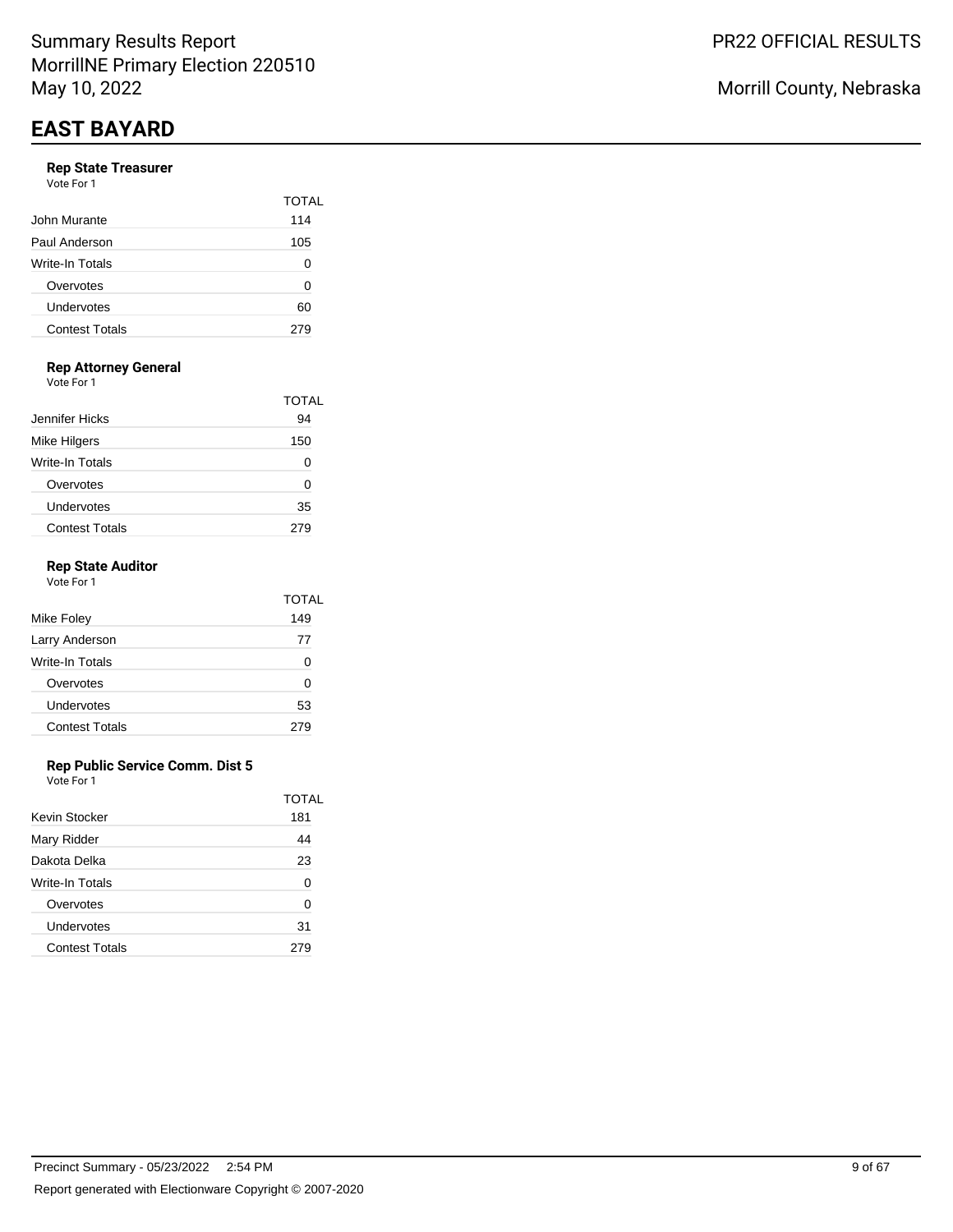## **Rep County Attorney**

|                       | TOTAL |
|-----------------------|-------|
| <b>Travis Rodak</b>   | 126   |
| Kirk M. Fellhoelter   | 147   |
| Write-In Totals       | O     |
| Overvotes             | n     |
| Undervotes            | 6     |
| <b>Contest Totals</b> |       |

## **Dem Congress Dist. 3**

Vote For 1

|                       | TOTAL |
|-----------------------|-------|
| David J. Else         | 16    |
| Daniel M. Wik         | 11    |
| Write-In Totals       | 2     |
| Overvotes             |       |
| Undervotes            | 3     |
| <b>Contest Totals</b> | 32    |

#### **Dem Governor**  $V_{\text{obs}} =$

| vote For T |  |
|------------|--|
|            |  |
|            |  |

| Carol Blood           | 21 |
|-----------------------|----|
| Roy A. Harris         | 8  |
| Write-In Totals       | 2  |
| Overvotes             |    |
| Undervotes            |    |
| <b>Contest Totals</b> |    |

TOTAL

### **Dem Sec. of State**

Vote For 1

|                       | TOTAL |
|-----------------------|-------|
| Write-In Totals       |       |
| Overvotes             | O     |
| Undervotes            | 30    |
| <b>Contest Totals</b> | 32    |

#### **Dem State Treasurer**

|                        | <b>TOTAL</b> |
|------------------------|--------------|
| <b>Write-In Totals</b> | 3            |
| Overvotes              | $\mathbf{I}$ |
| Undervotes             | 29           |
| <b>Contest Totals</b>  | 32           |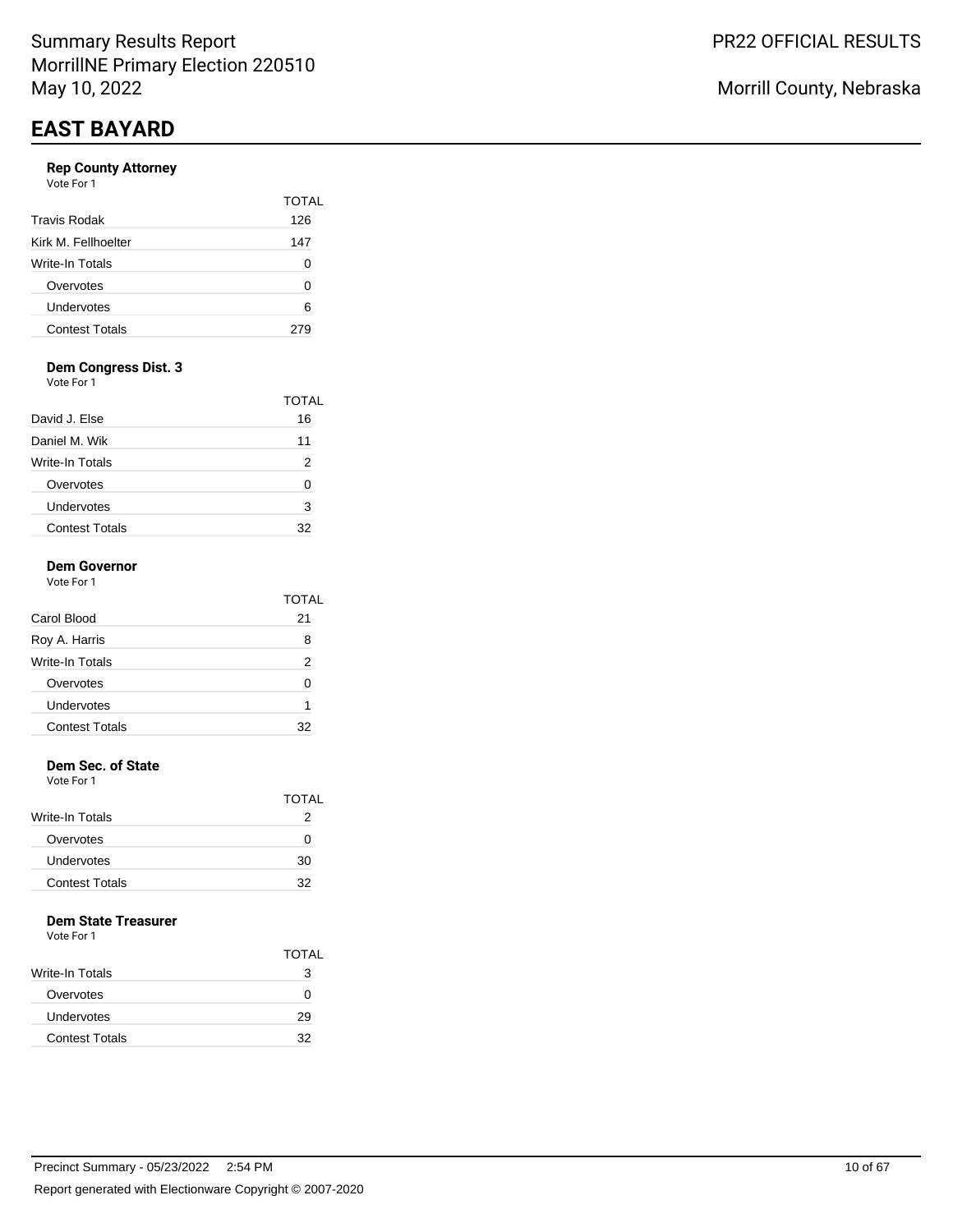#### **Dem Attorney General** Vote For 1

| <b>VAJILI I VJI I</b> |              |
|-----------------------|--------------|
|                       | <b>TOTAL</b> |
| Write-In Totals       | з            |
| Overvotes             | 0            |
| Undervotes            | 29           |
| <b>Contest Totals</b> | 32           |
|                       |              |

#### **Dem State Auditor**

Vote For 1

|                        | TOTAL |
|------------------------|-------|
| <b>Write-In Totals</b> | З     |
| Overvotes              | 0     |
| Undervotes             | 29    |
| <b>Contest Totals</b>  | 32    |

## **Dem Public Service Comm. Dist 5**

Vote For 1

| <b>TOTAL</b> |
|--------------|
| 2            |
| $^{(1)}$     |
| 30           |
| 32           |
|              |

## **Lib Congress Dist. 3**

Vote For 1

|                       | TOTAI        |
|-----------------------|--------------|
| Write-In Totals       |              |
| Overvotes             | $\mathbf{I}$ |
| Undervotes            |              |
| <b>Contest Totals</b> |              |
|                       |              |

# **Lib Governor**

Vote For 1

|                       | TOTAL |
|-----------------------|-------|
| Scott Zimmerman       |       |
| Write-In Totals       |       |
| Overvotes             |       |
| Undervotes            | C     |
| <b>Contest Totals</b> |       |
|                       |       |

# **Lib Sec. of State**

|                       | <b>TOTAL</b> |
|-----------------------|--------------|
| Write-In Totals       |              |
| Overvotes             |              |
| Undervotes            |              |
| <b>Contest Totals</b> |              |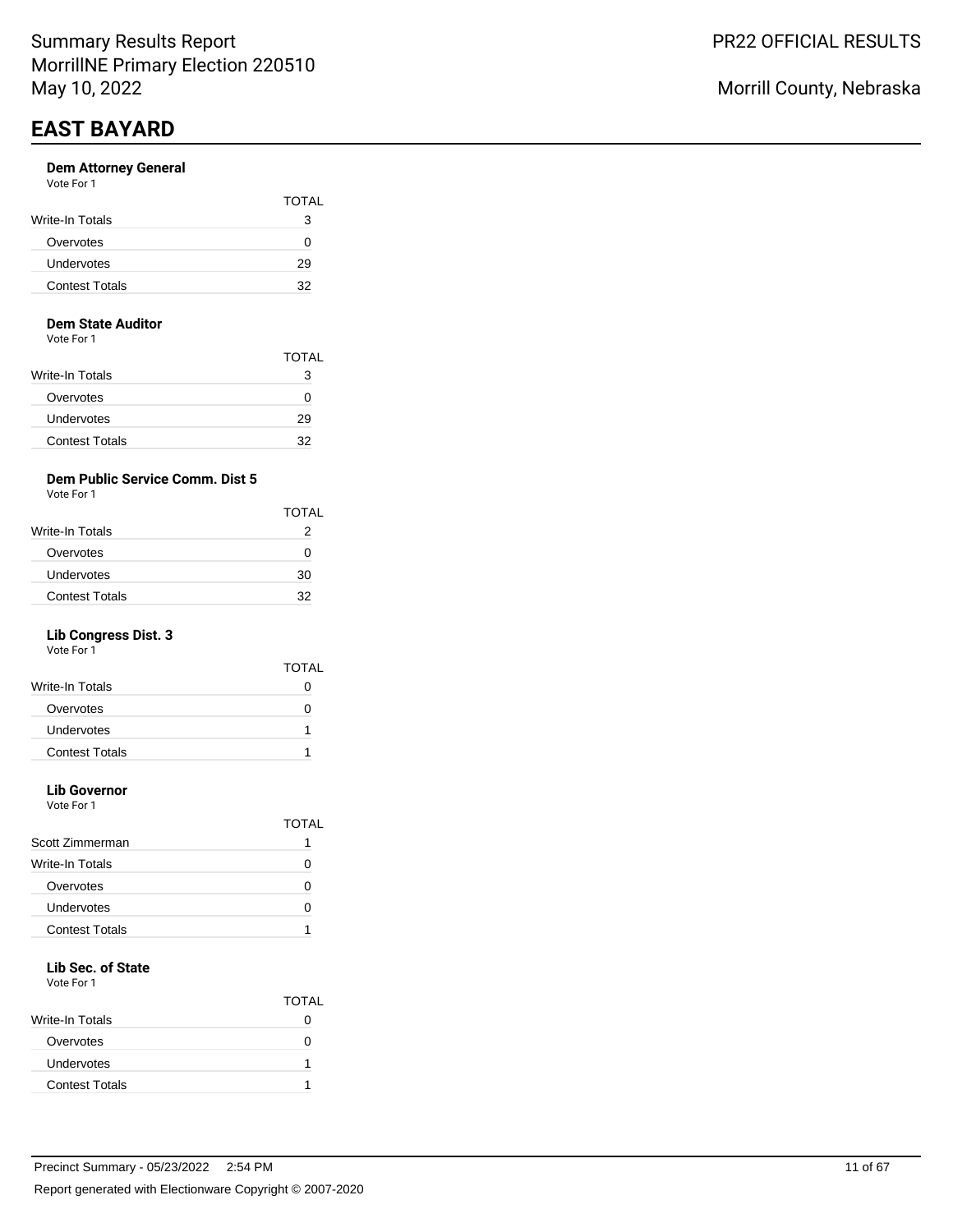#### **Lib State Treasurer**  $V_{\alpha}$ to E

| VOIE FOL L            |              |
|-----------------------|--------------|
|                       | <b>TOTAL</b> |
| Katrina Tomsen        |              |
| Write-In Totals       |              |
| Overvotes             | $\lceil$     |
| Undervotes            |              |
| <b>Contest Totals</b> |              |
|                       |              |

## **Lib Attorney General**

Vote For 1

|                       | <b>TOTAL</b> |
|-----------------------|--------------|
| Write-In Totals       |              |
| Overvotes             |              |
| Undervotes            |              |
| <b>Contest Totals</b> |              |

# **Lib State Auditor**

Vote For 1

|                       | TOTAL |
|-----------------------|-------|
| Gene Siadek           |       |
| Write-In Totals       | 0     |
| Overvotes             |       |
| Undervotes            |       |
| <b>Contest Totals</b> |       |

### **Lib Public Service Comm. Dist 5**

Vote For 1

|                       | <b>TOTAL</b> |
|-----------------------|--------------|
| Write-In Totals       |              |
| Overvotes             |              |
| Undervotes            |              |
| <b>Contest Totals</b> |              |

#### **Lmn Congress Dist. 3** Vote For 1

| VOLE FOL 1 |  |  |
|------------|--|--|
|            |  |  |
|            |  |  |

|                       | 1 V 1 / 1 L |
|-----------------------|-------------|
| Mark Elworth, Jr.     | 0           |
| Write-In Totals       | $\lceil$    |
| Overvotes             | $\lceil$    |
| Undervotes            | $\lceil$    |
| <b>Contest Totals</b> |             |

**TOTAL** 

#### **Lmn Governor** Vote For 1

|                       | <b>TOTAL</b> |
|-----------------------|--------------|
| Write-In Totals       | 0            |
| Overvotes             |              |
| Undervotes            | 0            |
| <b>Contest Totals</b> |              |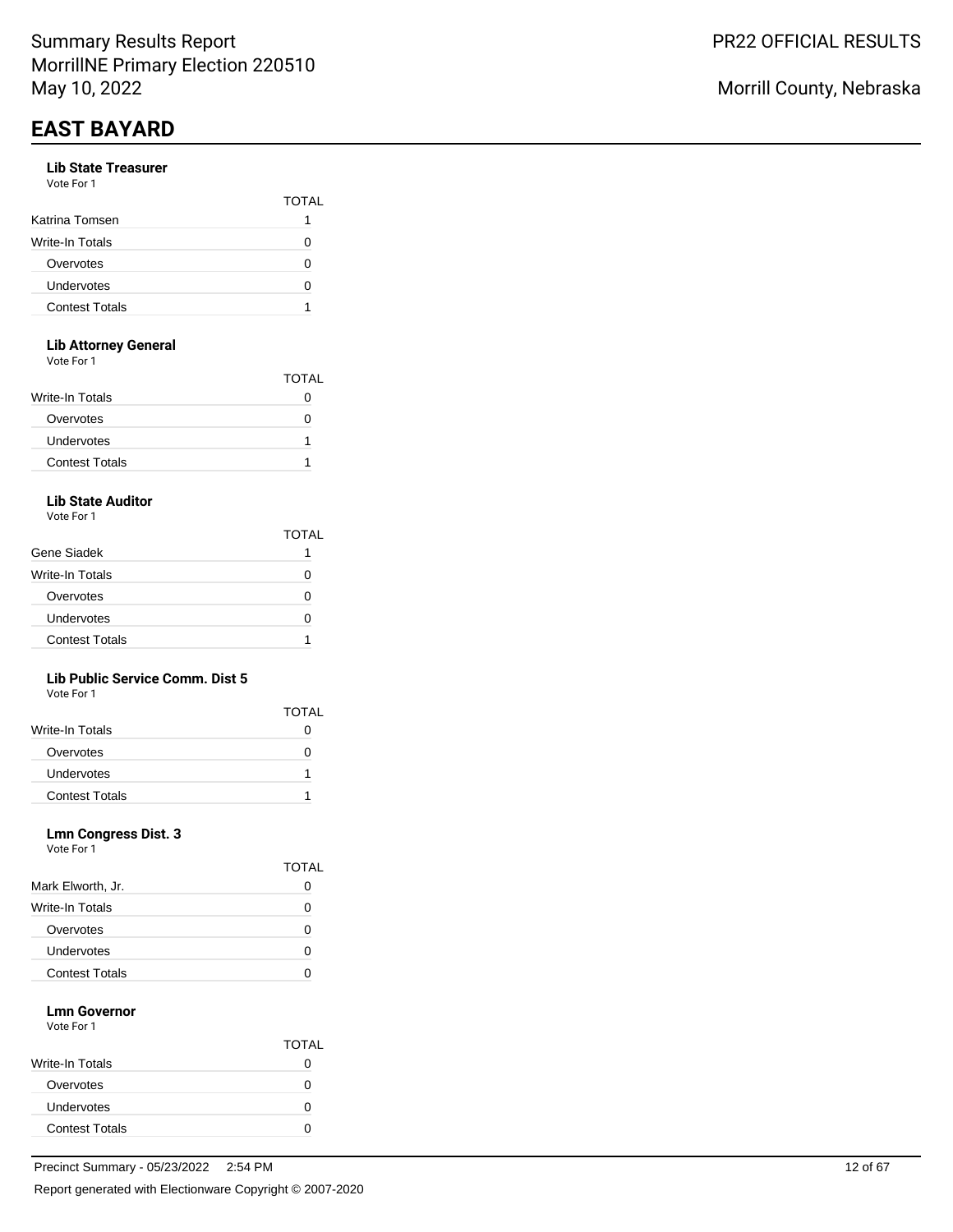#### **Lmn Sec. of State** Vote For 1

| .                     | <b>TOTAL</b> |
|-----------------------|--------------|
| Write-In Totals       |              |
| Overvotes             | $\mathbf{I}$ |
| Undervotes            |              |
| <b>Contest Totals</b> |              |

#### **Lmn State Treasurer**

Vote For 1

|                       | TOTAL |
|-----------------------|-------|
| Write-In Totals       |       |
| Overvotes             |       |
| Undervotes            |       |
| <b>Contest Totals</b> |       |

## **Lmn Attorney General**

Vote For 1

|                       | <b>TOTAL</b>      |
|-----------------------|-------------------|
| Larry Bolinger        |                   |
| Write-In Totals       | 0                 |
| Overvotes             | $\mathbf{\Omega}$ |
| Undervotes            |                   |
| <b>Contest Totals</b> |                   |

#### **Lmn State Auditor** Vote For 1

|                       | TOTAL |
|-----------------------|-------|
| L. Leroy Lopez        | 0     |
| Write-In Totals       | O     |
| Overvotes             | Ω     |
| Undervotes            | O     |
| <b>Contest Totals</b> |       |

#### **Lmn Public Service Comm. Dist 5** Vote For 1

| VULTE FUIT            |              |
|-----------------------|--------------|
|                       | <b>TOTAL</b> |
| Write-In Totals       |              |
| Overvotes             |              |
| <b>Undervotes</b>     | $\mathbf{I}$ |
| <b>Contest Totals</b> |              |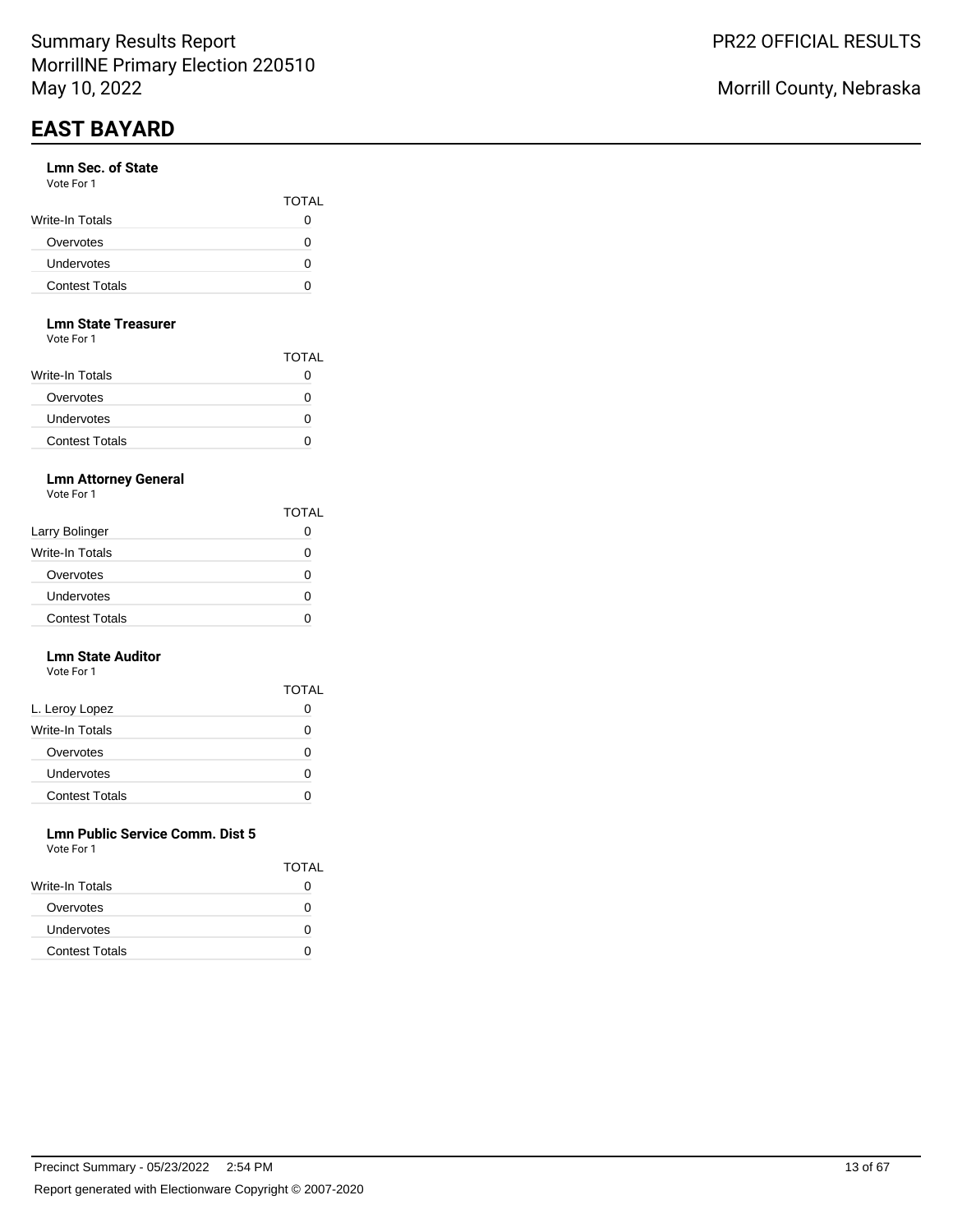# **Member of State BOE Dist 7**

Vote For 1

|                        | TOTAL |
|------------------------|-------|
| Robin Stevens          | 52    |
| Pat Moore              | 43    |
| Elizabeth Tegtmeier    | 216   |
| <b>Write-In Totals</b> | 1     |
| Overvotes              | O     |
| Undervotes             | 25    |
| <b>Contest Totals</b>  | 337   |

#### **University of NE Regents Dist 7** Vote For 1

| Matt Williams         | TOTAL<br>114 |
|-----------------------|--------------|
| Nolan Gurnsey         | 25           |
| Kathy Wilmot          | 145          |
| Write-In Totals       | 4            |
| Overvotes             | 0            |
| Undervotes            | 49           |
| <b>Contest Totals</b> |              |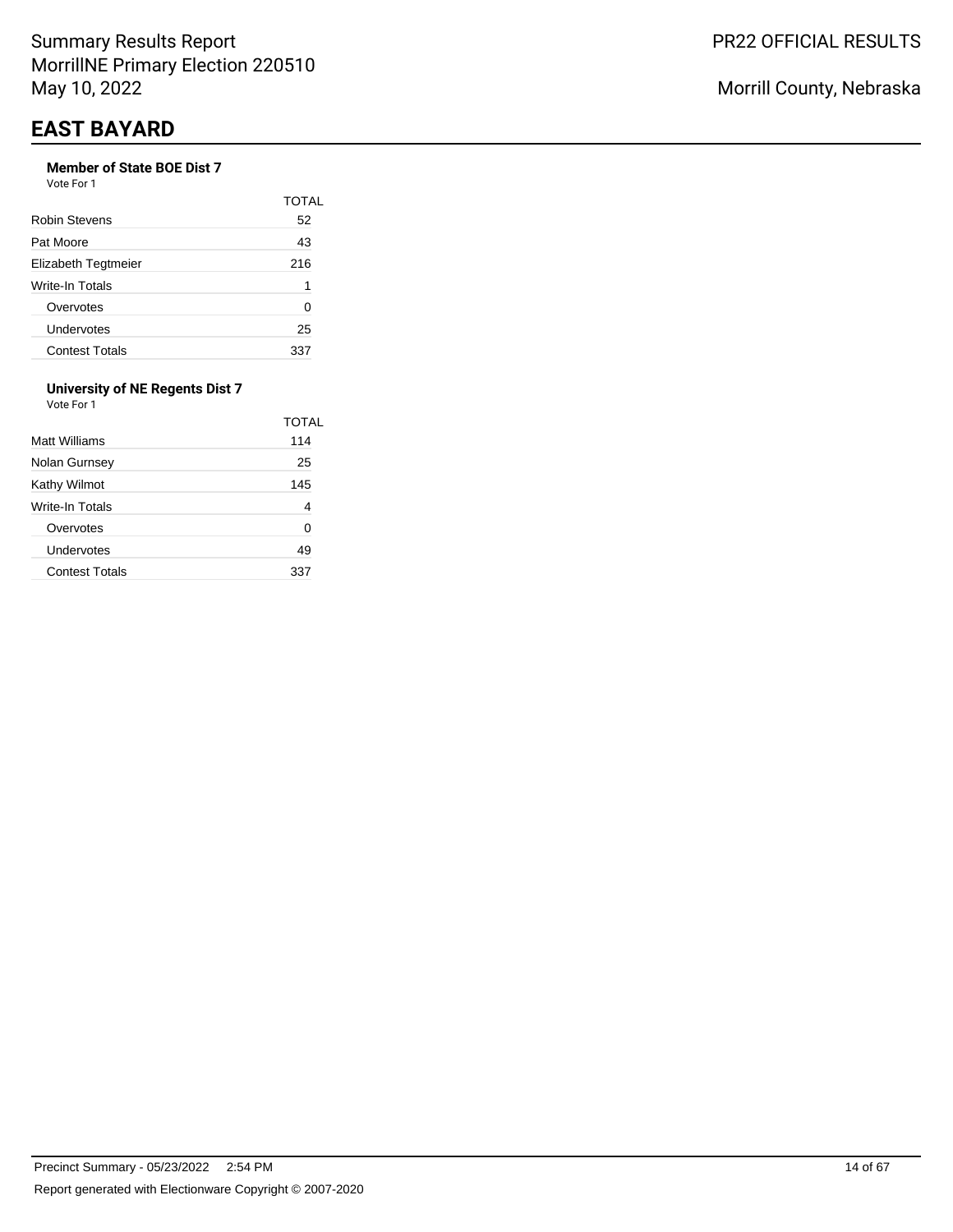# Summary Results Report MorrillNE Primary Election 220510 May 10, 2022

# **WEST BAYARD**

| Statistics                             | <b>TOTAL</b> |
|----------------------------------------|--------------|
| Ballots Cast - Total                   | 248          |
| Ballots Cast - Republican Party        | 197          |
| <b>Ballots Cast - Democratic Party</b> | 35           |
| Ballots Cast - Libertarian Party       | 0            |
| Ballots Cast - Legal Marijuana NOW     | 1            |
| Ballots Cast - Nonpartisan             | 15           |
| Ballots Cast - Blank                   | 1            |

### **Rep Congress Dist. 3**

Vote For 1

|                 | TOTAL |
|-----------------|-------|
| Adrian Smith    | 141   |
| Mike Calhoun    | 52    |
| Write-In Totals | O     |
| Overvotes       | O     |
| Undervotes      |       |
| Contest Totals  | 197   |
|                 |       |

## **Rep Governor**

Vote For 1

|                         | TOTAL |
|-------------------------|-------|
| Michael Connely         | 6     |
| <b>Brett Lindstrom</b>  | 28    |
| Donna Nicole Carpenter  | 2     |
| Lela McNinch            | 3     |
| Theresa Thibodeau       | 10    |
| Jim Pillen              | 50    |
| <b>Troy Wentz</b>       | 1     |
| Charles W. Herbster     | 93    |
| <b>Breland Ridenour</b> | 1     |
| Write-In Totals         | 0     |
| Overvotes               | 0     |
| Undervotes              | 3     |
| <b>Contest Totals</b>   | 197   |

# **Rep Sec. of State**

|                       | TOTAL |
|-----------------------|-------|
| <b>Bob Evnen</b>      | 76    |
| <b>Rex Schroder</b>   | 69    |
| Robert J. Borer       | 30    |
| Write-In Totals       | 0     |
| Overvotes             | 0     |
| Undervotes            | 22    |
| <b>Contest Totals</b> | 197   |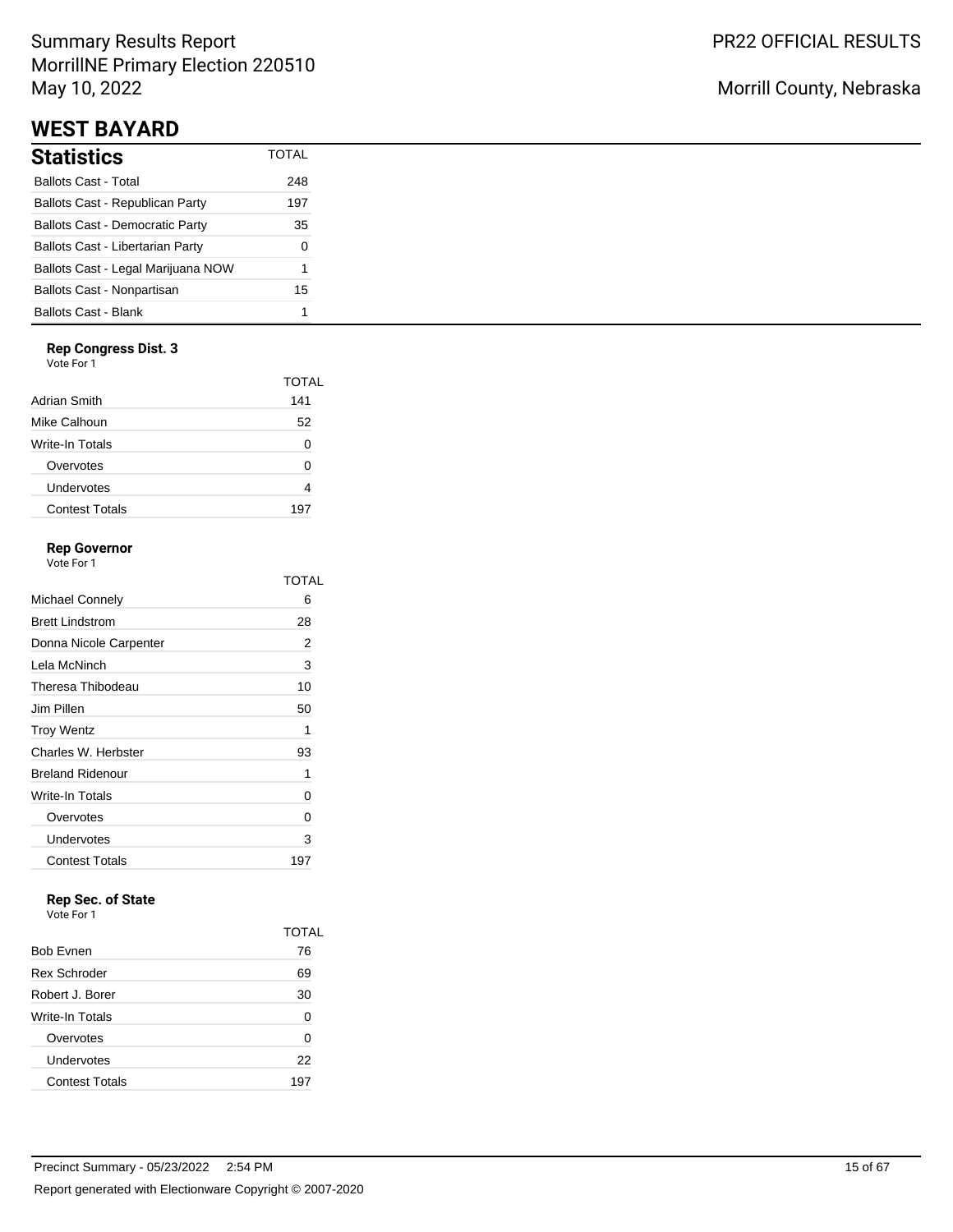#### **Rep State Treasurer** Vote For 1

| <b>VALLET LITTLE</b>  |       |
|-----------------------|-------|
|                       | TOTAL |
| John Murante          | 74    |
| Paul Anderson         | 91    |
| Write-In Totals       | 0     |
| Overvotes             | 0     |
| Undervotes            | 32    |
| <b>Contest Totals</b> | 197   |
|                       |       |

## **Rep Attorney General**

Vote For 1

|                       | TOTAL |
|-----------------------|-------|
| Jennifer Hicks        | 76    |
| Mike Hilgers          | 93    |
| Write-In Totals       |       |
| Overvotes             | O     |
| Undervotes            | 28    |
| <b>Contest Totals</b> | 19.   |

### **Rep State Auditor**

| Vote For 1            |              |
|-----------------------|--------------|
|                       | <b>TOTAL</b> |
| Mike Foley            | 108          |
| Larry Anderson        | 62           |
| Write-In Totals       | 0            |
| Overvotes             | ŋ            |
| Undervotes            | 27           |
| <b>Contest Totals</b> | 197          |
|                       |              |

### **Rep Public Service Comm. Dist 5**

|                       | TOTAL |
|-----------------------|-------|
| Kevin Stocker         | 103   |
| Mary Ridder           | 43    |
| Dakota Delka          | 31    |
| Write-In Totals       | 1     |
| Overvotes             | ∩     |
| Undervotes            | 19    |
| <b>Contest Totals</b> | 197   |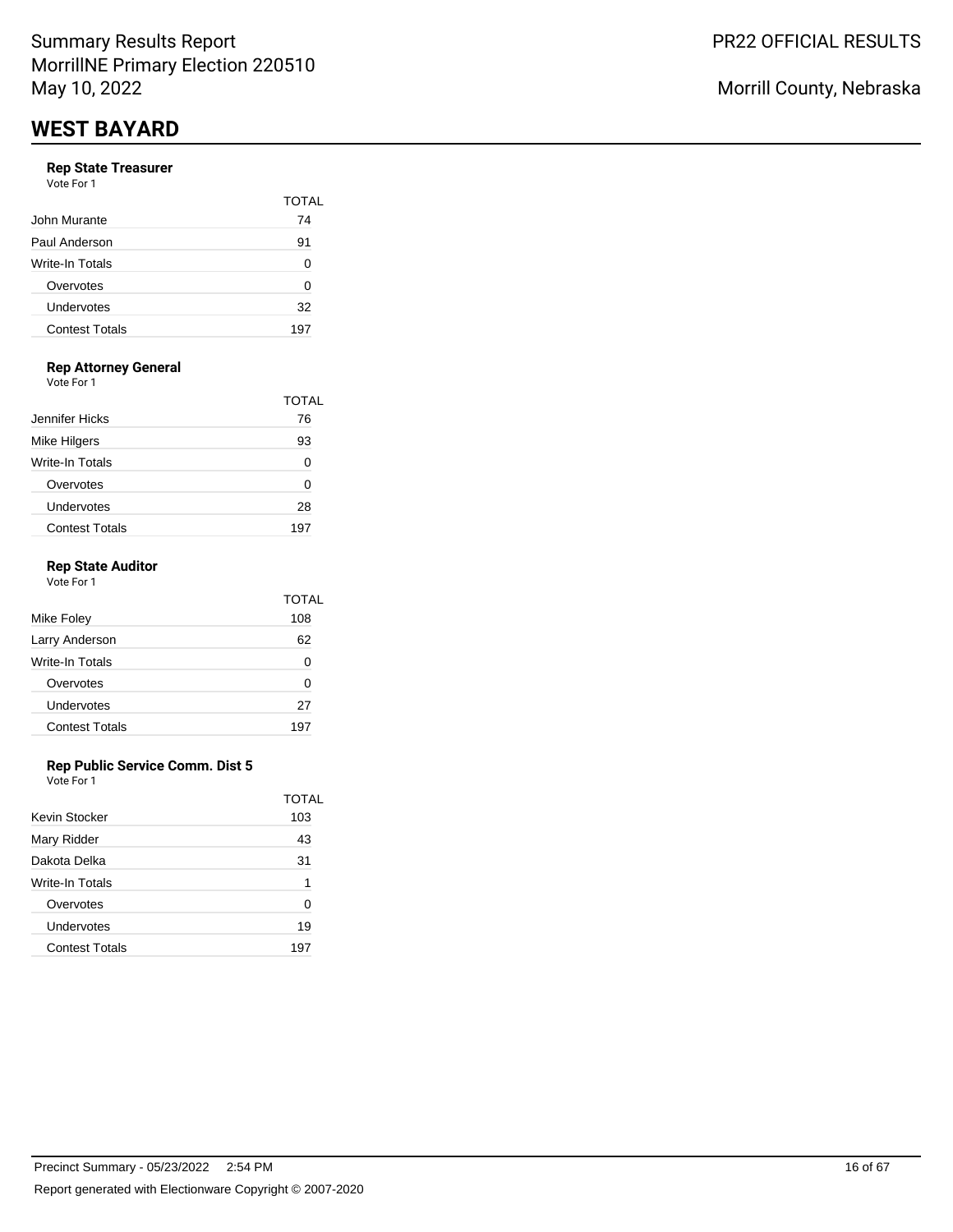## **Rep County Attorney**

| Vote For 1 |  |
|------------|--|
|------------|--|

|                       | TOTAI |
|-----------------------|-------|
| <b>Travis Rodak</b>   | 93    |
| Kirk M. Fellhoelter   | 102   |
| Write-In Totals       |       |
| Overvotes             | O     |
| Undervotes            | 2     |
| <b>Contest Totals</b> | 197   |

## **Dem Congress Dist. 3**

Vote For 1

|                       | TOTAL |
|-----------------------|-------|
| David J. Else         | 10    |
| Daniel M. Wik         | 19    |
| Write-In Totals       | з     |
| Overvotes             | O     |
| Undervotes            | 3     |
| <b>Contest Totals</b> | 35    |

# **Dem Governor**

| Vote For 1 |  |  |
|------------|--|--|
|            |  |  |

|                       | TOTAL |
|-----------------------|-------|
| Carol Blood           | 25    |
| Roy A. Harris         |       |
| Write-In Totals       | 2     |
| Overvotes             | O     |
| Undervotes            |       |
| <b>Contest Totals</b> | 35    |

### **Dem Sec. of State**

Vote For 1

|                        | TOTAL |
|------------------------|-------|
| <b>Write-In Totals</b> | 6     |
| Overvotes              | 0     |
| Undervotes             | 29    |
| <b>Contest Totals</b>  | 35    |

### **Dem State Treasurer**

|                        | <b>TOTAL</b> |
|------------------------|--------------|
| <b>Write-In Totals</b> | 6            |
| Overvotes              | 0            |
| Undervotes             | 29           |
| <b>Contest Totals</b>  | 35           |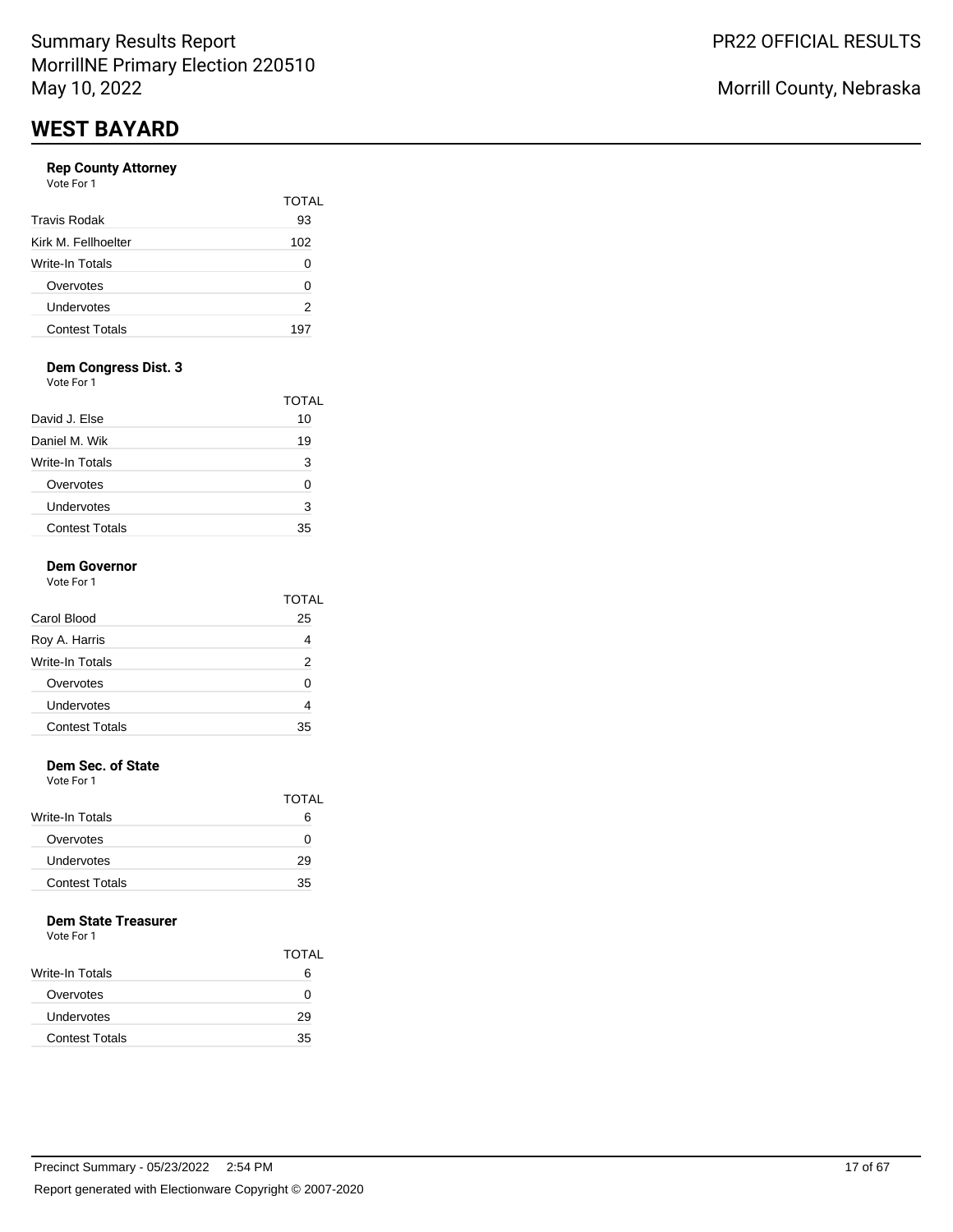#### **Dem Attorney General** Vote For 1

| <b>VAJILI I VJI I</b> |              |
|-----------------------|--------------|
|                       | <b>TOTAL</b> |
| Write-In Totals       |              |
| Overvotes             |              |
| Undervotes            | 28           |
| <b>Contest Totals</b> | 35           |
|                       |              |

#### **Dem State Auditor**

Vote For 1

|                        | TOTAL |
|------------------------|-------|
| <b>Write-In Totals</b> |       |
| Overvotes              | 0     |
| Undervotes             | 28    |
| <b>Contest Totals</b>  | 35    |

## **Dem Public Service Comm. Dist 5**

Vote For 1

| <b>TOTAL</b> |
|--------------|
| 5            |
| $^{(1)}$     |
| 30           |
| 35           |
|              |

## **Lib Congress Dist. 3**

Vote For 1

|                       | <b>TOTAL</b> |
|-----------------------|--------------|
| Write-In Totals       |              |
| Overvotes             | 0            |
| Undervotes            |              |
| <b>Contest Totals</b> |              |
|                       |              |

# **Lib Governor**

Vote For 1

|                       | TOTAI |
|-----------------------|-------|
| Scott Zimmerman       |       |
| Write-In Totals       |       |
| Overvotes             |       |
| Undervotes            |       |
| <b>Contest Totals</b> |       |
|                       |       |

# **Lib Sec. of State**

|                       | <b>TOTAL</b> |
|-----------------------|--------------|
| Write-In Totals       |              |
| Overvotes             |              |
| Undervotes            | O            |
| <b>Contest Totals</b> |              |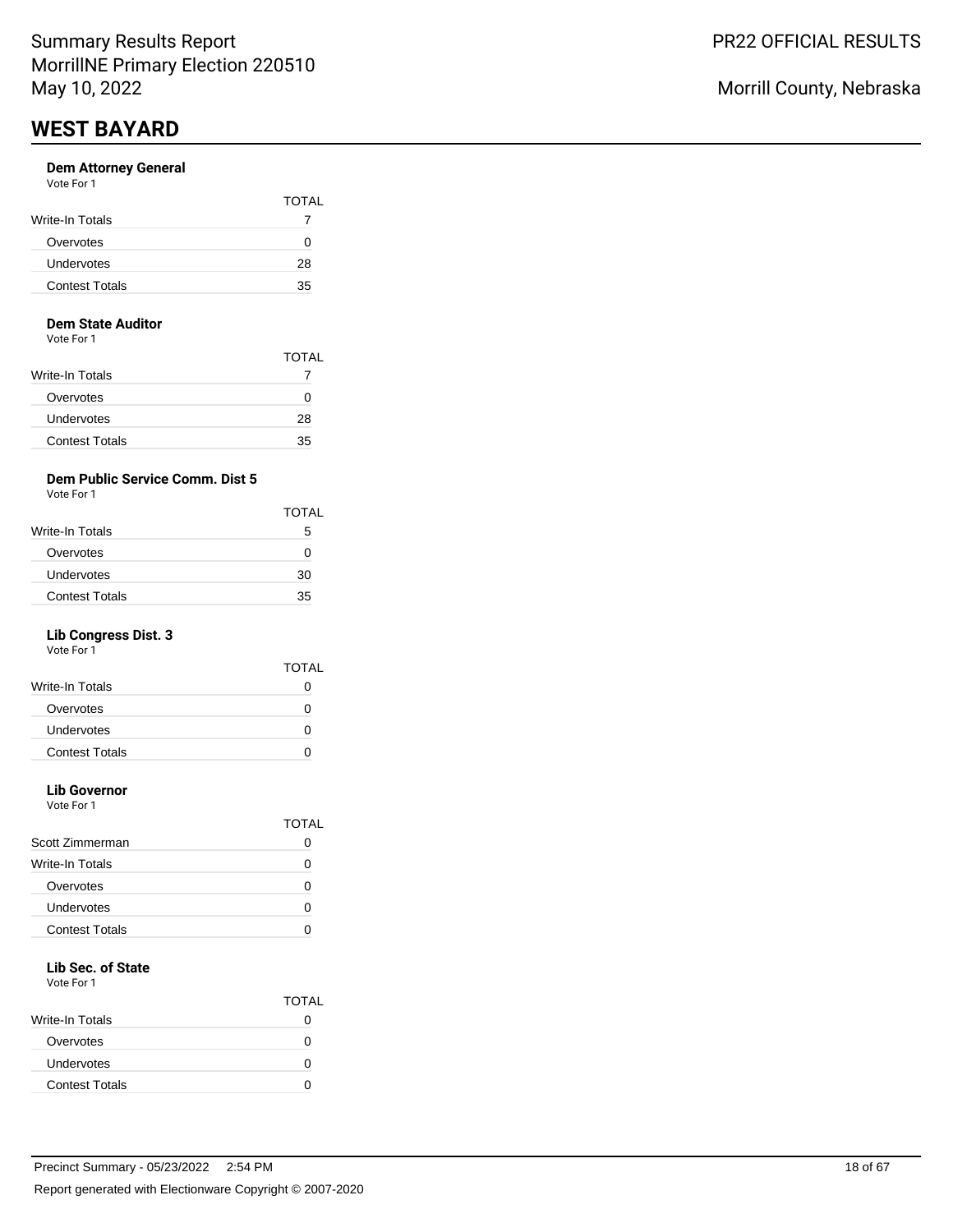#### **Lib State Treasurer** Vote For 1

| , , , , , , , , ,     |              |
|-----------------------|--------------|
|                       | <b>TOTAL</b> |
| Katrina Tomsen        |              |
| Write-In Totals       |              |
| Overvotes             |              |
| Undervotes            |              |
| <b>Contest Totals</b> |              |
|                       |              |

## **Lib Attorney General**

Vote For 1

| <u>vuusi uli</u>      |              |
|-----------------------|--------------|
|                       | <b>TOTAL</b> |
| Write-In Totals       | 0            |
| Overvotes             | O            |
| <b>Undervotes</b>     | O            |
| <b>Contest Totals</b> | 0            |
|                       |              |

## **Lib State Auditor**

Vote For 1

|                       | TOTAL |
|-----------------------|-------|
| Gene Siadek           |       |
| Write-In Totals       | n     |
| Overvotes             | O     |
| Undervotes            | O     |
| <b>Contest Totals</b> | 7     |

### **Lib Public Service Comm. Dist 5**

Vote For 1

|                        | <b>TOTAL</b> |
|------------------------|--------------|
| <b>Write-In Totals</b> |              |
| Overvotes              |              |
| <b>Undervotes</b>      |              |
| <b>Contest Totals</b>  |              |

### **Lmn Congress Dist. 3**

Vote For 1

|                       | IOTAL    |
|-----------------------|----------|
| Mark Elworth, Jr.     |          |
| Write-In Totals       | C        |
| Overvotes             | $\lceil$ |
| Undervotes            | O        |
| <b>Contest Totals</b> |          |

 $\overline{\phantom{0}}$ 

#### **Lmn Governor** Vote For 1

|                       | <b>TOTAL</b> |
|-----------------------|--------------|
| Write-In Totals       |              |
| Overvotes             |              |
| Undervotes            | 0            |
| <b>Contest Totals</b> |              |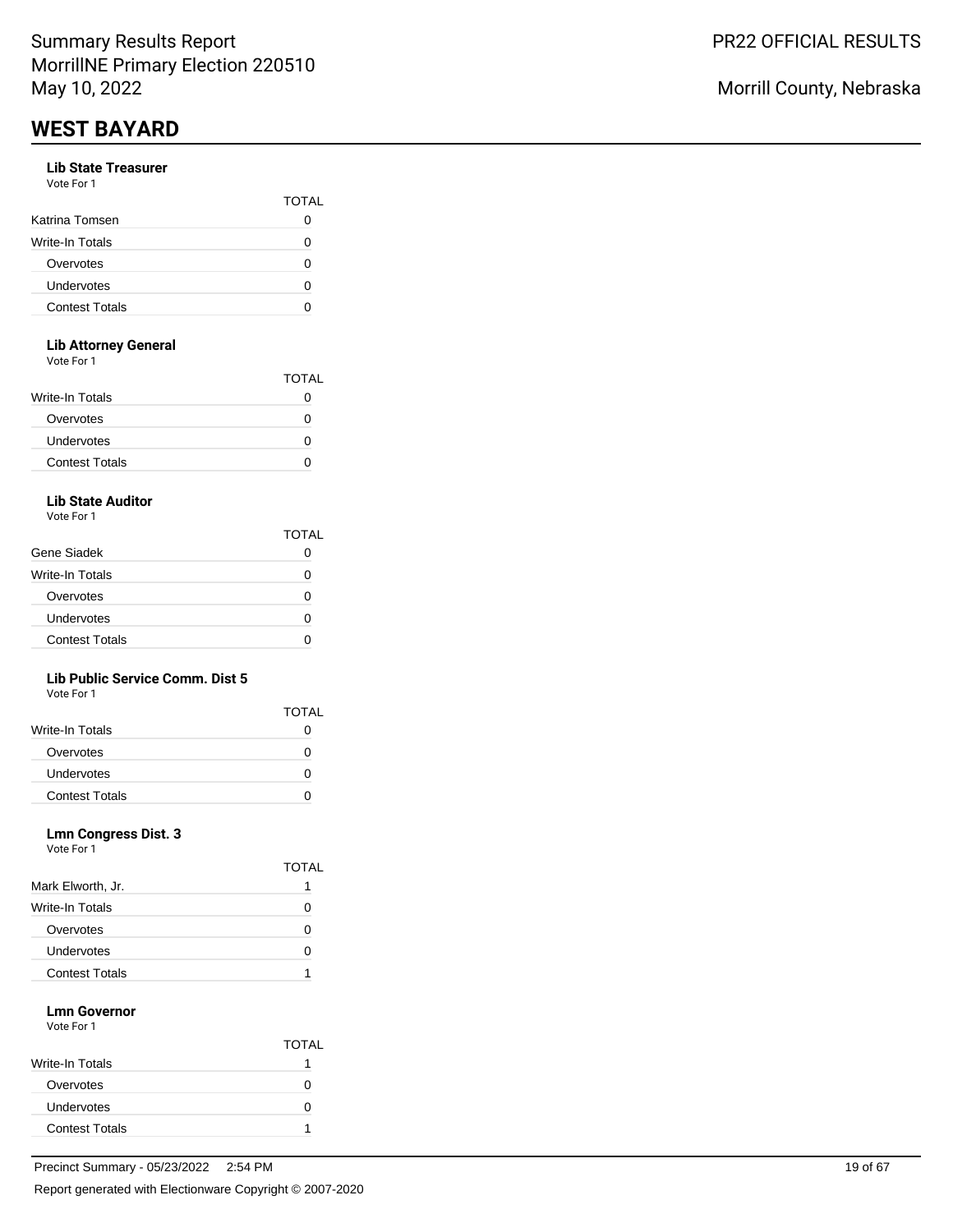#### **Lmn Sec. of State** Vote For 1

| .                     | <b>TOTAL</b> |
|-----------------------|--------------|
| Write-In Totals       | 0            |
| Overvotes             |              |
| <b>Undervotes</b>     |              |
| <b>Contest Totals</b> |              |

#### **Lmn State Treasurer**

Vote For 1

|                        | TOTAL |
|------------------------|-------|
| <b>Write-In Totals</b> |       |
| Overvotes              |       |
| Undervotes             |       |
| <b>Contest Totals</b>  |       |

## **Lmn Attorney General**

Vote For 1

|                       | <b>TOTAL</b> |
|-----------------------|--------------|
| Larry Bolinger        |              |
| Write-In Totals       | $\mathbf{I}$ |
| Overvotes             | $\mathbf{I}$ |
| Undervotes            |              |
| <b>Contest Totals</b> |              |

#### **Lmn State Auditor** Vote For 1

|                       | <b>TOTAL</b> |
|-----------------------|--------------|
| L. Leroy Lopez        |              |
| Write-In Totals       | 0            |
| Overvotes             | Ω            |
| Undervotes            |              |
| <b>Contest Totals</b> |              |

#### **Lmn Public Service Comm. Dist 5** Vote For 1

| <u>vuusi uli</u>      |              |
|-----------------------|--------------|
|                       | <b>TOTAL</b> |
| Write-In Totals       |              |
| Overvotes             |              |
| <b>Undervotes</b>     | 1            |
| <b>Contest Totals</b> |              |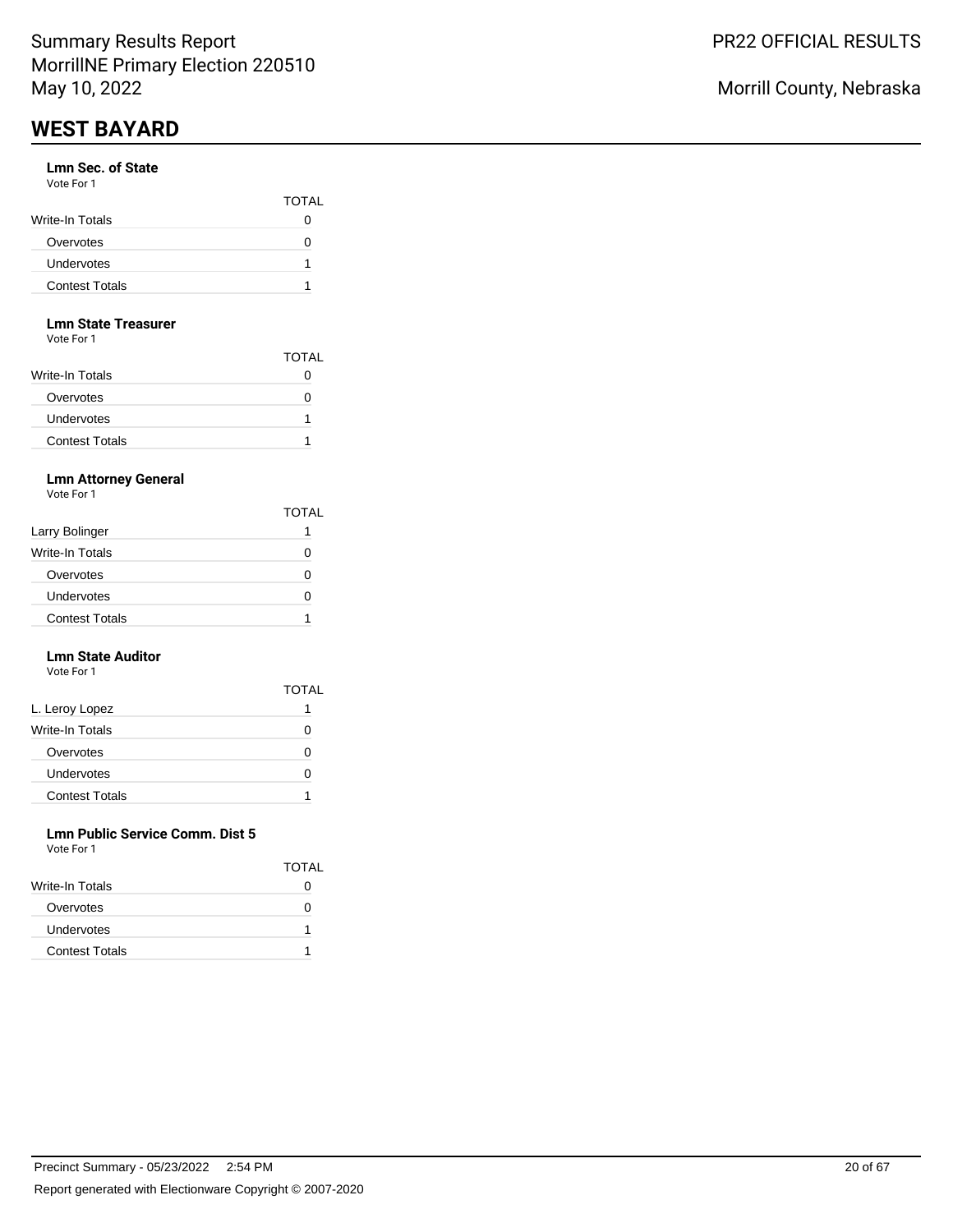# **Member of State BOE Dist 7**

Vote For 1

|                       | TOTAL |
|-----------------------|-------|
| Robin Stevens         | 55    |
| Pat Moore             | 36    |
| Elizabeth Tegtmeier   | 132   |
| Write-In Totals       | O     |
| Overvotes             | ი     |
| Undervotes            | 25    |
| <b>Contest Totals</b> | 248   |

#### **University of NE Regents Dist 7** Vote For 1

|                       | TOTAL |
|-----------------------|-------|
| Matt Williams         | 90    |
| Nolan Gurnsey         | 29    |
| Kathy Wilmot          | 94    |
| Write-In Totals       | 0     |
| Overvotes             | 0     |
| Undervotes            | 35    |
| <b>Contest Totals</b> | 248   |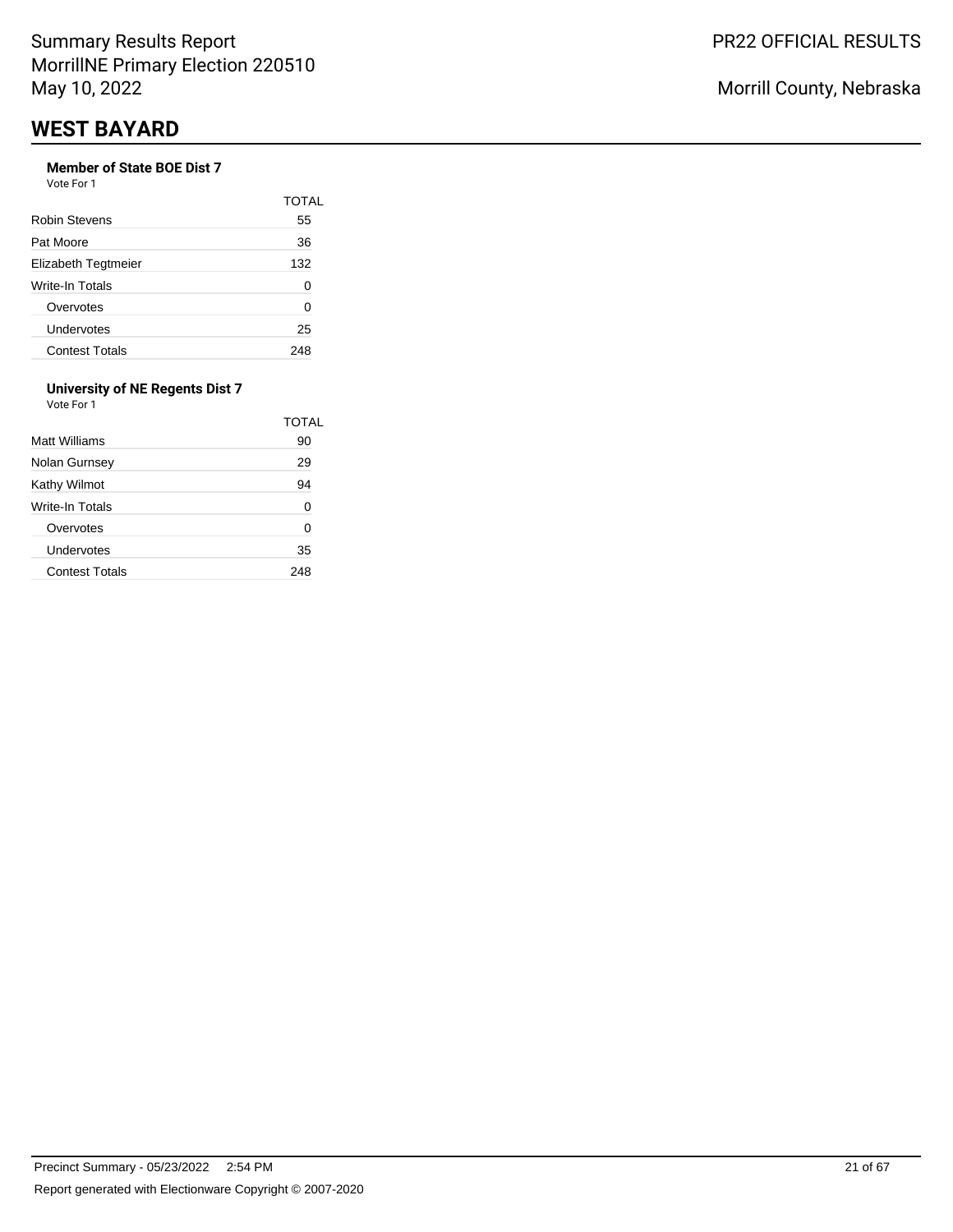# Summary Results Report MorrillNE Primary Election 220510 May 10, 2022

# **NORTH CAMP CLARKE**

| Statistics                             | <b>TOTAL</b> |
|----------------------------------------|--------------|
| Ballots Cast - Total                   | 203          |
| Ballots Cast - Republican Party        | 188          |
| <b>Ballots Cast - Democratic Party</b> | 8            |
| Ballots Cast - Libertarian Party       | 0            |
| Ballots Cast - Legal Marijuana NOW     | O            |
| Ballots Cast - Nonpartisan             | 7            |
| Ballots Cast - Blank                   |              |

### **Rep Congress Dist. 3**

Vote For 1

|                       | TOTAL |
|-----------------------|-------|
| Adrian Smith          | 122   |
| Mike Calhoun          | 53    |
| Write-In Totals       | 1     |
| Overvotes             | 1     |
| Undervotes            | 11    |
| <b>Contest Totals</b> | 188   |
|                       |       |

## **Rep Governor**

Vote For 1

|                         | TOTAI |
|-------------------------|-------|
| Michael Connely         | 0     |
| <b>Brett Lindstrom</b>  | 5     |
| Donna Nicole Carpenter  | 1     |
| Lela McNinch            | 1     |
| Theresa Thibodeau       | 8     |
| Jim Pillen              | 61    |
| <b>Troy Wentz</b>       | 2     |
| Charles W. Herbster     | 99    |
| <b>Breland Ridenour</b> | 1     |
| Write-In Totals         | 2     |
| Overvotes               | 0     |
| Undervotes              | 8     |
| <b>Contest Totals</b>   | 188   |

# **Rep Sec. of State**

Vote For 1

|                       | TOTAI |
|-----------------------|-------|
| <b>Bob Evnen</b>      | 84    |
| <b>Rex Schroder</b>   | 40    |
| Robert J. Borer       | 24    |
| Write-In Totals       | 1     |
| Overvotes             | 0     |
| Undervotes            | 39    |
| <b>Contest Totals</b> | 188   |

# Morrill County, Nebraska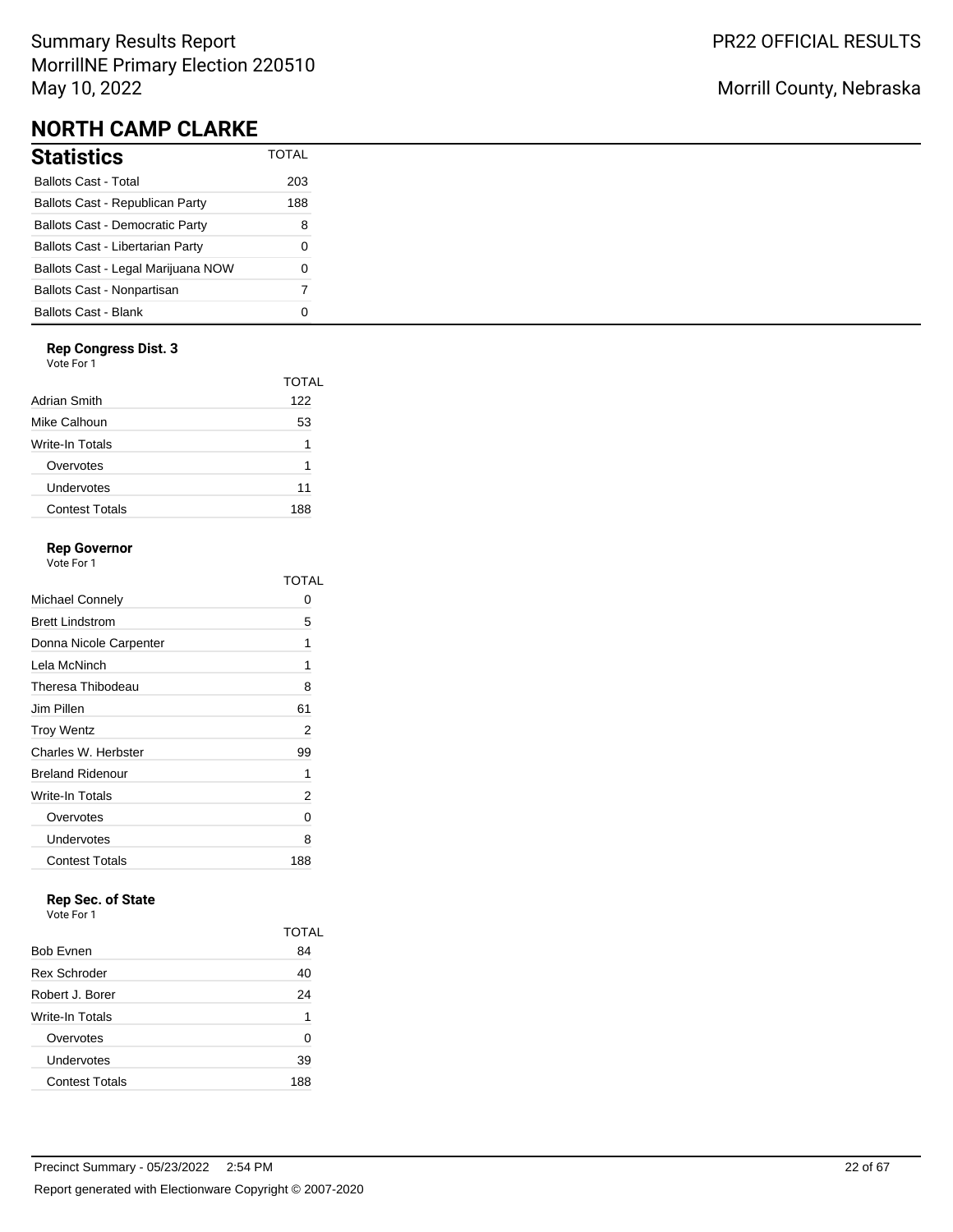#### **Rep State Treasurer**

| Vote For 1            |       |
|-----------------------|-------|
|                       | TOTAL |
| John Murante          | 62    |
| Paul Anderson         | 65    |
| Write-In Totals       | 2     |
| Overvotes             | 0     |
| Undervotes            | 59    |
| <b>Contest Totals</b> | 188   |
|                       |       |

# **Rep Attorney General**

Vote For 1

|                       | TOTAL |
|-----------------------|-------|
| Jennifer Hicks        | 58    |
| <b>Mike Hilgers</b>   | 71    |
| Write-In Totals       | 1     |
| Overvotes             |       |
| Undervotes            | 58    |
| <b>Contest Totals</b> | 188   |

### **Rep State Auditor**

| Vote For 1            |       |
|-----------------------|-------|
|                       | TOTAL |
| Mike Foley            | 79    |
| Larry Anderson        | 46    |
| Write-In Totals       | 1     |
| Overvotes             | ŋ     |
| Undervotes            | 62    |
| <b>Contest Totals</b> | 188   |
|                       |       |

### **Rep Public Service Comm. Dist 5**

|                       | TOTAL |
|-----------------------|-------|
| Kevin Stocker         | 68    |
| Mary Ridder           | 40    |
| Dakota Delka          | 15    |
| Write-In Totals       | 1     |
| Overvotes             | ∩     |
| Undervotes            | 64    |
| <b>Contest Totals</b> | 188   |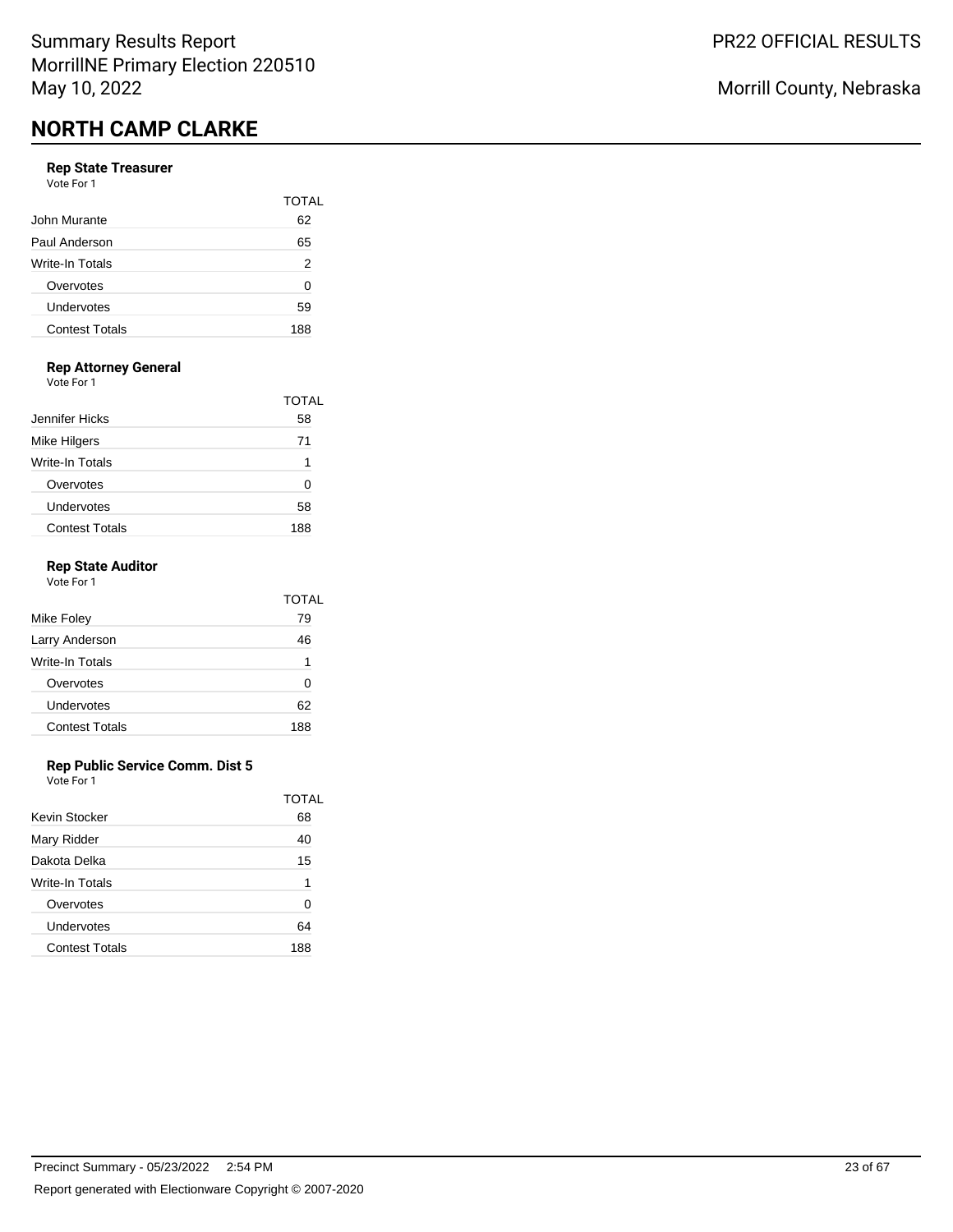### **Rep County Attorney**

Vote For 1

|                       | TOTAI |
|-----------------------|-------|
| <b>Travis Rodak</b>   | 64    |
| Kirk M. Fellhoelter   | 124   |
| Write-In Totals       | O     |
| Overvotes             | 0     |
| Undervotes            | ი     |
| <b>Contest Totals</b> | 188   |

## **Dem Congress Dist. 3**

Vote For 1

|                       | TOTAL |
|-----------------------|-------|
| David J. Else         |       |
| Daniel M. Wik         |       |
| Write-In Totals       |       |
| Overvotes             |       |
| Undervotes            |       |
| <b>Contest Totals</b> |       |

## **Dem Governor**

| Vote For 1            |       |
|-----------------------|-------|
|                       | TOTAL |
| Carol Blood           | 6     |
| Roy A. Harris         | 2     |
| Write-In Totals       | O     |
| Overvotes             | U     |
| Undervotes            | ŋ     |
| <b>Contest Totals</b> |       |

#### **Dem Sec. of State**

Vote For 1

|                        | <b>TOTAL</b> |
|------------------------|--------------|
| <b>Write-In Totals</b> |              |
| Overvotes              | $\mathbf{I}$ |
| Undervotes             | 8            |
| <b>Contest Totals</b>  | 8            |

### **Dem State Treasurer**

|                        | <b>TOTAL</b> |
|------------------------|--------------|
| <b>Write-In Totals</b> | $\mathbf{O}$ |
| Overvotes              | 0            |
| Undervotes             | 8            |
| <b>Contest Totals</b>  | 8            |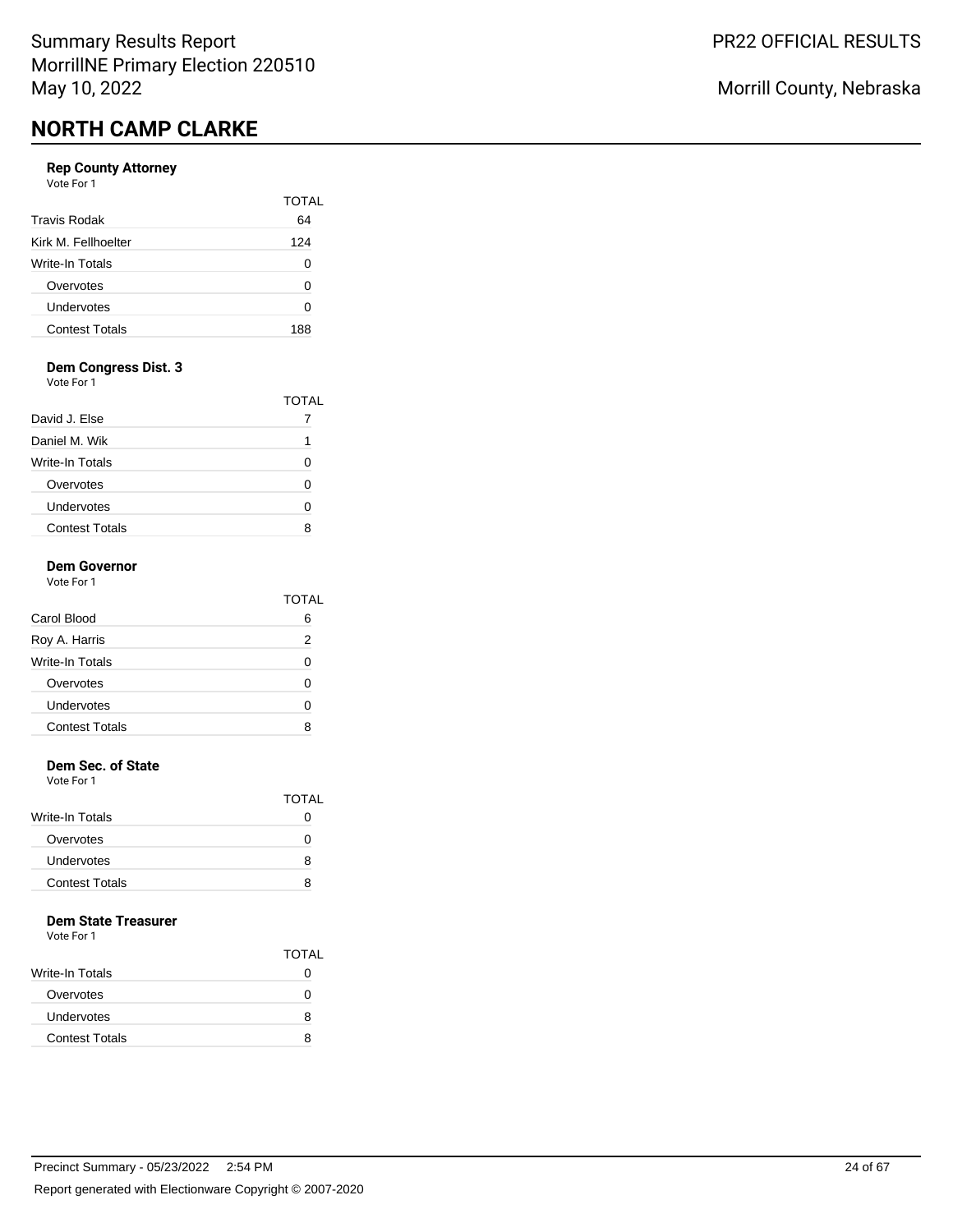#### **Dem Attorney General** Vote For 1

|                       | <b>TOTAL</b> |
|-----------------------|--------------|
| Write-In Totals       | 0            |
| Overvotes             |              |
| Undervotes            | 8            |
| <b>Contest Totals</b> | 8            |

#### **Dem State Auditor**

Vote For 1

|                        | <b>TOTAL</b> |
|------------------------|--------------|
| <b>Write-In Totals</b> | O            |
| Overvotes              | $\mathbf{I}$ |
| Undervotes             | 8            |
| <b>Contest Totals</b>  | 8            |

## **Dem Public Service Comm. Dist 5**

Vote For 1

|                       | <b>TOTAL</b> |
|-----------------------|--------------|
| Write-In Totals       | 0            |
| Overvotes             | 0            |
| <b>Undervotes</b>     | я            |
| <b>Contest Totals</b> | я            |
|                       |              |

## **Lib Congress Dist. 3**

Vote For 1

|                       | TOTAL |
|-----------------------|-------|
| Write-In Totals       | 0     |
| Overvotes             | 0     |
| Undervotes            | 0     |
| <b>Contest Totals</b> |       |
|                       |       |

# **Lib Governor**

Vote For 1

|                       | TOTAI |
|-----------------------|-------|
| Scott Zimmerman       |       |
| Write-In Totals       |       |
| Overvotes             |       |
| Undervotes            |       |
| <b>Contest Totals</b> |       |
|                       |       |

# **Lib Sec. of State**

Vote For 1

|                       | <b>TOTAL</b> |
|-----------------------|--------------|
| Write-In Totals       |              |
| Overvotes             |              |
| Undervotes            | O            |
| <b>Contest Totals</b> |              |

Morrill County, Nebraska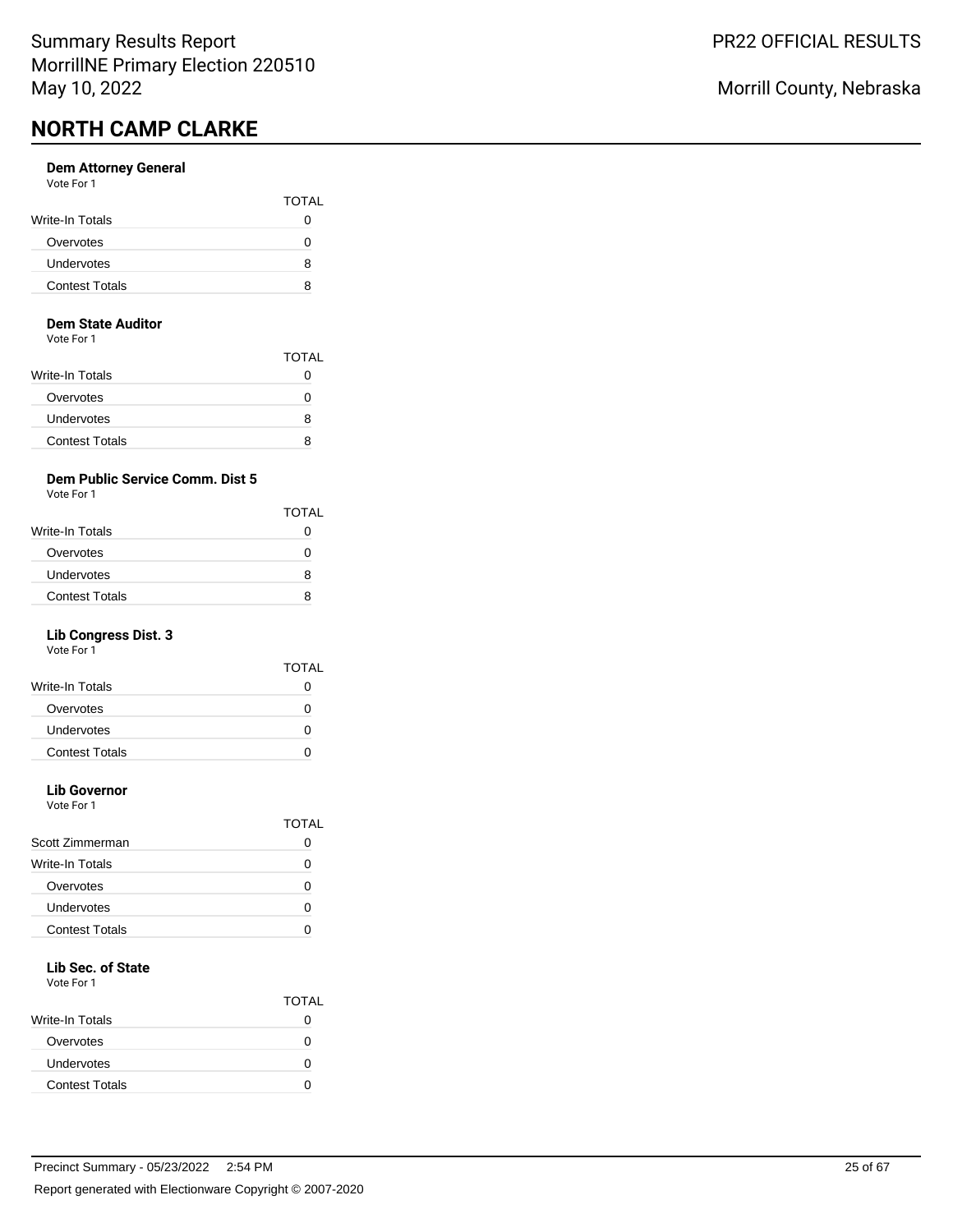#### **Lib State Treasurer**

| Vote For 1 |  |  |
|------------|--|--|
|------------|--|--|

|                       | <b>TOTAL</b> |
|-----------------------|--------------|
| Katrina Tomsen        |              |
| Write-In Totals       |              |
| Overvotes             |              |
| Undervotes            | $\mathbf{a}$ |
| <b>Contest Totals</b> |              |

### **Lib Attorney General**

Vote For 1

|                       | <b>TOTAL</b> |
|-----------------------|--------------|
| Write-In Totals       | 0            |
| Overvotes             | 0            |
| Undervotes            | 0            |
| <b>Contest Totals</b> |              |
|                       |              |

# **Lib State Auditor**

Vote For 1

|                       | <b>TOTAL</b> |
|-----------------------|--------------|
| Gene Siadek           |              |
| Write-In Totals       | n            |
| Overvotes             | n            |
| Undervotes            | O            |
| <b>Contest Totals</b> |              |

### **Lib Public Service Comm. Dist 5**

Vote For 1

|                        | <b>TOTAL</b> |
|------------------------|--------------|
| <b>Write-In Totals</b> |              |
| Overvotes              |              |
| <b>Undervotes</b>      |              |
| <b>Contest Totals</b>  |              |

### **Lmn Congress Dist. 3**

Vote For 1

|                       | <b>TOTAL</b> |
|-----------------------|--------------|
| Mark Elworth, Jr.     | O            |
| Write-In Totals       | 0            |
| Overvotes             | O            |
| Undervotes            | O            |
| <b>Contest Totals</b> |              |

#### **Lmn Governor** Vote For 1

|                       | <b>TOTAL</b> |
|-----------------------|--------------|
| Write-In Totals       |              |
| Overvotes             | 0            |
| Undervotes            |              |
| <b>Contest Totals</b> |              |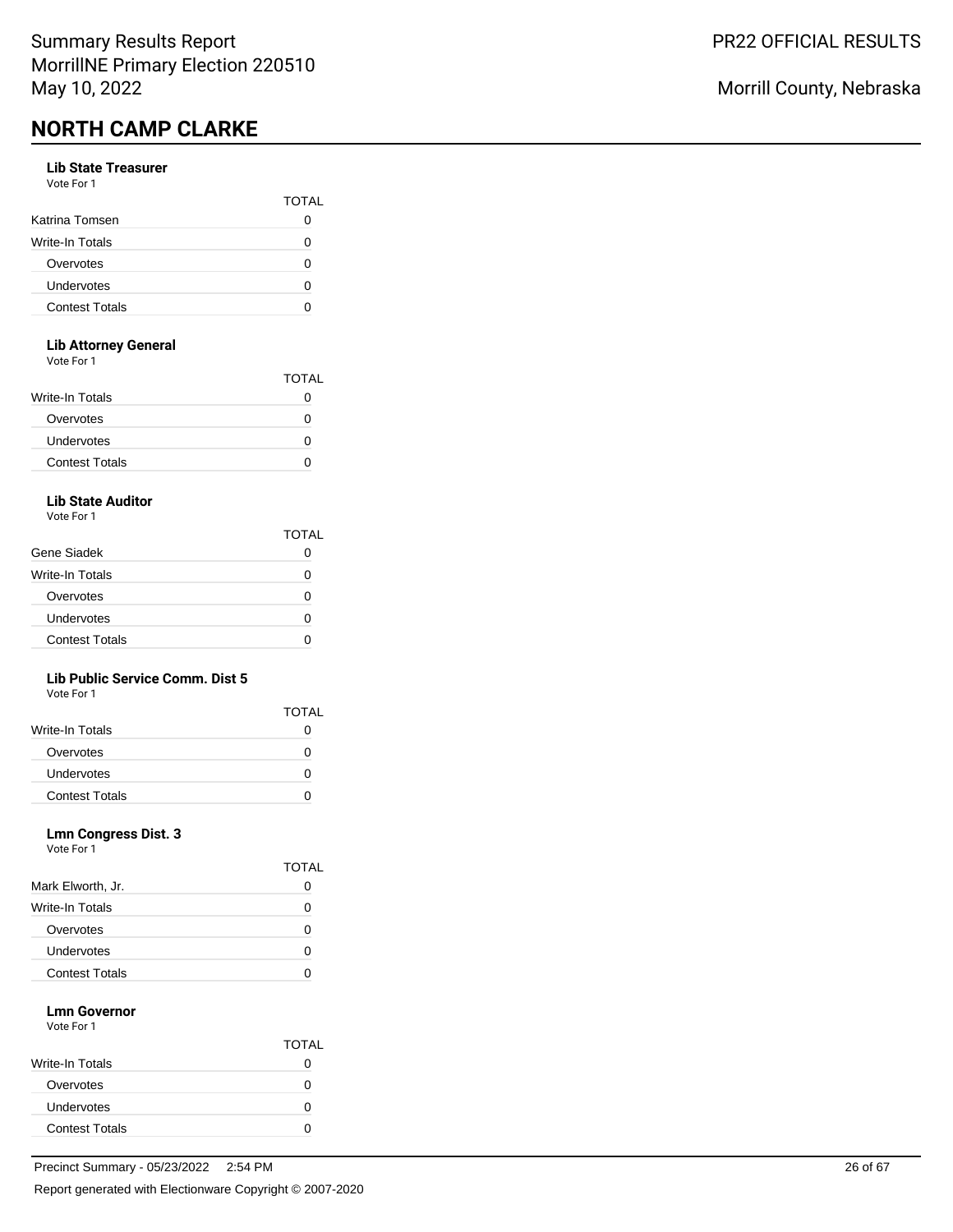### **Lmn Sec. of State**

| Vote For 1            |              |
|-----------------------|--------------|
|                       | <b>TOTAL</b> |
| Write-In Totals       | 0            |
| Overvotes             | n            |
| <b>Undervotes</b>     | n            |
| <b>Contest Totals</b> |              |

#### **Lmn State Treasurer**

Vote For 1

|                        | <b>TOTAL</b> |
|------------------------|--------------|
| <b>Write-In Totals</b> | 0            |
| Overvotes              | 0            |
| <b>Undervotes</b>      | 0            |
| <b>Contest Totals</b>  | 0            |

## **Lmn Attorney General**

Vote For 1

|                       | TOTAL |
|-----------------------|-------|
| Larry Bolinger        |       |
| Write-In Totals       |       |
| Overvotes             | 0     |
| Undervotes            |       |
| <b>Contest Totals</b> |       |

#### **Lmn State Auditor** Vote For 1

| .                     |       |
|-----------------------|-------|
|                       | TOTAL |
| L. Leroy Lopez        |       |
| Write-In Totals       | O     |
| Overvotes             | Ω     |
| Undervotes            | O     |
| <b>Contest Totals</b> |       |

#### **Lmn Public Service Comm. Dist 5** Vote For 1

| <u>vuusi uli</u>       |              |
|------------------------|--------------|
|                        | <b>TOTAL</b> |
| <b>Write-In Totals</b> | $\mathbf{O}$ |
| Overvotes              | $\mathbf{I}$ |
| <b>Undervotes</b>      | O            |
| <b>Contest Totals</b>  |              |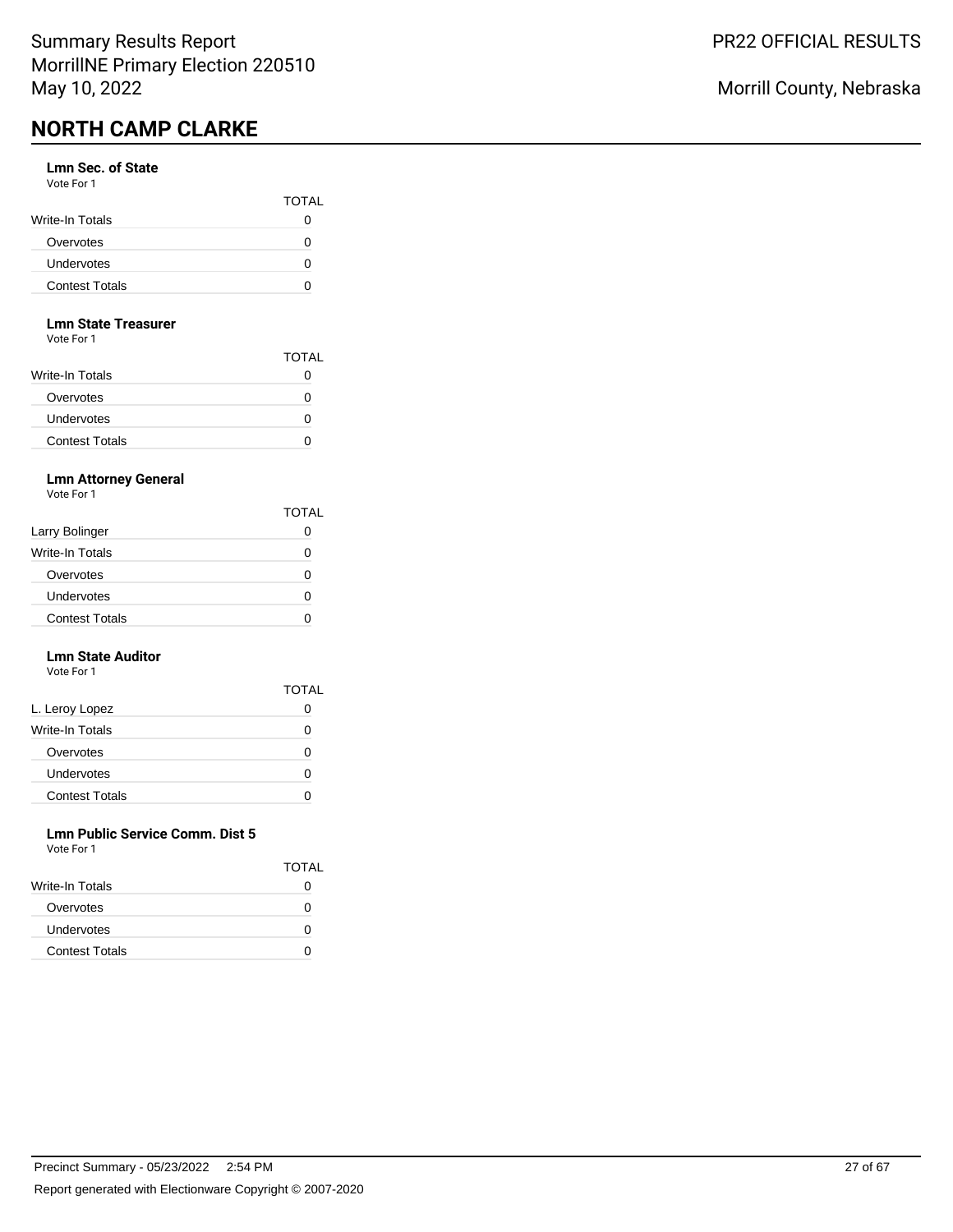# **Member of State BOE Dist 7**

Vote For 1

|                       | TOTAI |
|-----------------------|-------|
| <b>Robin Stevens</b>  | 18    |
| Pat Moore             | 23    |
| Elizabeth Tegtmeier   | 122   |
| Write-In Totals       | 0     |
| Overvotes             | O     |
| Undervotes            | 40    |
| <b>Contest Totals</b> | 203   |

#### **University of NE Regents Dist 7** Vote For 1

|                       | <b>TOTAL</b> |
|-----------------------|--------------|
| <b>Matt Williams</b>  | 58           |
| Nolan Gurnsey         | 11           |
| Kathy Wilmot          | 67           |
| Write-In Totals       | 0            |
| Overvotes             | 0            |
| Undervotes            | 67           |
| <b>Contest Totals</b> |              |

#### **Mayor Bridgeport**

|                       | TOTAI |
|-----------------------|-------|
| Charlie Browne        |       |
| John O. Erickson      | ∩     |
| Gail Beyer            | O     |
| Write-In Totals       | ŋ     |
| Overvotes             | ŋ     |
| Undervotes            | ∩     |
| <b>Contest Totals</b> |       |
|                       |       |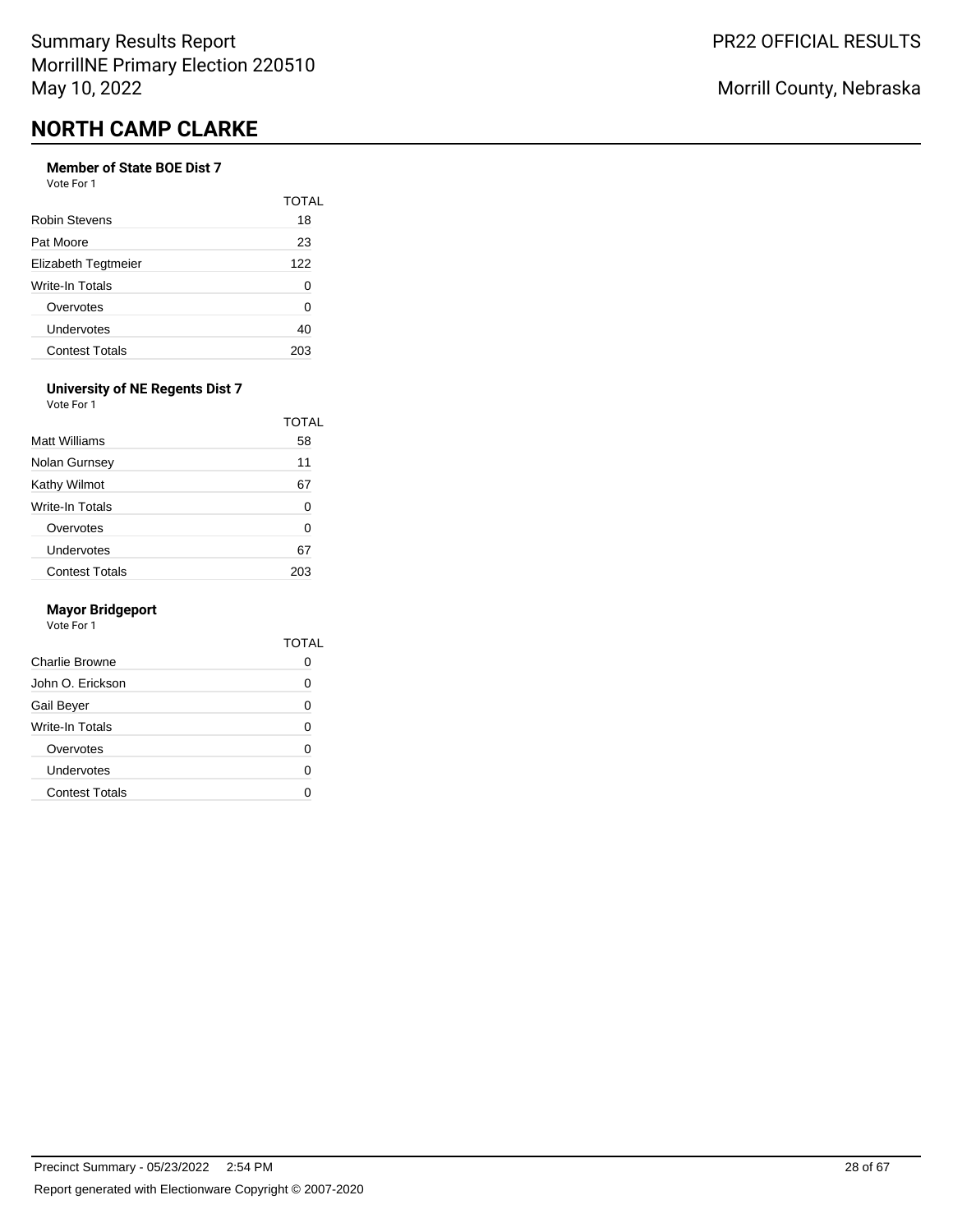# Summary Results Report MorrillNE Primary Election 220510 May 10, 2022

# **EAST CAMP CLARKE**

| Statistics                             | <b>TOTAL</b> |
|----------------------------------------|--------------|
| Ballots Cast - Total                   | 370          |
| Ballots Cast - Republican Party        | 319          |
| <b>Ballots Cast - Democratic Party</b> | 34           |
| Ballots Cast - Libertarian Party       | $\Omega$     |
| Ballots Cast - Legal Marijuana NOW     | 0            |
| Ballots Cast - Nonpartisan             | 17           |
| Ballots Cast - Blank                   |              |

#### **Rep Congress Dist. 3**

Vote For 1

|                       | TOTAL |
|-----------------------|-------|
| Adrian Smith          | 238   |
| Mike Calhoun          | 61    |
| Write-In Totals       | O     |
| Overvotes             | 1     |
| Undervotes            | 19    |
| <b>Contest Totals</b> | 319   |
|                       |       |

## **Rep Governor**

Vote For 1

|                         | TOTAL |
|-------------------------|-------|
| Michael Connely         | 8     |
| <b>Brett Lindstrom</b>  | 19    |
| Donna Nicole Carpenter  | 4     |
| Lela McNinch            | 1     |
| Theresa Thibodeau       | 12    |
| Jim Pillen              | 129   |
| <b>Troy Wentz</b>       | 0     |
| Charles W. Herbster     | 136   |
| <b>Breland Ridenour</b> | 1     |
| Write-In Totals         | 0     |
| Overvotes               | 0     |
| Undervotes              | 9     |
| <b>Contest Totals</b>   | 319   |

# **Rep Sec. of State**

|                       | TOTAL |
|-----------------------|-------|
| <b>Bob Evnen</b>      | 107   |
| <b>Rex Schroder</b>   | 69    |
| Robert J. Borer       | 72    |
| Write-In Totals       | 2     |
| Overvotes             | 0     |
| Undervotes            | 69    |
| <b>Contest Totals</b> | 319   |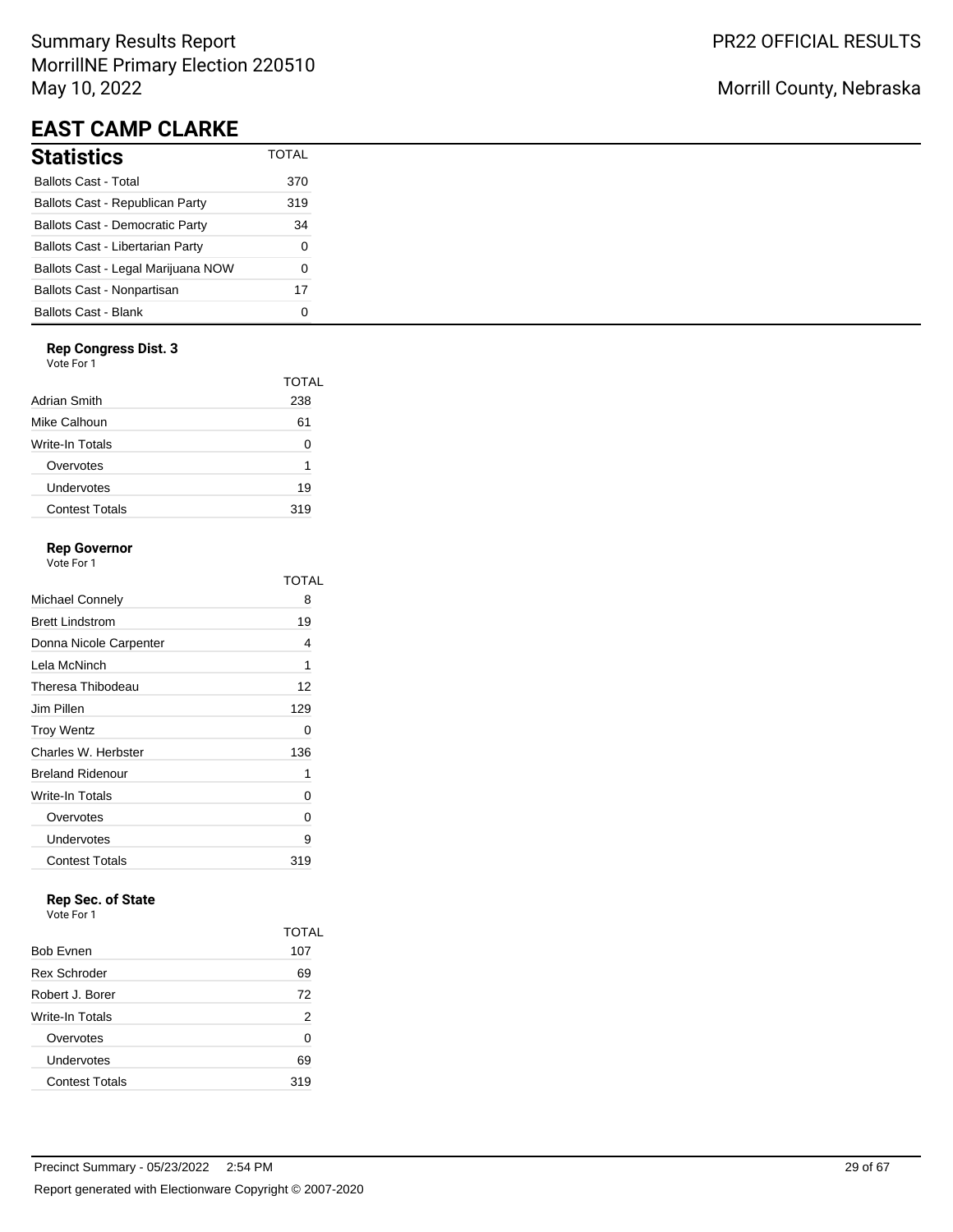#### **Rep State Treasurer** Vote For 1

| .                     |              |
|-----------------------|--------------|
|                       | <b>TOTAL</b> |
| John Murante          | 124          |
| Paul Anderson         | 119          |
| Write-In Totals       | 1            |
| Overvotes             | 0            |
| Undervotes            | 75           |
| <b>Contest Totals</b> | 319          |
|                       |              |

# **Rep Attorney General**

Vote For 1

|                       | TOTAL |
|-----------------------|-------|
| Jennifer Hicks        | 112   |
| Mike Hilgers          | 128   |
| Write-In Totals       |       |
| Overvotes             | O     |
| Undervotes            | 75    |
| <b>Contest Totals</b> | 319   |

### **Rep State Auditor**

| Vote For 1            |       |
|-----------------------|-------|
|                       | TOTAL |
| Mike Foley            | 144   |
| Larry Anderson        | 99    |
| Write-In Totals       | 2     |
| Overvotes             | ŋ     |
| Undervotes            | 74    |
| <b>Contest Totals</b> | 319   |
|                       |       |

### **Rep Public Service Comm. Dist 5**

|                       | TOTAL |
|-----------------------|-------|
| Kevin Stocker         | 132   |
| Mary Ridder           | 67    |
| Dakota Delka          | 36    |
| Write-In Totals       | 1     |
| Overvotes             | O     |
| Undervotes            | 83    |
| <b>Contest Totals</b> | 319   |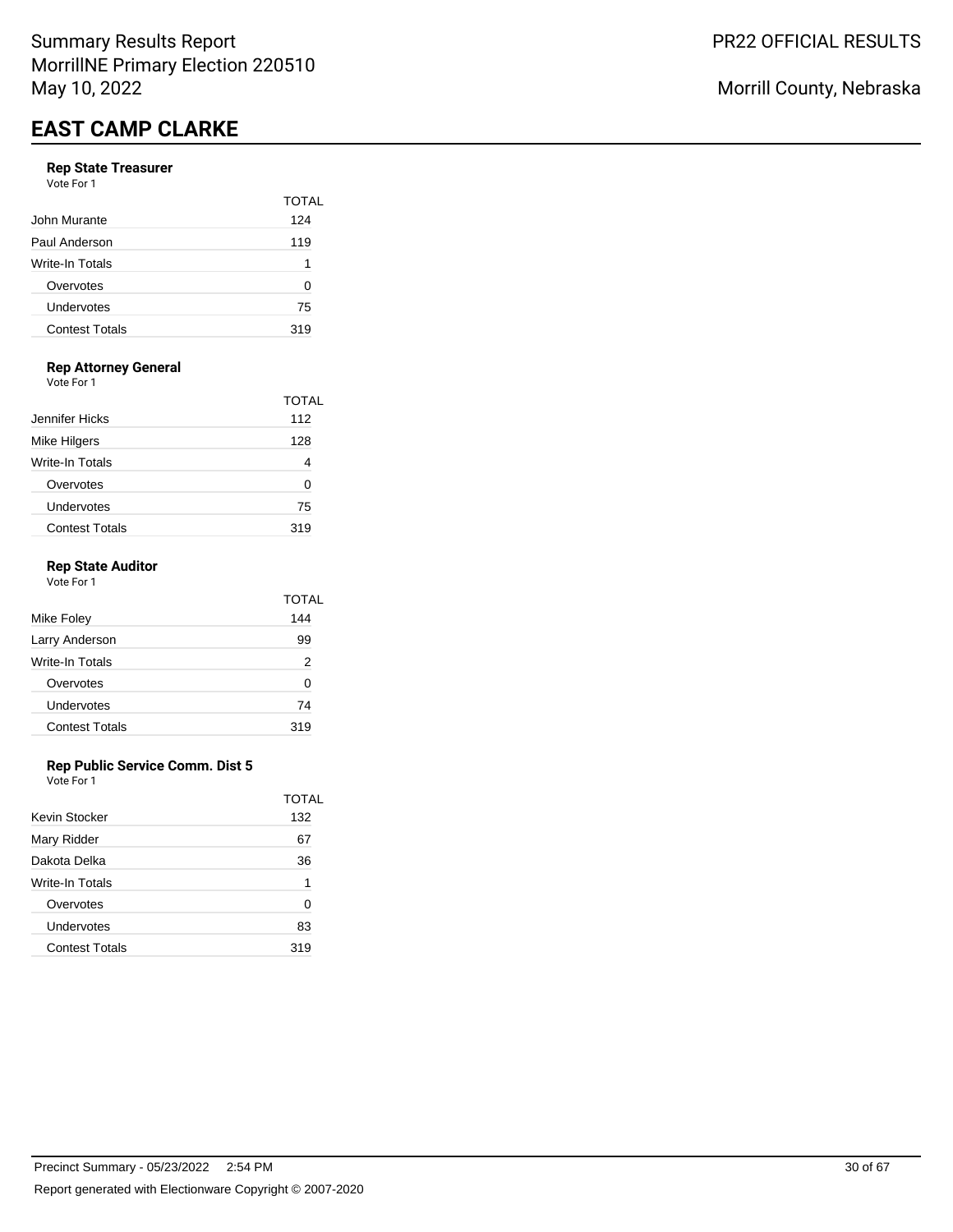# **Rep County Attorney**

|                       | <b>TOTAL</b> |
|-----------------------|--------------|
| Travis Rodak          | 113          |
| Kirk M. Fellhoelter   | 204          |
| Write-In Totals       | 2            |
| Overvotes             | ი            |
| Undervotes            | ი            |
| <b>Contest Totals</b> | 319          |

### **Dem Congress Dist. 3**

Vote For 1

|                       | TOTAL |
|-----------------------|-------|
| David J. Else         | 9     |
| Daniel M. Wik         | 10    |
| Write-In Totals       |       |
| Overvotes             |       |
| Undervotes            | 15    |
| <b>Contest Totals</b> | 34    |

# **Dem Governor**

| Vote For 1            |              |
|-----------------------|--------------|
|                       | <b>TOTAL</b> |
| Carol Blood           | 20           |
| Roy A. Harris         | 6            |
| Write-In Totals       | ŋ            |
| Overvotes             | U            |
| Undervotes            | 8            |
| <b>Contest Totals</b> |              |

#### **Dem Sec. of State**

Vote For 1

|                       | <b>TOTAL</b> |
|-----------------------|--------------|
| Write-In Totals       | $\lceil$     |
| Overvotes             | 0            |
| Undervotes            | 34           |
| <b>Contest Totals</b> | 34           |

### **Dem State Treasurer**

|                        | <b>TOTAL</b> |
|------------------------|--------------|
| <b>Write-In Totals</b> | 0            |
| Overvotes              | O            |
| Undervotes             | 34           |
| <b>Contest Totals</b>  | 34           |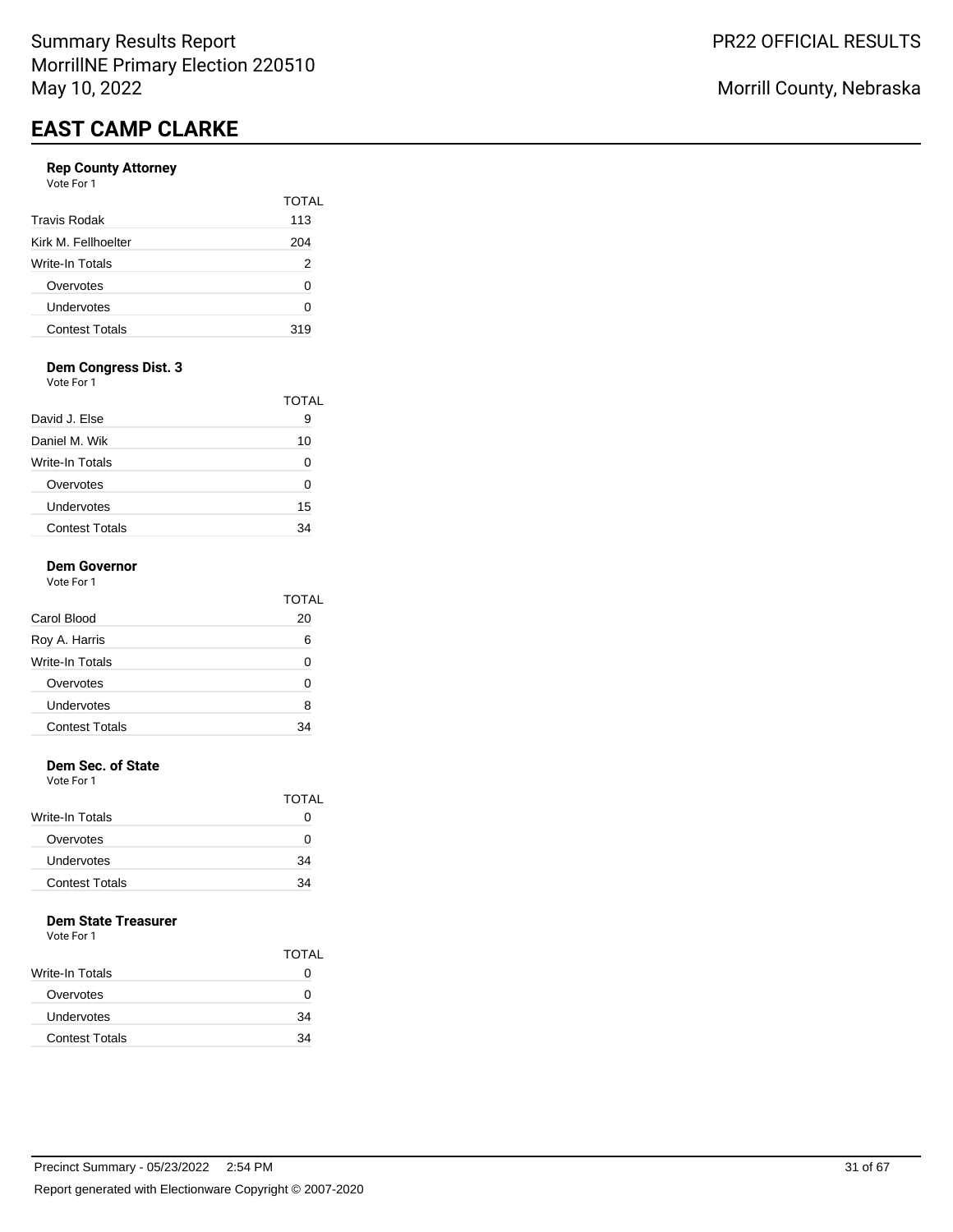#### **Dem Attorney General** Vote For 1

| <b>VAJILI I VJI I</b>  |              |
|------------------------|--------------|
|                        | <b>TOTAL</b> |
| <b>Write-In Totals</b> |              |
| Overvotes              |              |
| <b>Undervotes</b>      | 34           |
| <b>Contest Totals</b>  | 34           |
|                        |              |

#### **Dem State Auditor**

Vote For 1

|                        | TOTAL |
|------------------------|-------|
| <b>Write-In Totals</b> | 0     |
| Overvotes              | O     |
| Undervotes             | 34    |
| <b>Contest Totals</b>  | 34    |

## **Dem Public Service Comm. Dist 5**

Vote For 1

| Write-In Totals<br>Overvotes |    |
|------------------------------|----|
|                              | 0  |
|                              | O  |
| Undervotes                   | 34 |
| <b>Contest Totals</b>        | 34 |

## **Lib Congress Dist. 3**

Vote For 1

|                       | TOTAL |
|-----------------------|-------|
| Write-In Totals       | 0     |
| Overvotes             | 0     |
| Undervotes            | 0     |
| <b>Contest Totals</b> |       |
|                       |       |

# **Lib Governor**

Vote For 1

|                       | TOTAI |
|-----------------------|-------|
| Scott Zimmerman       |       |
| Write-In Totals       |       |
| Overvotes             |       |
| Undervotes            |       |
| <b>Contest Totals</b> |       |
|                       |       |

# **Lib Sec. of State**

|                       | <b>TOTAL</b> |
|-----------------------|--------------|
| Write-In Totals       |              |
| Overvotes             |              |
| Undervotes            | n            |
| <b>Contest Totals</b> |              |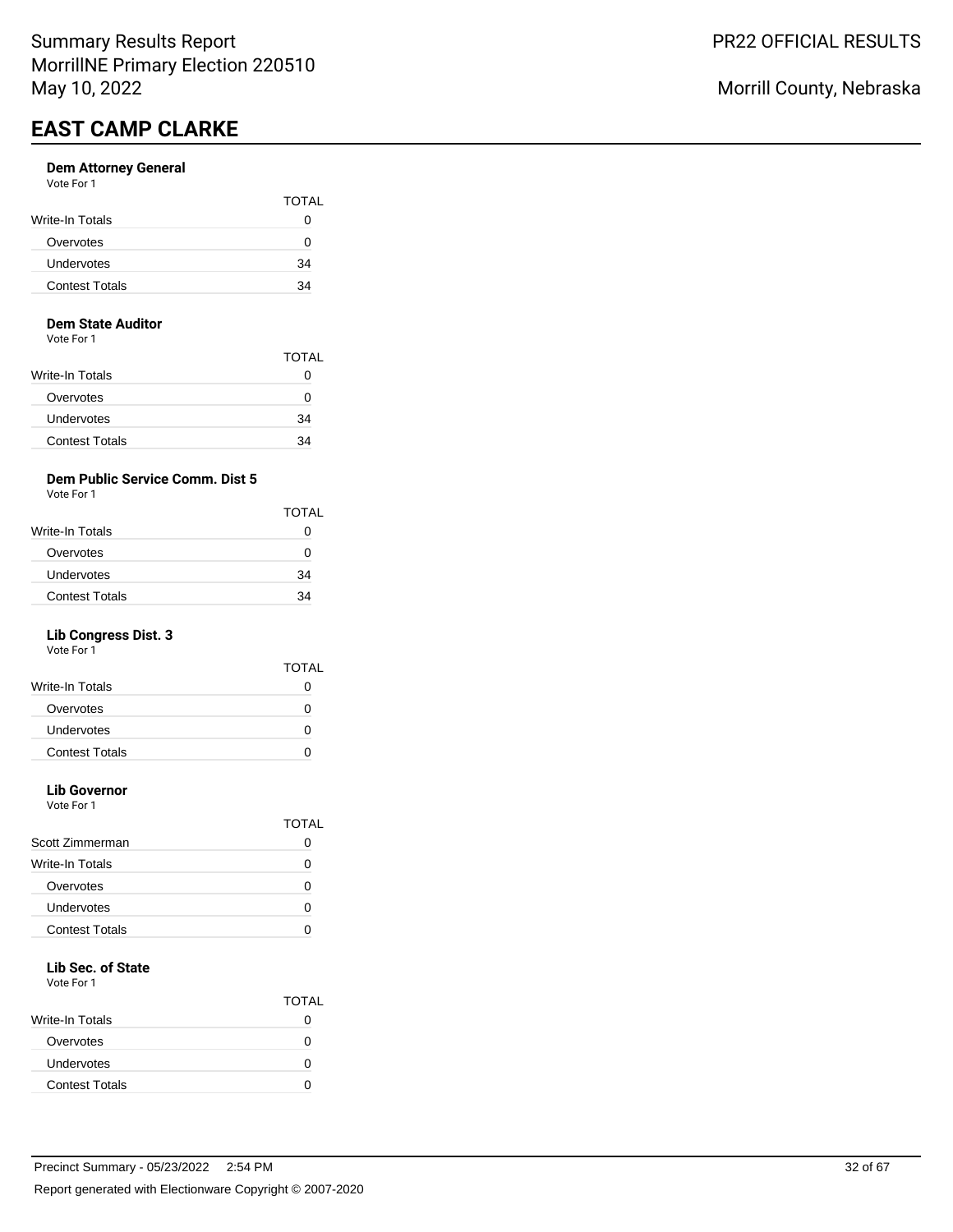#### **Lib State Treasurer** Vote For 1

| .                     |              |
|-----------------------|--------------|
|                       | <b>TOTAL</b> |
| Katrina Tomsen        |              |
| Write-In Totals       | O            |
| Overvotes             | ი            |
| Undervotes            | ი            |
| <b>Contest Totals</b> |              |
|                       |              |

### **Lib Attorney General**

Vote For 1

| <u>vuusi uli</u>      |              |
|-----------------------|--------------|
|                       | <b>TOTAL</b> |
| Write-In Totals       | 0            |
| Overvotes             | O            |
| <b>Undervotes</b>     | O            |
| <b>Contest Totals</b> | 0            |
|                       |              |

# **Lib State Auditor**

Vote For 1

|                       | <b>TOTAL</b> |
|-----------------------|--------------|
| Gene Siadek           |              |
| Write-In Totals       | n            |
| Overvotes             | n            |
| Undervotes            | O            |
| <b>Contest Totals</b> |              |

### **Lib Public Service Comm. Dist 5**

Vote For 1

|                       | <b>TOTAL</b> |
|-----------------------|--------------|
| Write-In Totals       |              |
| Overvotes             | 0            |
| Undervotes            |              |
| <b>Contest Totals</b> |              |

### **Lmn Congress Dist. 3**

Vote For 1

|                       | <b>TOTAL</b> |
|-----------------------|--------------|
| Mark Elworth, Jr.     | 0            |
| Write-In Totals       | O            |
| Overvotes             | O            |
| Undervotes            | 0            |
| <b>Contest Totals</b> |              |

#### **Lmn Governor** Vote For 1

|                       | <b>TOTAL</b> |
|-----------------------|--------------|
| Write-In Totals       |              |
| Overvotes             | 0            |
| Undervotes            |              |
| <b>Contest Totals</b> |              |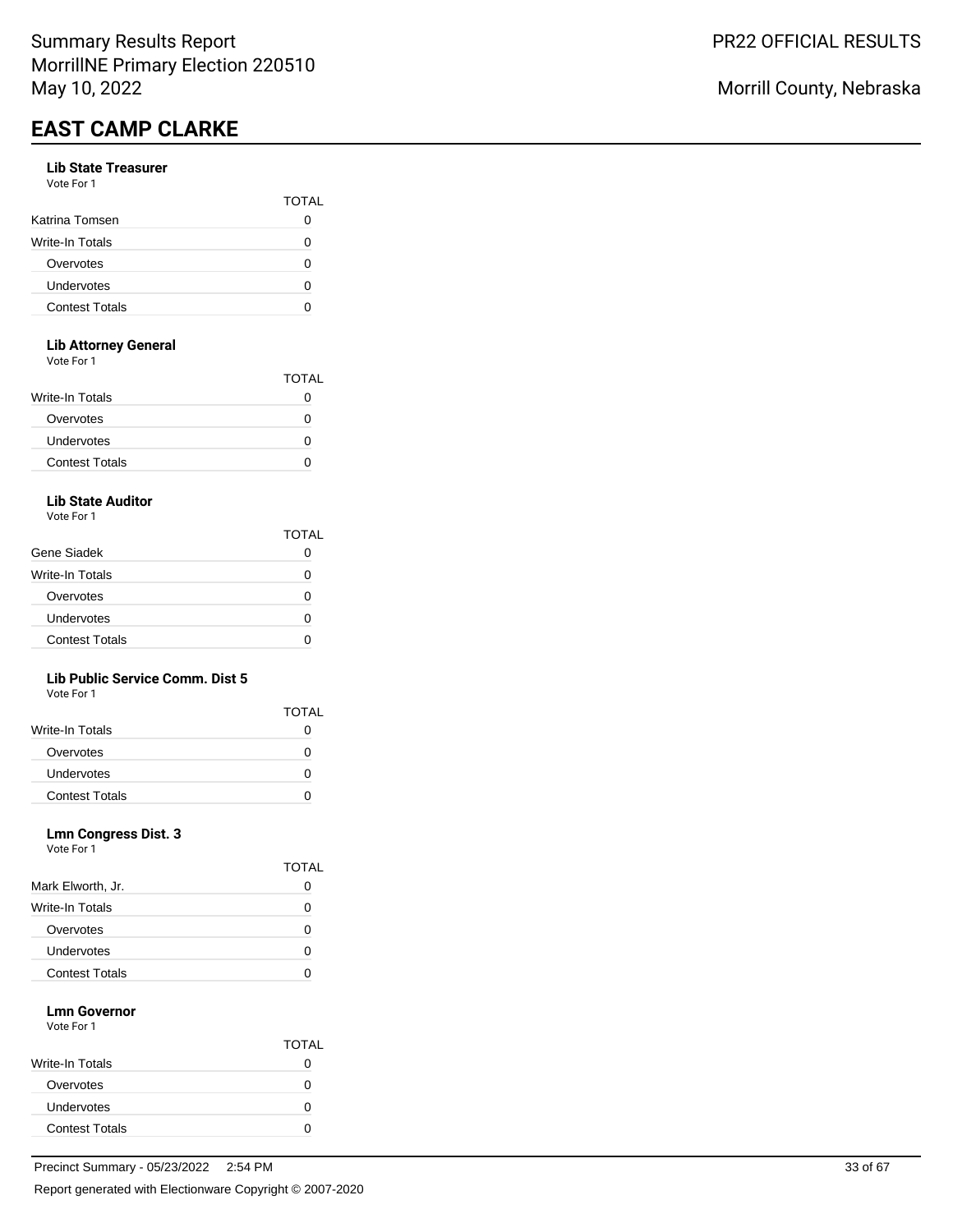#### **Lmn Sec. of State** Vote For 1

| .                     | <b>TOTAL</b> |
|-----------------------|--------------|
| Write-In Totals       |              |
| Overvotes             |              |
| <b>Undervotes</b>     |              |
| <b>Contest Totals</b> |              |

#### **Lmn State Treasurer**

Vote For 1

|                       | <b>TOTAL</b> |
|-----------------------|--------------|
| Write-In Totals       |              |
| Overvotes             |              |
| Undervotes            | U            |
| <b>Contest Totals</b> |              |

## **Lmn Attorney General**

Vote For 1

|                        | TOTAL             |
|------------------------|-------------------|
| Larry Bolinger         |                   |
| <b>Write-In Totals</b> | $\mathbf{\Omega}$ |
| Overvotes              | $\mathbf{\Omega}$ |
| Undervotes             |                   |
| <b>Contest Totals</b>  |                   |

#### **Lmn State Auditor** Vote For 1

|                       | <b>TOTAL</b> |
|-----------------------|--------------|
| L. Leroy Lopez        | O            |
| Write-In Totals       | Ω            |
| Overvotes             | Ω            |
| Undervotes            | Ω            |
| <b>Contest Totals</b> |              |

#### **Lmn Public Service Comm. Dist 5** Vote For 1

| <u>vuusi uli</u>       |              |
|------------------------|--------------|
|                        | <b>TOTAL</b> |
| <b>Write-In Totals</b> | $\mathbf{O}$ |
| Overvotes              | 0            |
| Undervotes             | n            |
| <b>Contest Totals</b>  |              |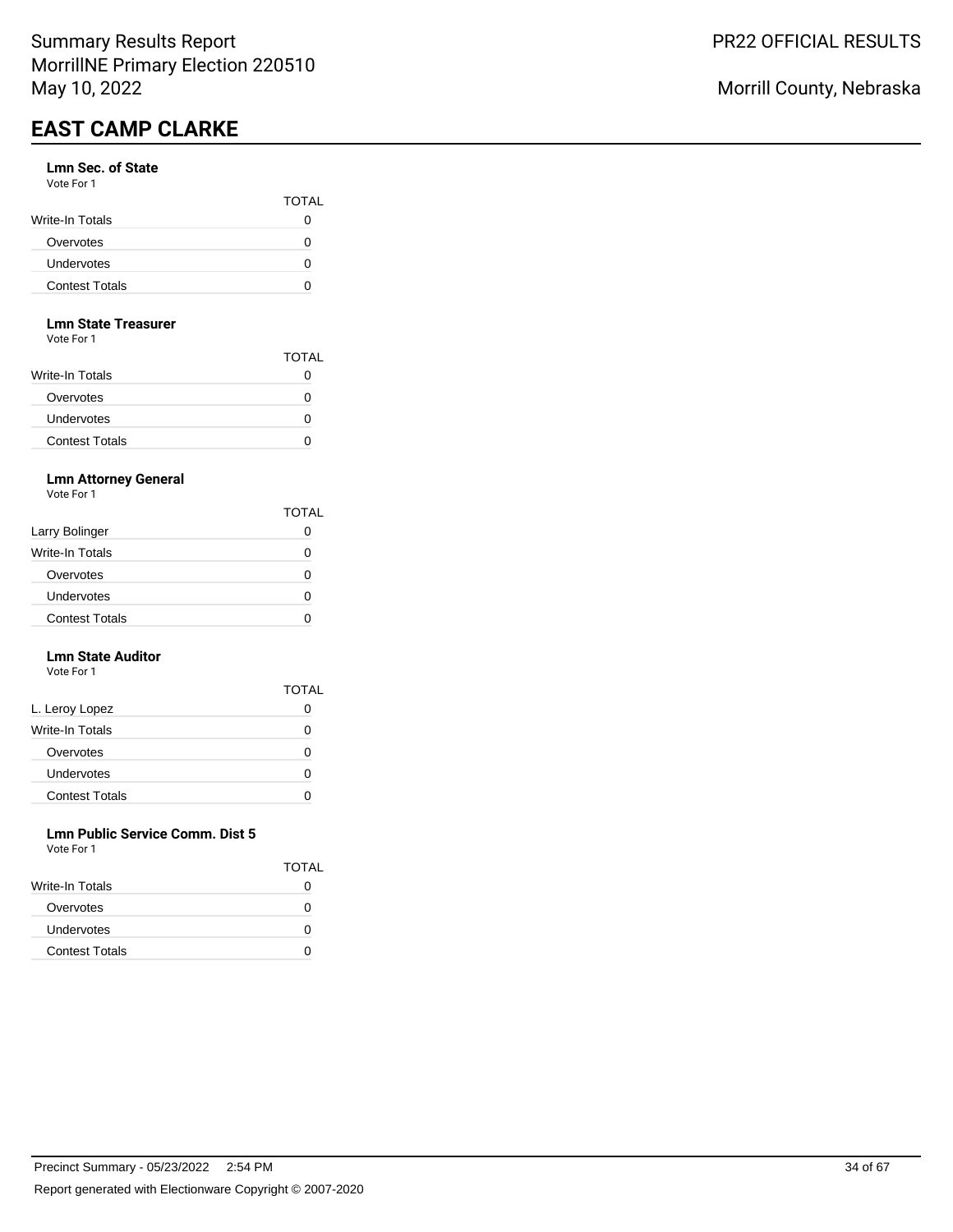# **Member of State BOE Dist 7**

Vote For 1

|                       | TOTAL |
|-----------------------|-------|
| <b>Robin Stevens</b>  | 42    |
| Pat Moore             | 37    |
| Elizabeth Tegtmeier   | 212   |
| Write-In Totals       | 2     |
| Overvotes             | ი     |
| Undervotes            | 77    |
| <b>Contest Totals</b> | 370   |

#### **University of NE Regents Dist 7** Vote For 1

| Matt Williams         | TOTAL<br>127 |
|-----------------------|--------------|
| Nolan Gurnsey         | 26           |
| Kathy Wilmot          | 120          |
| Write-In Totals       | 1            |
| Overvotes             | 0            |
| Undervotes            | 96           |
| <b>Contest Totals</b> |              |

#### **Mayor Bridgeport**

|                        | TOTAL |
|------------------------|-------|
| Charlie Browne         | 75    |
| John O. Erickson       | 86    |
| Gail Beyer             | 85    |
| <b>Write-In Totals</b> | 2     |
| Overvotes              | O     |
| Undervotes             | 3     |
| <b>Contest Totals</b>  | 251   |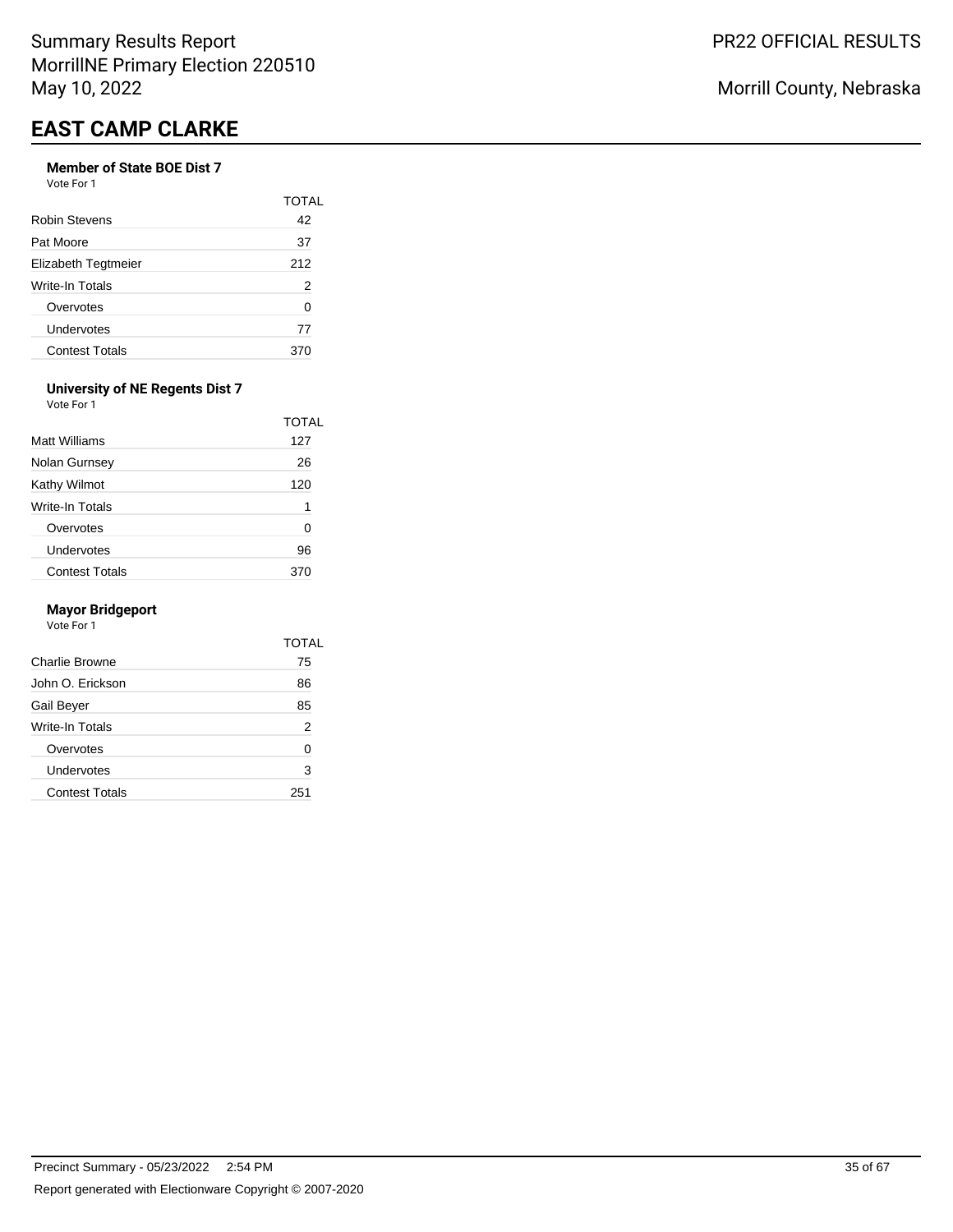# Summary Results Report MorrillNE Primary Election 220510 May 10, 2022

# **WEST CAMP CLARKE**

| <b>Statistics</b>                       | <b>TOTAL</b> |
|-----------------------------------------|--------------|
| <b>Ballots Cast - Total</b>             | 295          |
| Ballots Cast - Republican Party         | 254          |
| <b>Ballots Cast - Democratic Party</b>  | 25           |
| <b>Ballots Cast - Libertarian Party</b> | 1            |
| Ballots Cast - Legal Marijuana NOW      | ი            |
| Ballots Cast - Nonpartisan              | 15           |
| <b>Ballots Cast - Blank</b>             |              |

### **Rep Congress Dist. 3**

Vote For 1

|                        | TOTAL |
|------------------------|-------|
| Adrian Smith           | 173   |
| Mike Calhoun           | 67    |
| <b>Write-In Totals</b> |       |
| Overvotes              | Ω     |
| Undervotes             | 10    |
| <b>Contest Totals</b>  | 254   |

## **Rep Governor**

Vote For 1

|                         | TOTAL |
|-------------------------|-------|
| Michael Connely         | З     |
| <b>Brett Lindstrom</b>  | 10    |
| Donna Nicole Carpenter  | 3     |
| Lela McNinch            | 0     |
| Theresa Thibodeau       | 7     |
| Jim Pillen              | 95    |
| <b>Troy Wentz</b>       | 3     |
| Charles W. Herbster     | 125   |
| <b>Breland Ridenour</b> | 1     |
| Write-In Totals         | 1     |
| Overvotes               | 0     |
| Undervotes              | 6     |
| <b>Contest Totals</b>   | 254   |

# **Rep Sec. of State**

Vote For 1

|                       | <b>TOTAL</b> |
|-----------------------|--------------|
| <b>Bob Evnen</b>      | 105          |
| <b>Rex Schroder</b>   | 54           |
| Robert J. Borer       | 42           |
| Write-In Totals       | 0            |
| Overvotes             | 0            |
| Undervotes            | 53           |
| <b>Contest Totals</b> | 254          |
|                       |              |

# Morrill County, Nebraska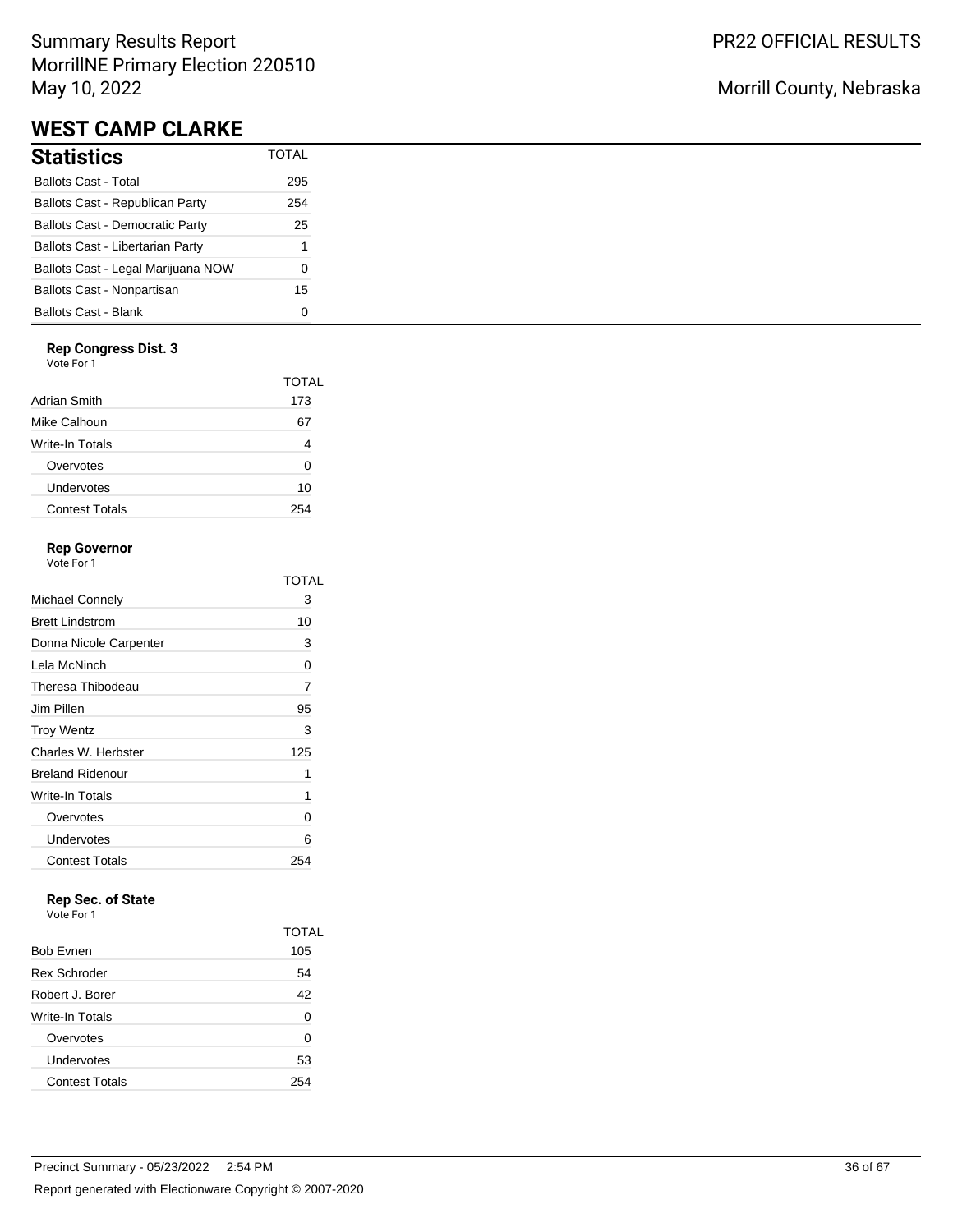#### **Rep State Treasurer** Vote For 1

| .                     |              |
|-----------------------|--------------|
|                       | <b>TOTAL</b> |
| John Murante          | 69           |
| Paul Anderson         | 126          |
| Write-In Totals       | 0            |
| Overvotes             | 0            |
| Undervotes            | 59           |
| <b>Contest Totals</b> | 254          |
|                       |              |

# **Rep Attorney General**

Vote For 1

|                       | TOTAL |
|-----------------------|-------|
| Jennifer Hicks        | 85    |
| Mike Hilgers          | 123   |
| Write-In Totals       |       |
| Overvotes             | O     |
| Undervotes            | 45    |
| <b>Contest Totals</b> | ソヘ    |

### **Rep State Auditor**

| Vote For 1            |       |
|-----------------------|-------|
|                       | TOTAL |
| Mike Foley            | 118   |
| Larry Anderson        | 81    |
| Write-In Totals       | 0     |
| Overvotes             | ŋ     |
| Undervotes            | 55    |
| <b>Contest Totals</b> | 254   |
|                       |       |

#### **Rep Public Service Comm. Dist 5**

|                       | TOTAL |
|-----------------------|-------|
| Kevin Stocker         | 114   |
| Mary Ridder           | 65    |
| Dakota Delka          | 23    |
| Write-In Totals       | 0     |
| Overvotes             | 1     |
| Undervotes            | 51    |
| <b>Contest Totals</b> | 254   |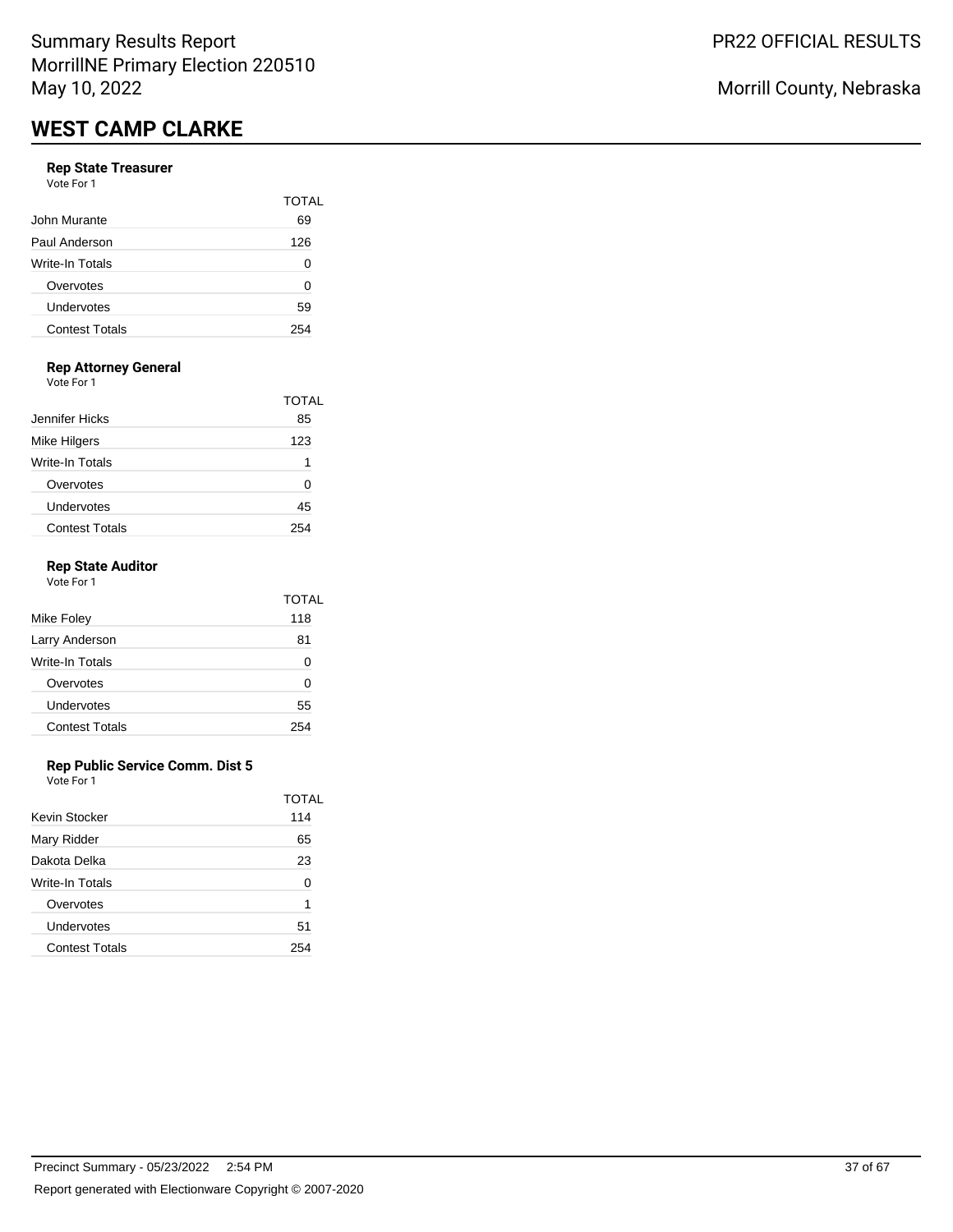### **Rep County Attorney**

Vote For 1

|                       | TOTAI |
|-----------------------|-------|
| <b>Travis Rodak</b>   | 84    |
| Kirk M. Fellhoelter   | 168   |
| Write-In Totals       |       |
| Overvotes             | O     |
| Undervotes            | 2     |
| <b>Contest Totals</b> | 254   |

## **Dem Congress Dist. 3**

Vote For 1

|                       | TOTAL |
|-----------------------|-------|
| David J. Else         | 9     |
| Daniel M. Wik         | 10    |
| Write-In Totals       |       |
| Overvotes             |       |
| Undervotes            | ค     |
| <b>Contest Totals</b> | 25    |

### **Dem Governor**

| Vote For 1            | <b>TOTAL</b> |
|-----------------------|--------------|
| Carol Blood           | 14           |
| Roy A. Harris         | 4            |
| Write-In Totals       | 2            |
| Overvotes             | ŋ            |
| Undervotes            | 5            |
| <b>Contest Totals</b> | 25           |

### **Dem Sec. of State**

Vote For 1

|                       | <b>TOTAL</b> |
|-----------------------|--------------|
| Write-In Totals       | $\lceil$     |
| Overvotes             | $\mathbf{I}$ |
| <b>Undervotes</b>     | 25           |
| <b>Contest Totals</b> | 25           |

### **Dem State Treasurer**

|                       | <b>TOTAL</b> |
|-----------------------|--------------|
| Write-In Totals       | 0            |
| Overvotes             | O            |
| Undervotes            | 25           |
| <b>Contest Totals</b> | 25           |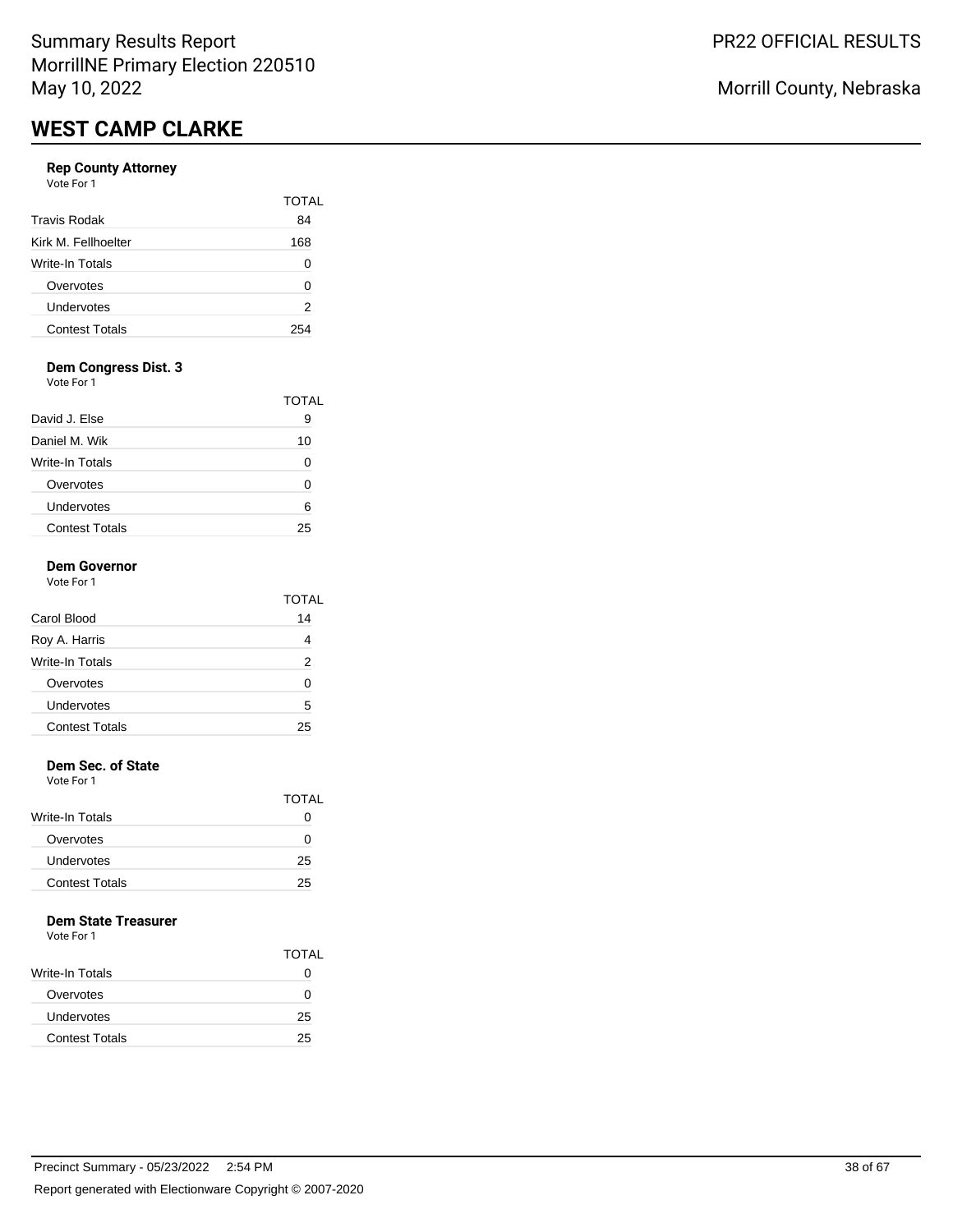#### **Dem Attorney General** Vote For 1

| VULE FUIT             |              |
|-----------------------|--------------|
|                       | <b>TOTAL</b> |
| Write-In Totals       |              |
| Overvotes             | $\mathbf{I}$ |
| Undervotes            | 25           |
| <b>Contest Totals</b> | 25           |
|                       |              |

#### **Dem State Auditor**

Vote For 1

|                       | TOTAL |
|-----------------------|-------|
| Write-In Totals       | 0     |
| Overvotes             | O     |
| Undervotes            | 25    |
| <b>Contest Totals</b> | 25    |

## **Dem Public Service Comm. Dist 5**

Vote For 1

| <b>TOTAL</b> |
|--------------|
| $^{(1)}$     |
| $^{(1)}$     |
| 25           |
| 25           |
|              |

## **Lib Congress Dist. 3**

Vote For 1

|                       | TOTAL |
|-----------------------|-------|
| Write-In Totals       |       |
| Overvotes             | 0     |
| Undervotes            |       |
| <b>Contest Totals</b> |       |
|                       |       |

# **Lib Governor**

Vote For 1

|                       | TOTAI |
|-----------------------|-------|
| Scott Zimmerman       |       |
| Write-In Totals       |       |
| Overvotes             |       |
| Undervotes            |       |
| <b>Contest Totals</b> |       |
|                       |       |

# **Lib Sec. of State**

Vote For 1

|                       | <b>TOTAL</b> |
|-----------------------|--------------|
| Write-In Totals       |              |
| Overvotes             |              |
| Undervotes            |              |
| <b>Contest Totals</b> |              |

Morrill County, Nebraska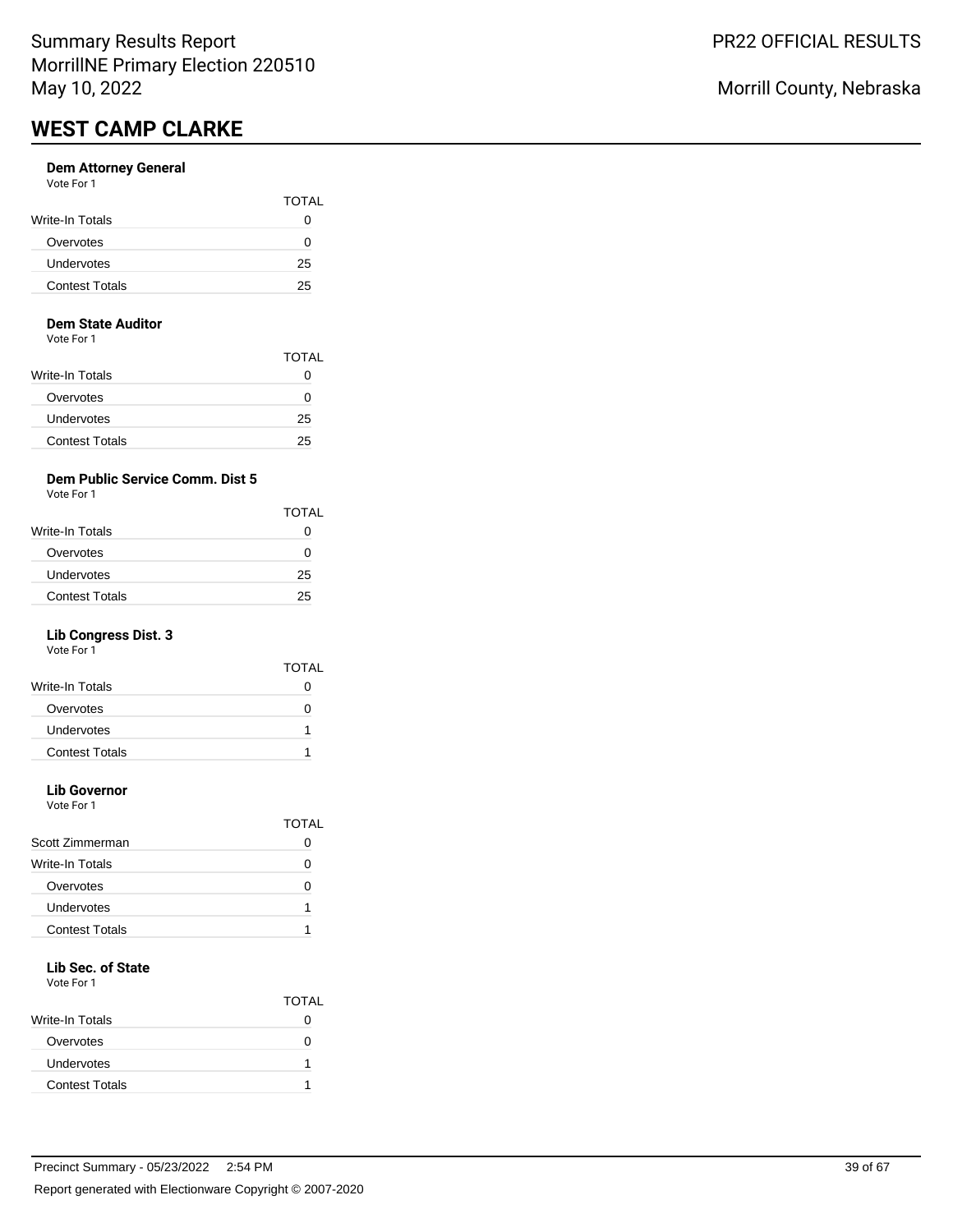#### **Lib State Treasurer** Vote For 1

| , , , , , , , , ,      |              |
|------------------------|--------------|
|                        | <b>TOTAL</b> |
| Katrina Tomsen         | O            |
| <b>Write-In Totals</b> | O            |
| Overvotes              | Ω            |
| Undervotes             | 1            |
| <b>Contest Totals</b>  |              |
|                        |              |

### **Lib Attorney General**

Vote For 1

| <u>vuusi uli</u>      |              |
|-----------------------|--------------|
|                       | <b>TOTAL</b> |
| Write-In Totals       | $\mathbf{I}$ |
| Overvotes             | $\lceil$     |
| <b>Undervotes</b>     |              |
| <b>Contest Totals</b> |              |
|                       |              |

## **Lib State Auditor**

Vote For 1

|                       | TOTAL |
|-----------------------|-------|
| Gene Siadek           |       |
| Write-In Totals       | n     |
| Overvotes             | n     |
| Undervotes            | 1     |
| <b>Contest Totals</b> |       |

### **Lib Public Service Comm. Dist 5**

Vote For 1

|                        | <b>TOTAL</b> |
|------------------------|--------------|
| <b>Write-In Totals</b> |              |
| Overvotes              |              |
| Undervotes             |              |
| <b>Contest Totals</b>  |              |

#### **Lmn Congress Dist. 3**

| Vote For 1 |  |  |
|------------|--|--|
|            |  |  |

|                       | 1 V 1 / 1 L |
|-----------------------|-------------|
| Mark Elworth, Jr.     | 0           |
| Write-In Totals       | 0           |
| Overvotes             | $\lceil$    |
| Undervotes            | O           |
| <b>Contest Totals</b> |             |

**TOTAL** 

#### **Lmn Governor** Vote For 1

|                       | <b>TOTAL</b> |
|-----------------------|--------------|
| Write-In Totals       |              |
| Overvotes             | 0            |
| Undervotes            |              |
| <b>Contest Totals</b> |              |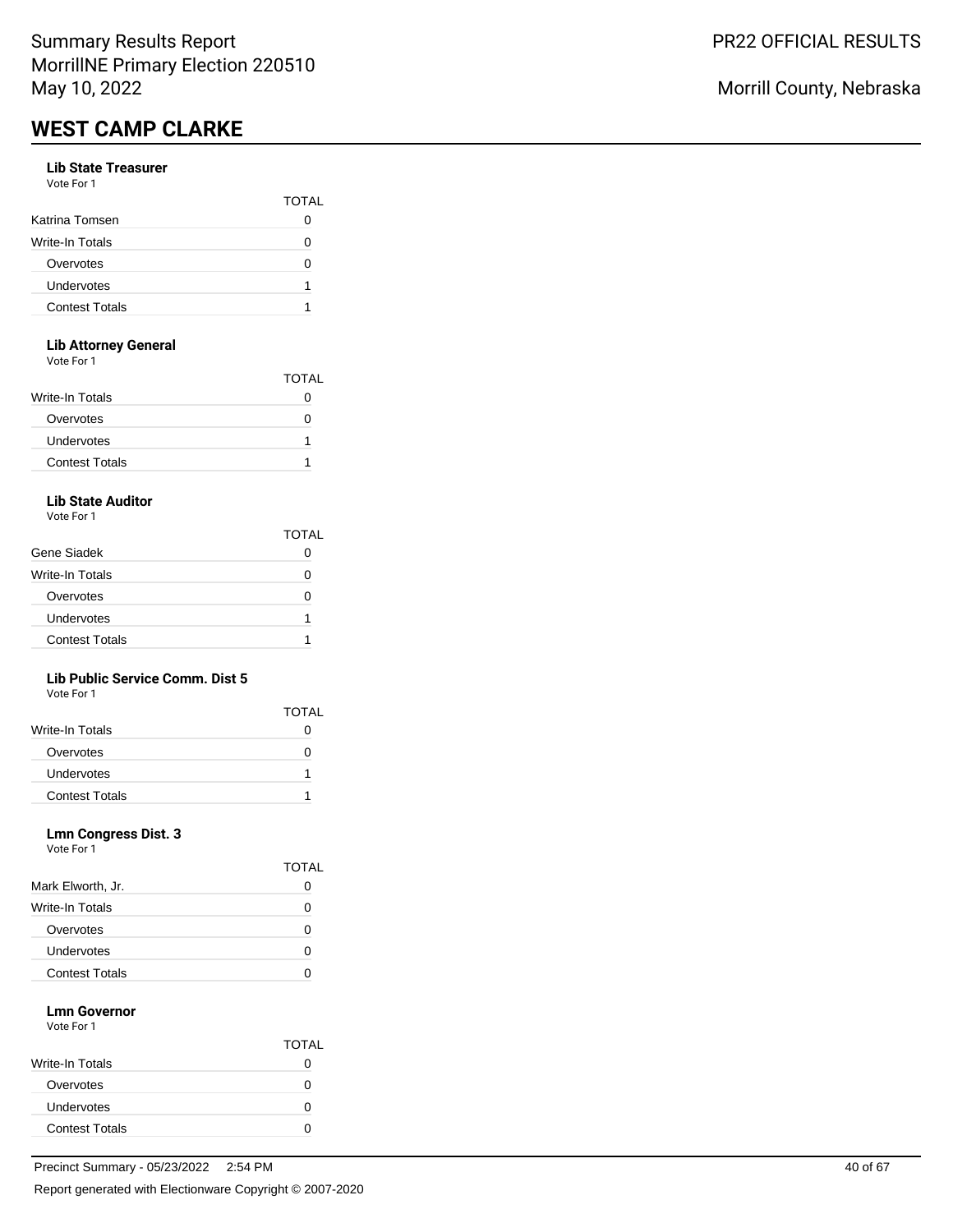#### **Lmn Sec. of State** Vote For 1

| .                     | <b>TOTAL</b> |
|-----------------------|--------------|
| Write-In Totals       |              |
| Overvotes             |              |
| Undervotes            |              |
| <b>Contest Totals</b> |              |

#### **Lmn State Treasurer**

Vote For 1

|                        | <b>TOTAL</b> |
|------------------------|--------------|
| <b>Write-In Totals</b> | 0            |
| Overvotes              | 0            |
| Undervotes             | 0            |
| <b>Contest Totals</b>  | 0            |

## **Lmn Attorney General**

Vote For 1

|                       | TOTAL |
|-----------------------|-------|
| Larry Bolinger        |       |
| Write-In Totals       |       |
| Overvotes             | 0     |
| Undervotes            |       |
| <b>Contest Totals</b> |       |

#### **Lmn State Auditor** Vote For 1

|                       | TOTAL |
|-----------------------|-------|
| L. Leroy Lopez        | 0     |
| Write-In Totals       | O     |
| Overvotes             | Ω     |
| Undervotes            | O     |
| <b>Contest Totals</b> |       |

#### **Lmn Public Service Comm. Dist 5** Vote For 1

| <b>VALLET LITTLE</b>  |              |
|-----------------------|--------------|
|                       | <b>TOTAL</b> |
| Write-In Totals       |              |
| Overvotes             | $\mathbf{I}$ |
| <b>Undervotes</b>     | $\lceil$     |
| <b>Contest Totals</b> |              |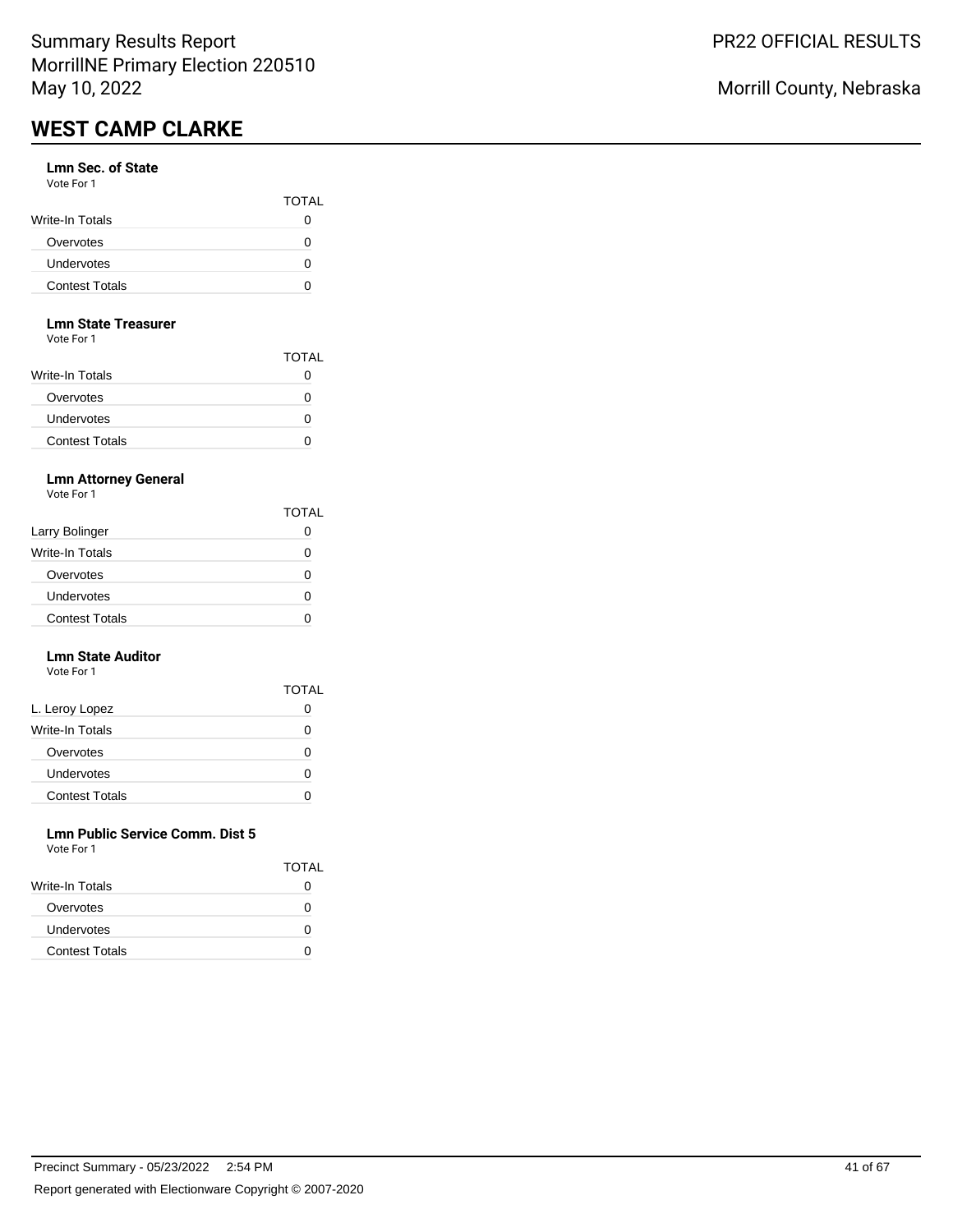# **Member of State BOE Dist 7**

Vote For 1

|                       | TOTAL |
|-----------------------|-------|
| Robin Stevens         | 66    |
| Pat Moore             | 29    |
| Elizabeth Tegtmeier   | 147   |
| Write-In Totals       | O     |
| Overvotes             | ი     |
| Undervotes            | 53    |
| <b>Contest Totals</b> |       |

#### **University of NE Regents Dist 7** Vote For 1

| Matt Williams         | TOTAL<br>115 |
|-----------------------|--------------|
| Nolan Gurnsey         | 21           |
| Kathy Wilmot          | 90           |
| Write-In Totals       | 1            |
| Overvotes             | 0            |
| Undervotes            | 68           |
| <b>Contest Totals</b> |              |

#### **Mayor Bridgeport**

| Charlie Browne<br>John O. Erickson<br>Gail Beyer<br>Write-In Totals<br>Overvotes<br>Undervotes<br><b>Contest Totals</b> | TOTAL |
|-------------------------------------------------------------------------------------------------------------------------|-------|
|                                                                                                                         | 75    |
|                                                                                                                         | 99    |
|                                                                                                                         | 88    |
|                                                                                                                         | 2     |
|                                                                                                                         | 0     |
|                                                                                                                         | 2     |
|                                                                                                                         | 266   |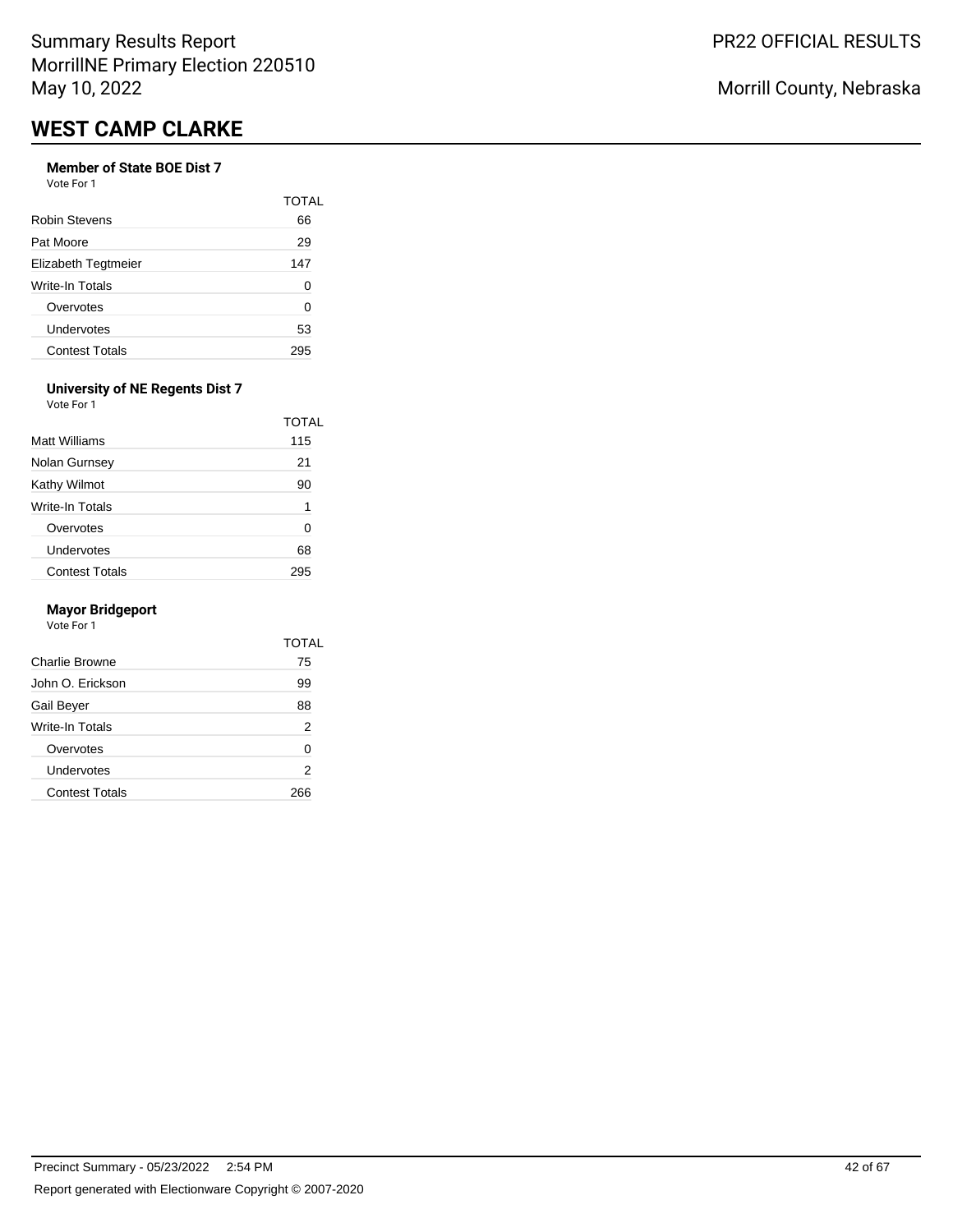# Summary Results Report MorrillNE Primary Election 220510 May 10, 2022

# **GILCHRIST**

| <b>Statistics</b>                       | TOTAI |
|-----------------------------------------|-------|
| <b>Ballots Cast - Total</b>             | 20    |
| Ballots Cast - Republican Party         | 19    |
| <b>Ballots Cast - Democratic Party</b>  | O     |
| <b>Ballots Cast - Libertarian Party</b> | 0     |
| Ballots Cast - Legal Marijuana NOW      | O     |
| Ballots Cast - Nonpartisan              | 1     |
| <b>Ballots Cast - Blank</b>             |       |

## **Rep Congress Dist. 3**

Vote For 1

|                       | TOTAL |
|-----------------------|-------|
| Adrian Smith          | 15    |
| Mike Calhoun          |       |
| Write-In Totals       | ∩     |
| Overvotes             | O     |
| Undervotes            | ∩     |
| <b>Contest Totals</b> | 19    |
|                       |       |

## **Rep Governor**

Vote For 1

|                         | TOTAI |
|-------------------------|-------|
| Michael Connely         | 0     |
| <b>Brett Lindstrom</b>  | 0     |
| Donna Nicole Carpenter  | 0     |
| Lela McNinch            | 0     |
| Theresa Thibodeau       | 0     |
| Jim Pillen              | 7     |
| <b>Troy Wentz</b>       | 0     |
| Charles W. Herbster     | 11    |
| <b>Breland Ridenour</b> | 0     |
| Write-In Totals         | 0     |
| Overvotes               | 0     |
| Undervotes              | 1     |
| <b>Contest Totals</b>   | 19    |

# **Rep Sec. of State**

Vote For 1

|                       | TOTAL |
|-----------------------|-------|
| <b>Bob Evnen</b>      | 8     |
| <b>Rex Schroder</b>   | 2     |
| Robert J. Borer       | 3     |
| Write-In Totals       | U     |
| Overvotes             | ი     |
| Undervotes            | 6     |
| <b>Contest Totals</b> | 19    |

# Morrill County, Nebraska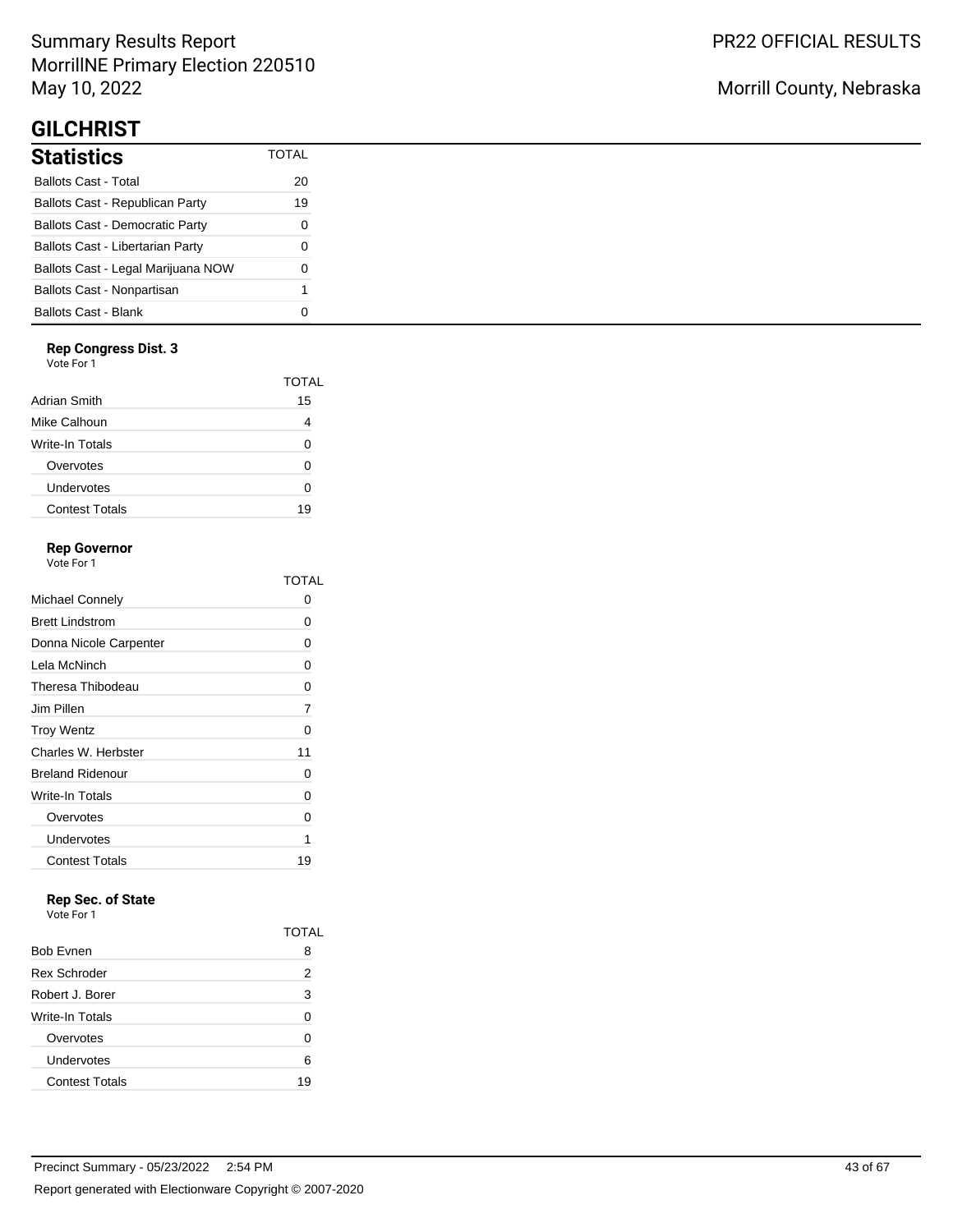#### **Rep State Treasurer** Vote For 1

| VULTE FUIT            |              |
|-----------------------|--------------|
|                       | <b>TOTAL</b> |
| John Murante          | 9            |
| Paul Anderson         | 3            |
| Write-In Totals       | U            |
| Overvotes             | O            |
| Undervotes            |              |
| <b>Contest Totals</b> | 19           |
|                       |              |

## **Rep Attorney General**

Vote For 1

|                       | TOTAL |
|-----------------------|-------|
| Jennifer Hicks        | я     |
| <b>Mike Hilgers</b>   | 5     |
| Write-In Totals       |       |
| Overvotes             | O     |
| Undervotes            | ค     |
| <b>Contest Totals</b> | 19    |

### **Rep State Auditor**

|                       | TOTAL |
|-----------------------|-------|
| Mike Foley            |       |
| Larry Anderson        | 5     |
| Write-In Totals       | ŋ     |
| Overvotes             | U     |
| Undervotes            |       |
| <b>Contest Totals</b> | 19    |

### **Rep Public Service Comm. Dist 5**

|                       | TOTAI |
|-----------------------|-------|
| Kevin Stocker         | 9     |
| Mary Ridder           | 1     |
| Dakota Delka          | U     |
| Write-In Totals       | O     |
| Overvotes             | O     |
| Undervotes            | 9     |
| <b>Contest Totals</b> | 19    |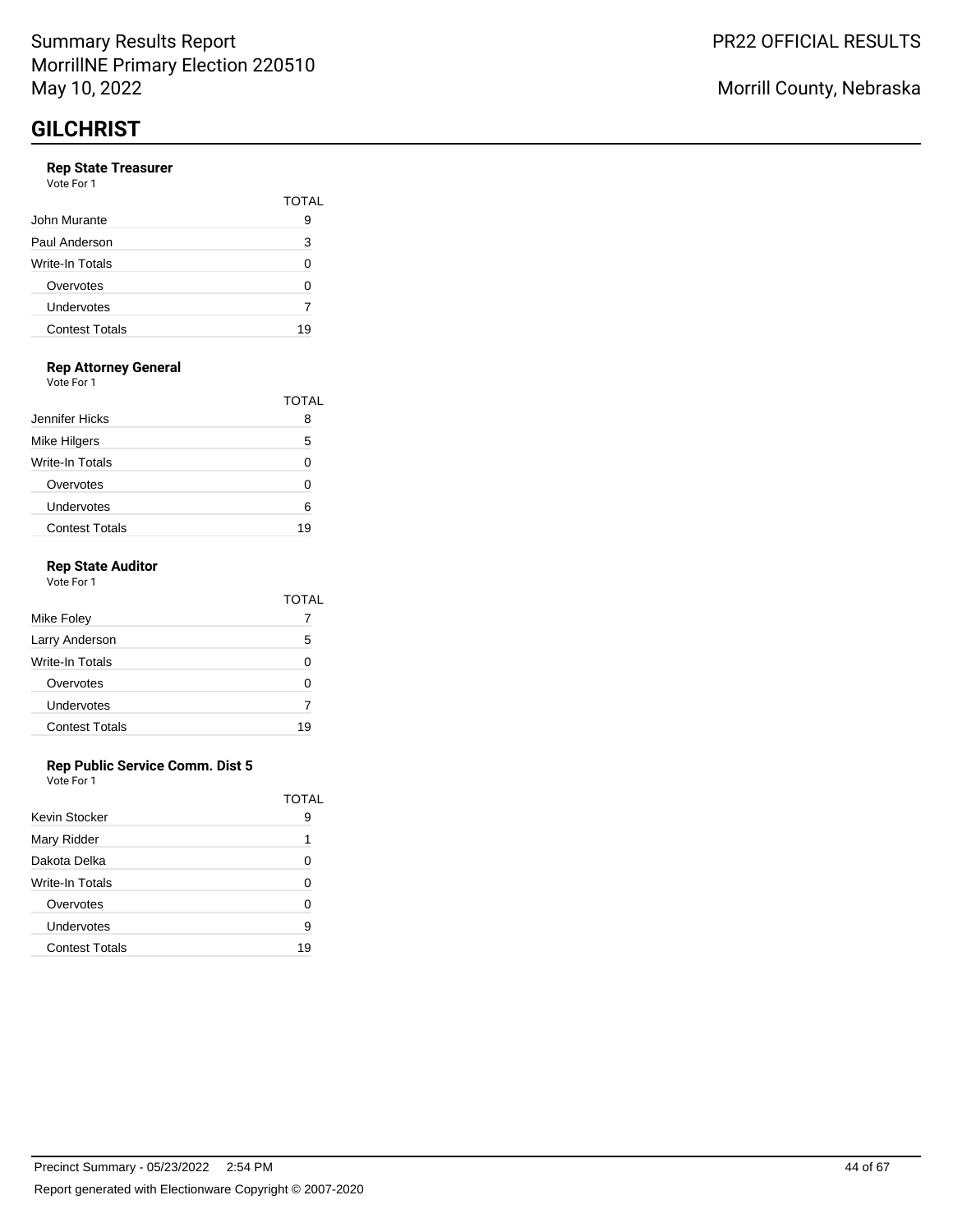### **Rep County Attorney**

| Vote For 1 |  |
|------------|--|
|------------|--|

|                       | TOTAI |
|-----------------------|-------|
| <b>Travis Rodak</b>   | 8     |
| Kirk M. Fellhoelter   | 9     |
| Write-In Totals       | O     |
| Overvotes             | n     |
| Undervotes            | 2     |
| <b>Contest Totals</b> | 19    |

## **Dem Congress Dist. 3**

Vote For 1

|                       | TOTAL |
|-----------------------|-------|
| David J. Else         |       |
| Daniel M. Wik         |       |
| Write-In Totals       |       |
| Overvotes             |       |
| Undervotes            |       |
| <b>Contest Totals</b> |       |

#### **Dem Governor** Vote For 1

|                       | TOTAL        |
|-----------------------|--------------|
| Carol Blood           | $\mathbf{I}$ |
| Roy A. Harris         | O            |
| Write-In Totals       | O            |
| Overvotes             | ∩            |
| Undervotes            |              |
| <b>Contest Totals</b> |              |
|                       |              |

### **Dem Sec. of State**

Vote For 1

|                       | <b>TOTAL</b> |
|-----------------------|--------------|
| Write-In Totals       | 0            |
| Overvotes             | 0            |
| Undervotes            | 0            |
| <b>Contest Totals</b> |              |

### **Dem State Treasurer**

|                       | <b>TOTAL</b> |
|-----------------------|--------------|
| Write-In Totals       | 0            |
| Overvotes             | 0            |
| Undervotes            | O            |
| <b>Contest Totals</b> |              |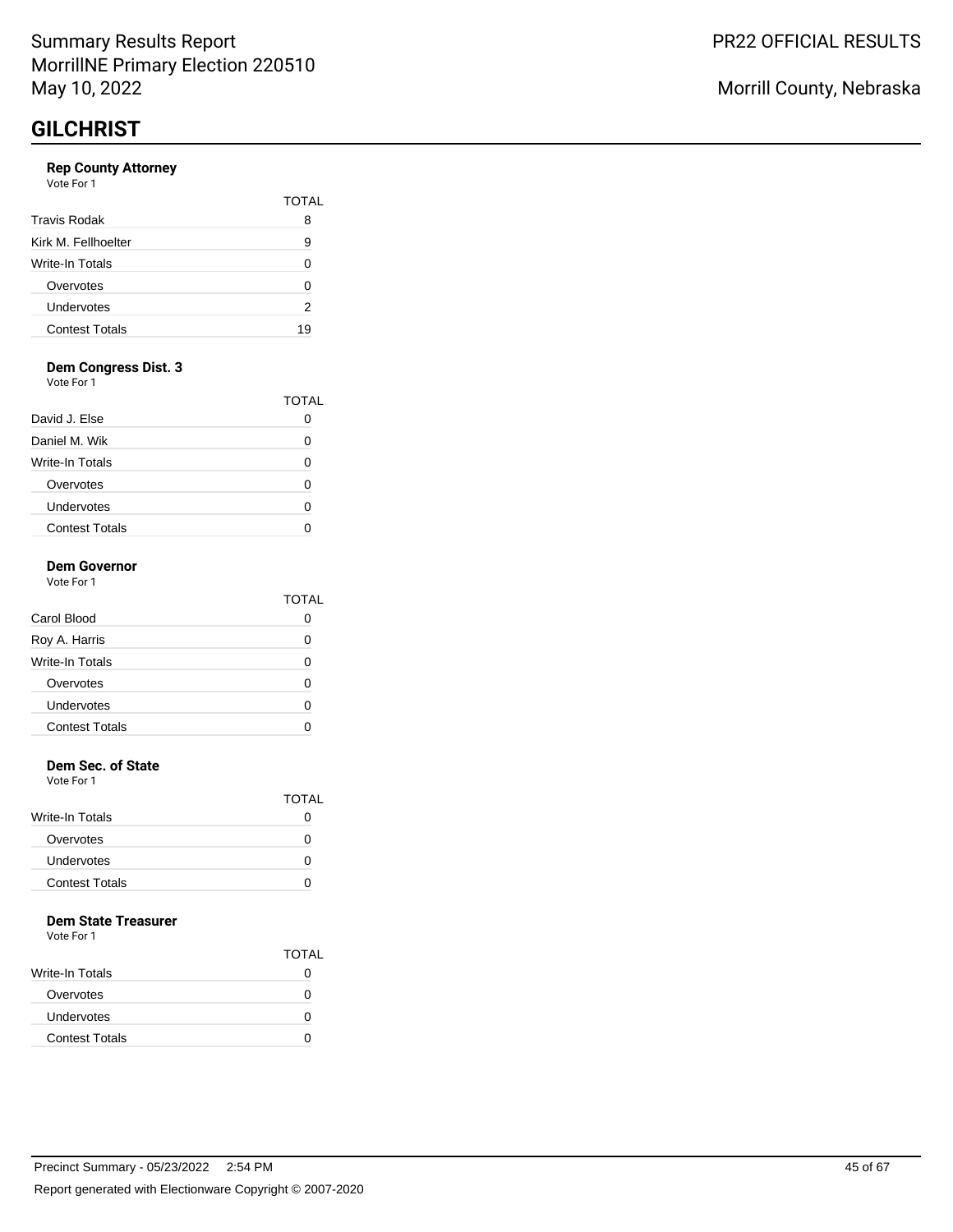#### **Dem Attorney General** Vote For 1

| <b>VAJIL I MI I</b>   |                   |
|-----------------------|-------------------|
|                       | <b>TOTAL</b>      |
| Write-In Totals       |                   |
| Overvotes             |                   |
| Undervotes            | $\mathbf{\Omega}$ |
| <b>Contest Totals</b> |                   |
|                       |                   |

#### **Dem State Auditor**

Vote For 1

|                        | <b>TOTAL</b> |
|------------------------|--------------|
| <b>Write-In Totals</b> |              |
| Overvotes              |              |
| Undervotes             | 0            |
| <b>Contest Totals</b>  |              |

# **Dem Public Service Comm. Dist 5**

Vote For 1

|                       | <b>TOTAL</b>      |
|-----------------------|-------------------|
| Write-In Totals       |                   |
| Overvotes             | $\mathbf{\Omega}$ |
| Undervotes            |                   |
| <b>Contest Totals</b> |                   |
|                       |                   |

## **Lib Congress Dist. 3**

Vote For 1

|                       | TOTAL |
|-----------------------|-------|
| Write-In Totals       |       |
| Overvotes             | 0     |
| Undervotes            | 0     |
| <b>Contest Totals</b> |       |
|                       |       |

# **Lib Governor**

Vote For 1

|                       | TOTAL |
|-----------------------|-------|
| Scott Zimmerman       |       |
| Write-In Totals       |       |
| Overvotes             |       |
| Undervotes            |       |
| <b>Contest Totals</b> |       |
|                       |       |

# **Lib Sec. of State**

Vote For 1

|                       | <b>TOTAL</b> |
|-----------------------|--------------|
| Write-In Totals       |              |
| Overvotes             |              |
| Undervotes            | n            |
| <b>Contest Totals</b> |              |

Morrill County, Nebraska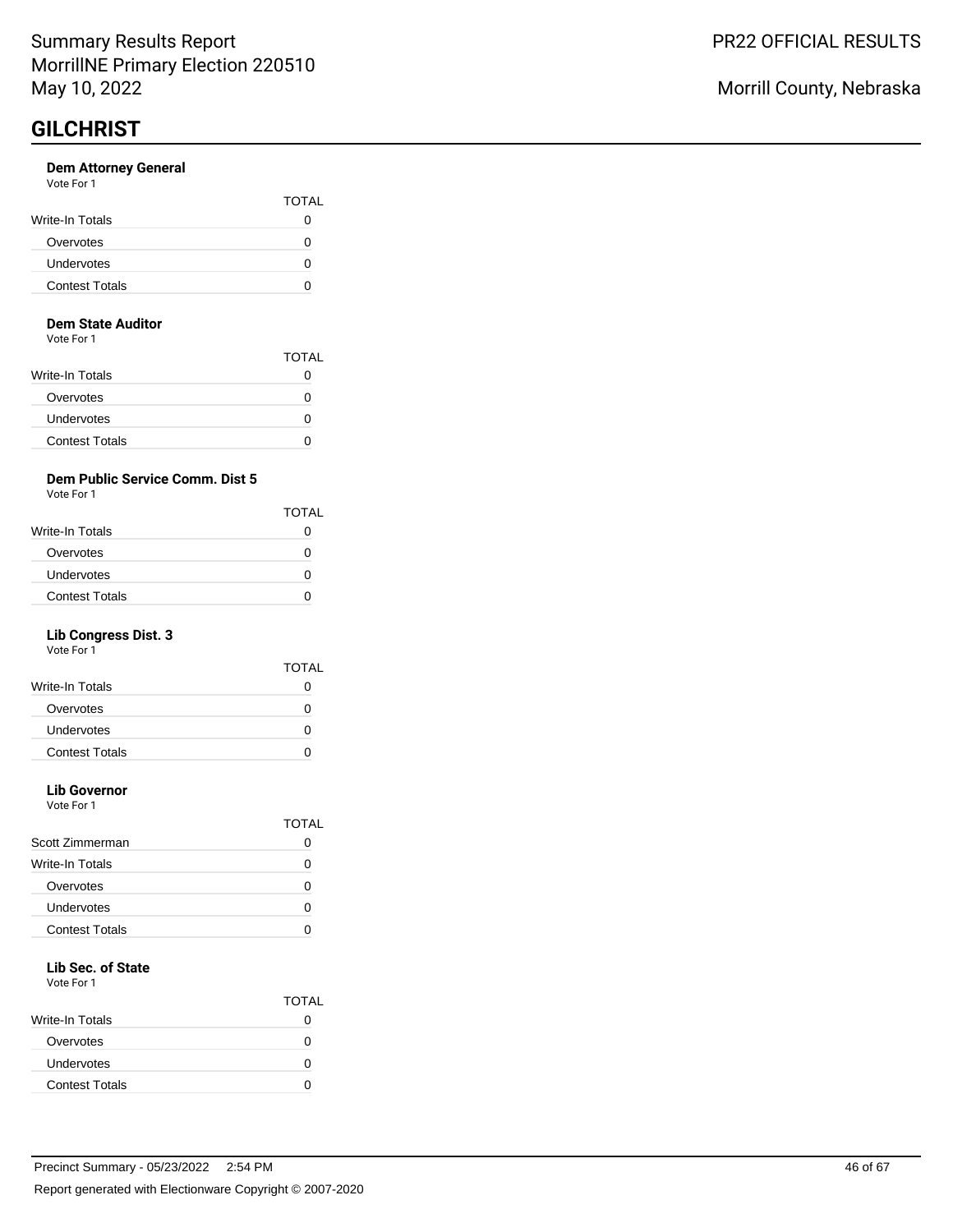### **Lib State Treasurer**

| Vote For 1 |  |
|------------|--|
|            |  |

|                       | TOTAL |
|-----------------------|-------|
| Katrina Tomsen        |       |
| Write-In Totals       |       |
| Overvotes             | 0     |
| Undervotes            |       |
| <b>Contest Totals</b> |       |
|                       |       |

### **Lib Attorney General**

Vote For 1

|                       | <b>TOTAL</b> |
|-----------------------|--------------|
| Write-In Totals       | 0            |
| Overvotes             | 0            |
| Undervotes            | 0            |
| <b>Contest Totals</b> |              |
|                       |              |

## **Lib State Auditor**

Vote For 1

|                       | TOTAL |
|-----------------------|-------|
| Gene Siadek           |       |
| Write-In Totals       | O     |
| Overvotes             | n     |
| Undervotes            | O     |
| <b>Contest Totals</b> | n     |

### **Lib Public Service Comm. Dist 5**

Vote For 1

|                       | <b>TOTAL</b> |
|-----------------------|--------------|
| Write-In Totals       |              |
| Overvotes             |              |
| Undervotes            |              |
| <b>Contest Totals</b> |              |

### **Lmn Congress Dist. 3**

|                       | 10 I AL |
|-----------------------|---------|
| Mark Elworth, Jr.     | O       |
| Write-In Totals       | 0       |
| Overvotes             | O       |
| Undervotes            | 0       |
| <b>Contest Totals</b> |         |

 $\overline{\phantom{0}}$ 

#### **Lmn Governor** Vote For 1

|                        | <b>TOTAL</b> |
|------------------------|--------------|
| <b>Write-In Totals</b> |              |
| Overvotes              | 0            |
| Undervotes             |              |
| <b>Contest Totals</b>  | 0            |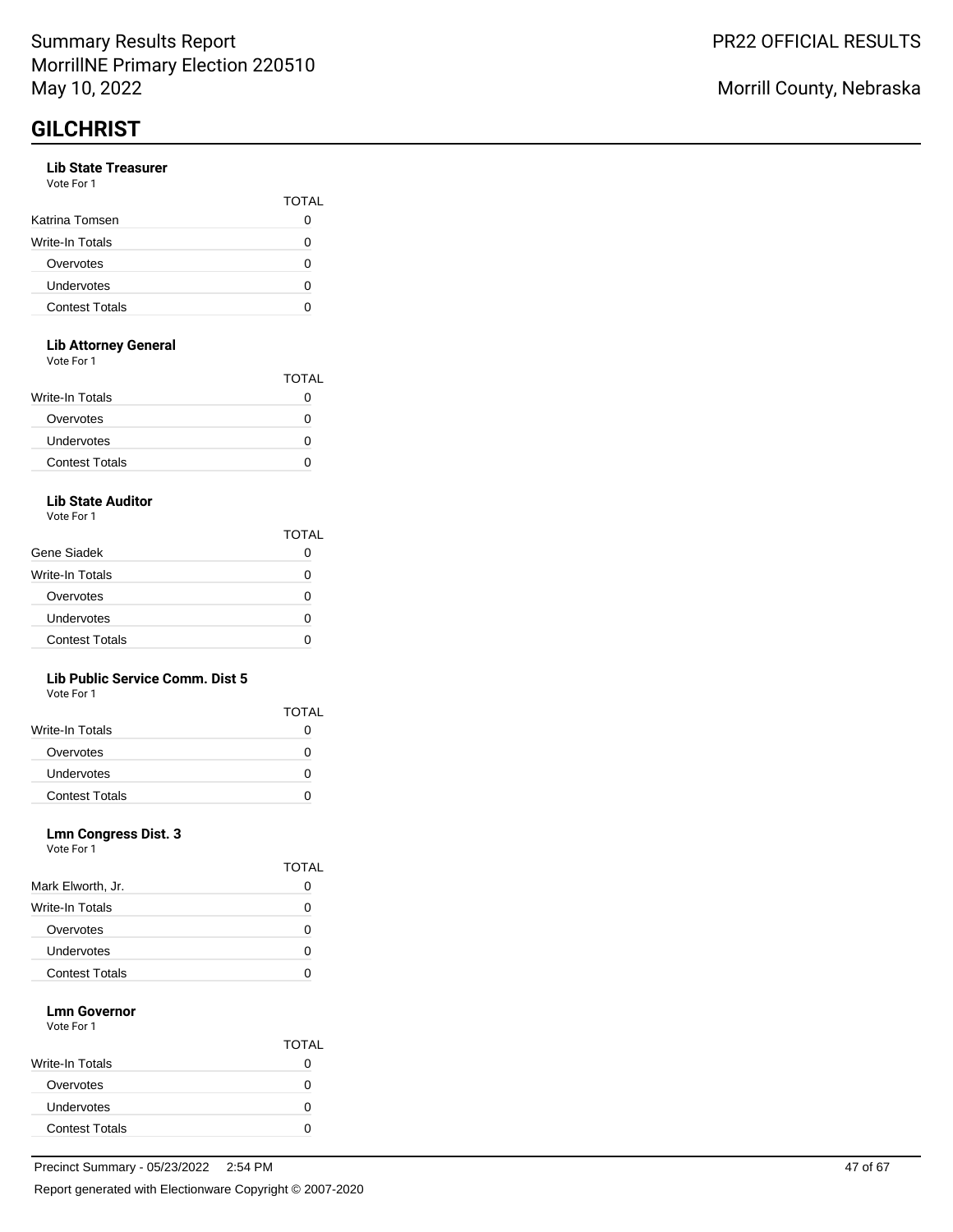#### **Lmn Sec. of State** Vote For 1

| .                     | <b>TOTAL</b> |
|-----------------------|--------------|
| Write-In Totals       |              |
| Overvotes             |              |
| <b>Undervotes</b>     |              |
| <b>Contest Totals</b> |              |

#### **Lmn State Treasurer**

Vote For 1

|                        | <b>TOTAL</b> |
|------------------------|--------------|
| <b>Write-In Totals</b> |              |
| Overvotes              | 0            |
| Undervotes             | 0            |
| <b>Contest Totals</b>  | 0            |

### **Lmn Attorney General**

Vote For 1

|                       | <b>TOTAL</b>      |
|-----------------------|-------------------|
| Larry Bolinger        |                   |
| Write-In Totals       | 0                 |
| Overvotes             | $\mathbf{\Omega}$ |
| Undervotes            |                   |
| <b>Contest Totals</b> |                   |

#### **Lmn State Auditor** Vote For 1

|                       | <b>TOTAL</b> |
|-----------------------|--------------|
| L. Leroy Lopez        |              |
| Write-In Totals       | Ω            |
| Overvotes             | Ω            |
| Undervotes            | O            |
| <b>Contest Totals</b> |              |

#### **Lmn Public Service Comm. Dist 5** Vote For 1

| VULTE FUIL            |              |
|-----------------------|--------------|
|                       | <b>TOTAL</b> |
| Write-In Totals       |              |
| Overvotes             |              |
| <b>Undervotes</b>     | $\mathbf{I}$ |
| <b>Contest Totals</b> |              |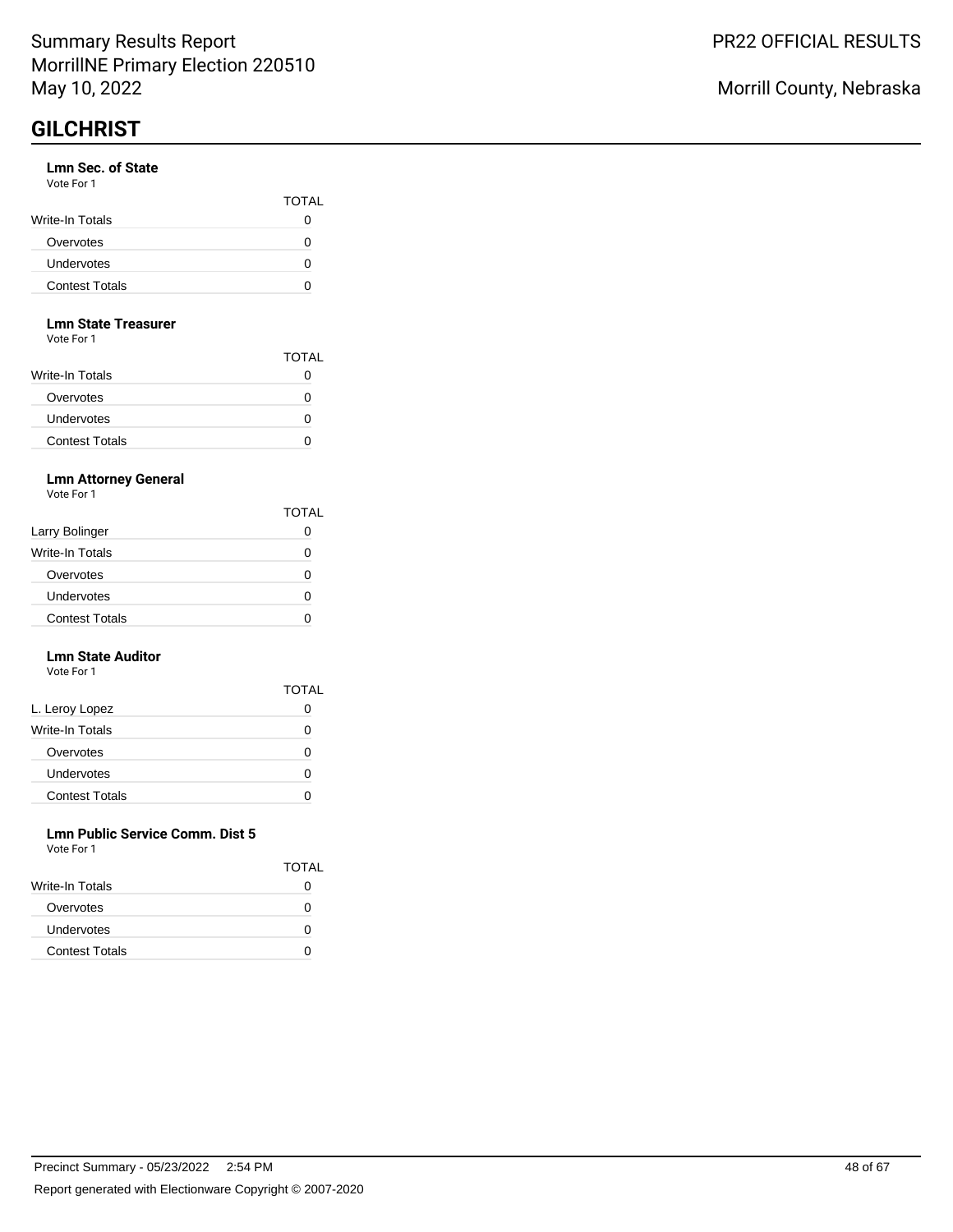# **Member of State BOE Dist 7**

| Vote For 1 |  |
|------------|--|
|            |  |

|                        | TOTAI |
|------------------------|-------|
| Robin Stevens          |       |
| Pat Moore              | 2     |
| Elizabeth Tegtmeier    | 13    |
| <b>Write-In Totals</b> | n     |
| Overvotes              | 1     |
| Undervotes             |       |
| <b>Contest Totals</b>  |       |

#### **University of NE Regents Dist 7** Vote For 1

| Matt Williams         | TOTAL<br>8 |
|-----------------------|------------|
| Nolan Gurnsey         | 1          |
| Kathy Wilmot          | 7          |
| Write-In Totals       | O          |
| Overvotes             | U          |
| Undervotes            |            |
| <b>Contest Totals</b> |            |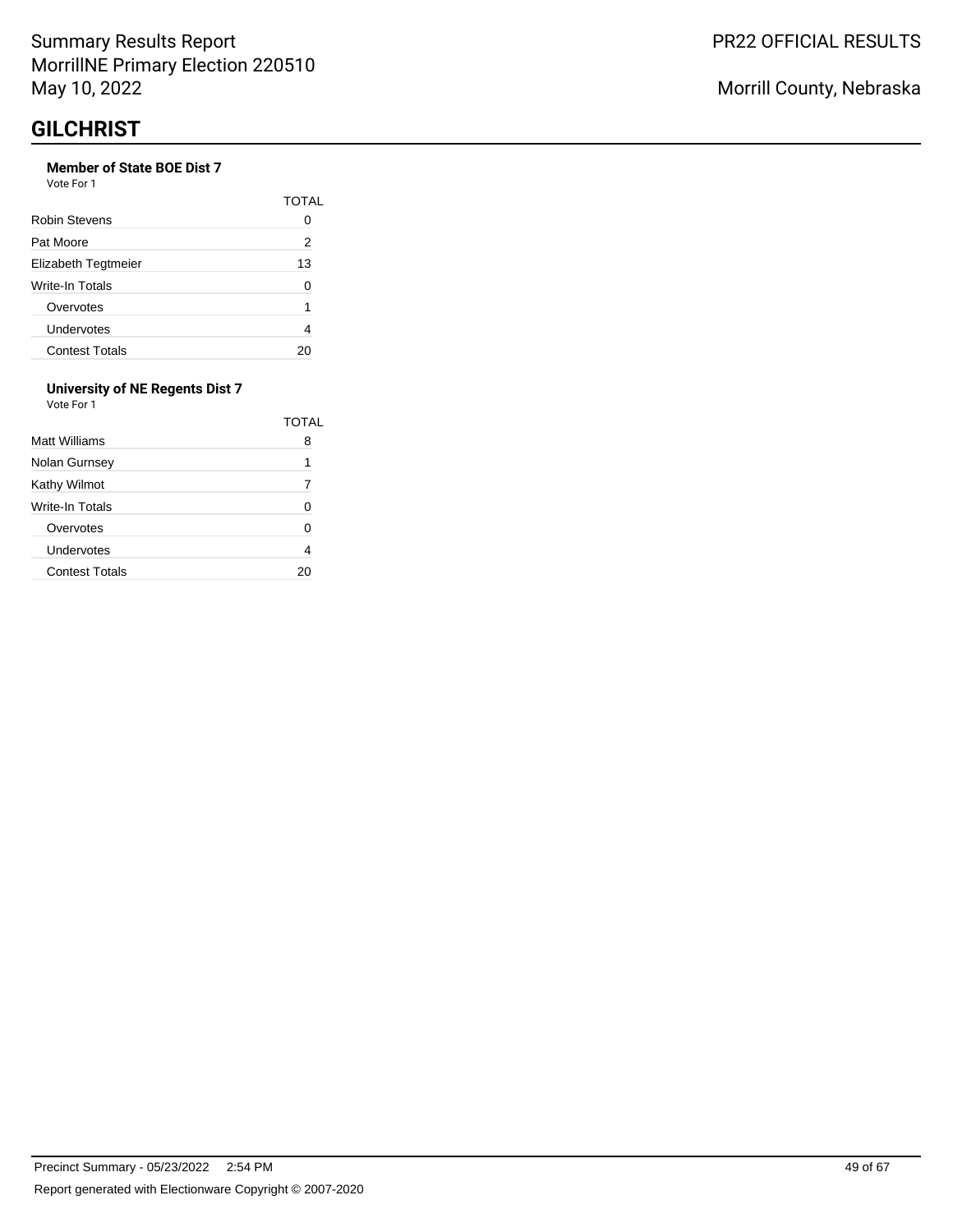# Summary Results Report MorrillNE Primary Election 220510 May 10, 2022

# **HAYNES**

| <b>Statistics</b>                       | TOTAI |
|-----------------------------------------|-------|
| <b>Ballots Cast - Total</b>             | 51    |
| <b>Ballots Cast - Republican Party</b>  | 47    |
| <b>Ballots Cast - Democratic Party</b>  | 3     |
| <b>Ballots Cast - Libertarian Party</b> | O     |
| Ballots Cast - Legal Marijuana NOW      | O     |
| Ballots Cast - Nonpartisan              | 1     |
| <b>Ballots Cast - Blank</b>             |       |

### **Rep Congress Dist. 3**

Vote For 1

|                       | TOTAL |
|-----------------------|-------|
| Adrian Smith          | 34    |
| Mike Calhoun          | 12    |
| Write-In Totals       | O     |
| Overvotes             | O     |
| Undervotes            | 1     |
| <b>Contest Totals</b> |       |
|                       |       |

## **Rep Governor**

Vote For 1

|                         | TOTAI |
|-------------------------|-------|
| Michael Connely         | O     |
| <b>Brett Lindstrom</b>  | 1     |
| Donna Nicole Carpenter  | 0     |
| Lela McNinch            | 0     |
| Theresa Thibodeau       | 3     |
| Jim Pillen              | 2     |
| <b>Troy Wentz</b>       | 0     |
| Charles W. Herbster     | 41    |
| <b>Breland Ridenour</b> | 0     |
| Write-In Totals         | 0     |
| Overvotes               | 0     |
| Undervotes              | 0     |
| <b>Contest Totals</b>   | 47    |

# **Rep Sec. of State**

|                       | TOTAL |
|-----------------------|-------|
| <b>Bob Evnen</b>      | 33    |
| <b>Rex Schroder</b>   | 8     |
| Robert J. Borer       | 4     |
| Write-In Totals       | 0     |
| Overvotes             | 0     |
| Undervotes            | 2     |
| <b>Contest Totals</b> |       |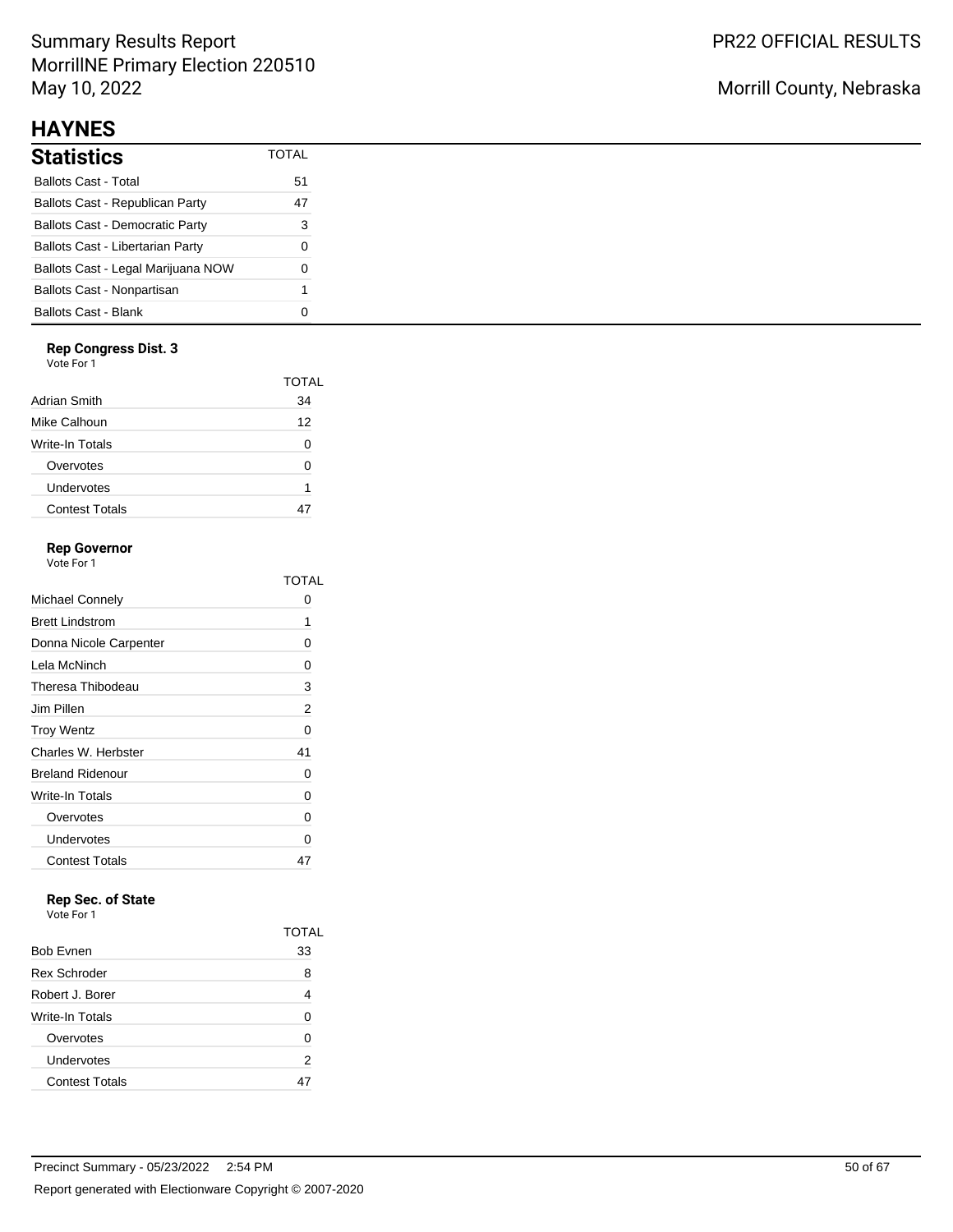#### **Rep State Treasurer** Vote Fo

| vue rui i             |              |
|-----------------------|--------------|
|                       | <b>TOTAL</b> |
| John Murante          | 33           |
| Paul Anderson         | 11           |
| Write-In Totals       | U            |
| Overvotes             | U            |
| Undervotes            | 3            |
| <b>Contest Totals</b> |              |
|                       |              |

# **Rep Attorney General**

Vote For 1

|                       | TOTAL |
|-----------------------|-------|
| Jennifer Hicks        | 14    |
| <b>Mike Hilgers</b>   | 31    |
| Write-In Totals       |       |
| Overvotes             | O     |
| Undervotes            | 2     |
| <b>Contest Totals</b> |       |

### **Rep State Auditor**

| Vote For 1            |       |
|-----------------------|-------|
|                       | TOTAL |
| Mike Foley            | 34    |
| Larry Anderson        | 10    |
| Write-In Totals       | 0     |
| Overvotes             | U     |
| Undervotes            | 3     |
| <b>Contest Totals</b> |       |
|                       |       |

#### **Rep Public Service Comm. Dist 5**

|                       | TOTAI |
|-----------------------|-------|
| Kevin Stocker         | 40    |
| Mary Ridder           |       |
| Dakota Delka          | 2     |
| Write-In Totals       | O     |
| Overvotes             | U     |
| Undervotes            | 1     |
| <b>Contest Totals</b> |       |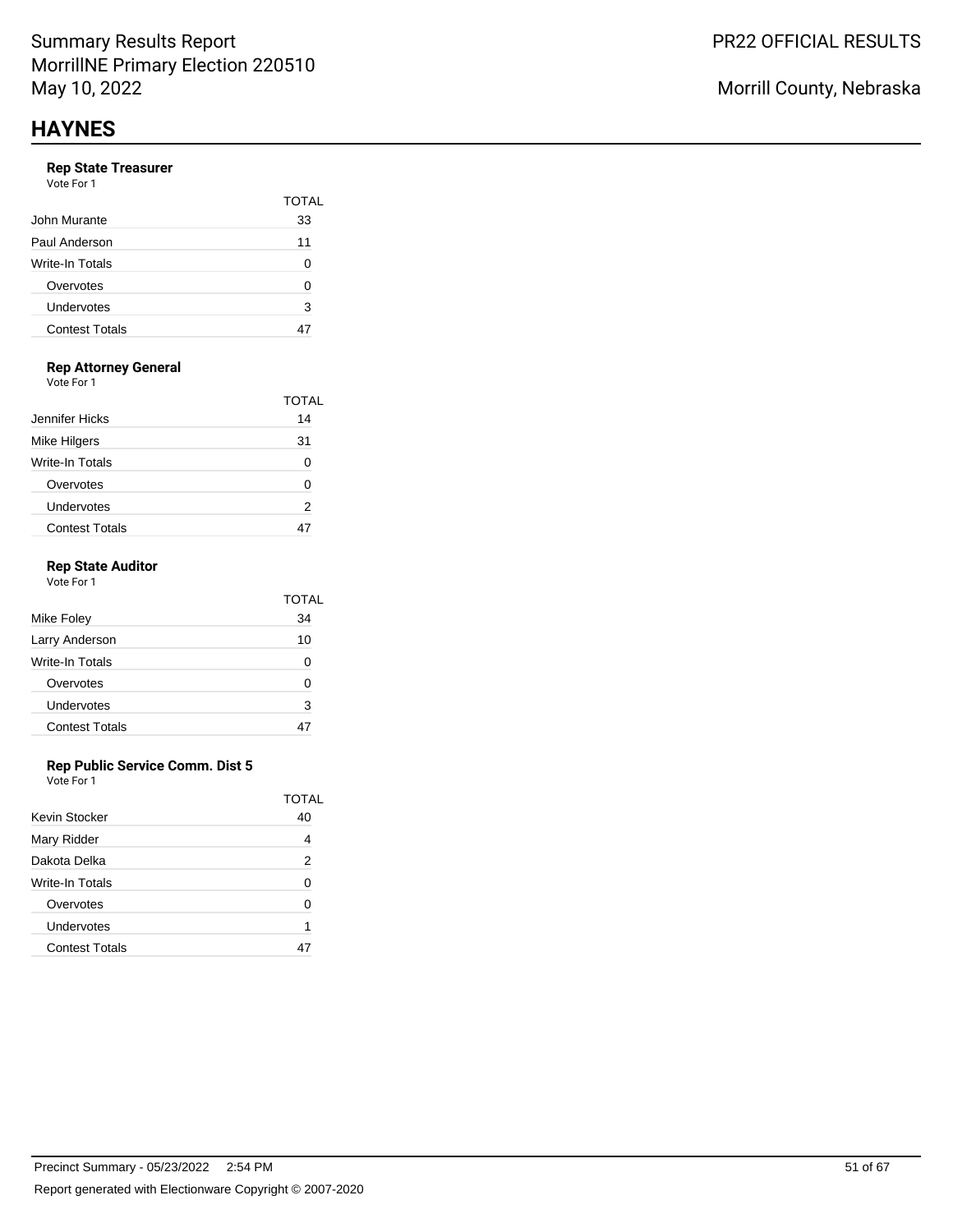## **Rep County Attorney**

| Vote For 1 |  |
|------------|--|
|------------|--|

|                        | TOTAL |
|------------------------|-------|
| <b>Travis Rodak</b>    | 17    |
| Kirk M. Fellhoelter    | 30    |
| <b>Write-In Totals</b> | 0     |
| Overvotes              | 0     |
| Undervotes             | ი     |
| <b>Contest Totals</b>  |       |

## **Dem Congress Dist. 3**

Vote For 1

|                       | TOTAL |
|-----------------------|-------|
| David J. Else         |       |
| Daniel M. Wik         |       |
| Write-In Totals       |       |
| Overvotes             |       |
| Undervotes            |       |
| <b>Contest Totals</b> |       |

#### **Dem Governor** Vote For 1

|                       | TOTAL |
|-----------------------|-------|
| Carol Blood           | 2     |
| Roy A. Harris         | O     |
| Write-In Totals       |       |
| Overvotes             | ∩     |
| Undervotes            | 1     |
| <b>Contest Totals</b> |       |
|                       |       |

## **Dem Sec. of State**

Vote For 1

|                       | <b>TOTAL</b> |
|-----------------------|--------------|
| Write-In Totals       |              |
| Overvotes             | $\mathbf{I}$ |
| Undervotes            | 2            |
| <b>Contest Totals</b> | 3            |

### **Dem State Treasurer**

|                       | <b>TOTAL</b> |
|-----------------------|--------------|
| Write-In Totals       |              |
| Overvotes             |              |
| <b>Undervotes</b>     | 2            |
| <b>Contest Totals</b> | 3            |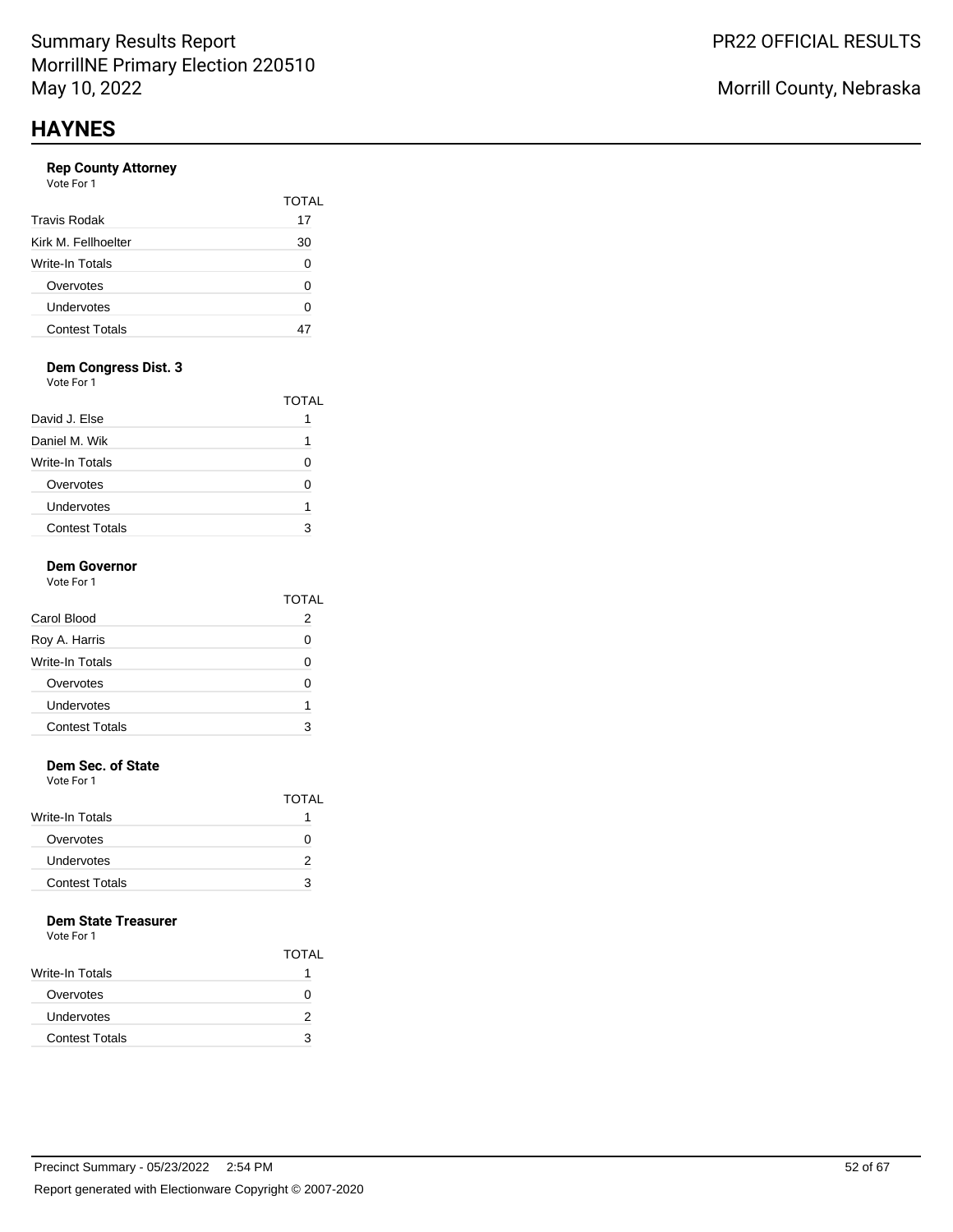#### **Dem Attorney General** Vote For 1

| , , , , , , , , ,     | <b>TOTAL</b> |
|-----------------------|--------------|
| Write-In Totals       |              |
| Overvotes             |              |
| Undervotes            |              |
| <b>Contest Totals</b> | з            |

#### **Dem State Auditor**

Vote For 1

|                       | <b>TOTAL</b> |
|-----------------------|--------------|
| Write-In Totals       |              |
| Overvotes             |              |
| Undervotes            |              |
| <b>Contest Totals</b> | з            |

## **Dem Public Service Comm. Dist 5**

Vote For 1

|                       | <b>TOTAL</b> |
|-----------------------|--------------|
| Write-In Totals       |              |
| Overvotes             | 0            |
| Undervotes            |              |
| <b>Contest Totals</b> | З            |

## **Lib Congress Dist. 3**

Vote For 1

|                       | TOTAL |
|-----------------------|-------|
| Write-In Totals       | 0     |
| Overvotes             | 0     |
| Undervotes            | 0     |
| <b>Contest Totals</b> |       |
|                       |       |

# **Lib Governor**

Vote For 1

|                       | TOTAI |
|-----------------------|-------|
| Scott Zimmerman       |       |
| Write-In Totals       |       |
| Overvotes             |       |
| Undervotes            |       |
| <b>Contest Totals</b> |       |
|                       |       |

# **Lib Sec. of State**

|                       | <b>TOTAL</b> |
|-----------------------|--------------|
| Write-In Totals       |              |
| Overvotes             |              |
| Undervotes            | n            |
| <b>Contest Totals</b> |              |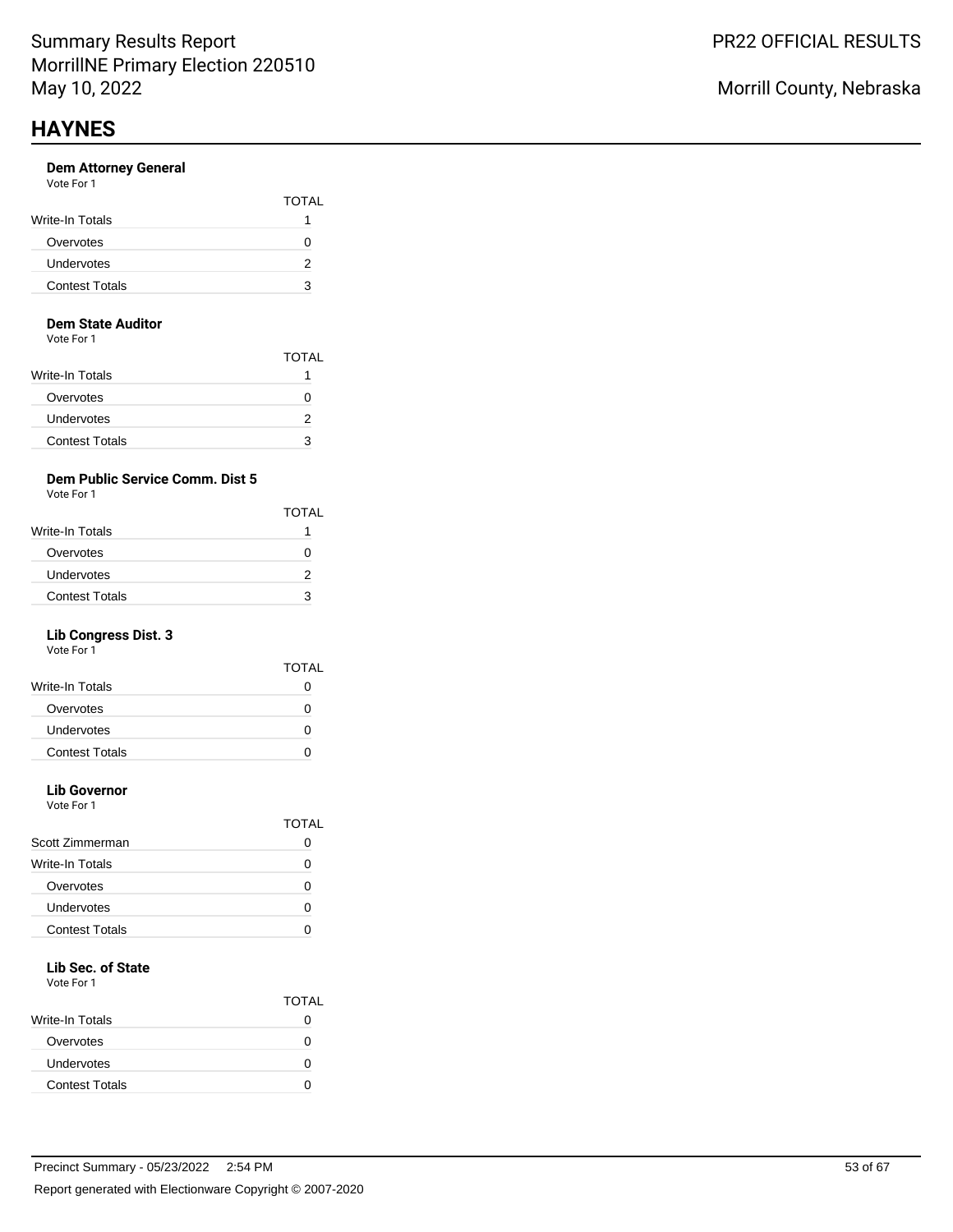## **Lib State Treasurer**

| Vote For 1 |  |  |
|------------|--|--|
|------------|--|--|

|                       | <b>TOTAL</b> |
|-----------------------|--------------|
| Katrina Tomsen        |              |
| Write-In Totals       | $\mathbf{I}$ |
| Overvotes             |              |
| Undervotes            |              |
| <b>Contest Totals</b> | 7            |

### **Lib Attorney General**

Vote For 1

| <u>vuusi uli</u>      |              |
|-----------------------|--------------|
|                       | <b>TOTAL</b> |
| Write-In Totals       | 0            |
| Overvotes             | O            |
| <b>Undervotes</b>     | O            |
| <b>Contest Totals</b> | 0            |
|                       |              |

## **Lib State Auditor**

Vote For 1

|                       | TOTAL |
|-----------------------|-------|
| Gene Siadek           |       |
| Write-In Totals       | n     |
| Overvotes             | O     |
| Undervotes            | O     |
| <b>Contest Totals</b> |       |

### **Lib Public Service Comm. Dist 5**

Vote For 1

|                       | <b>TOTAL</b> |
|-----------------------|--------------|
| Write-In Totals       |              |
| Overvotes             |              |
| <b>Undervotes</b>     |              |
| <b>Contest Totals</b> |              |

### **Lmn Congress Dist. 3**

Vote For 1

|                       | IO LAI   |
|-----------------------|----------|
| Mark Elworth, Jr.     | O        |
| Write-In Totals       | $\lceil$ |
| Overvotes             | 0        |
| Undervotes            | O        |
| <b>Contest Totals</b> |          |

 $\overline{\phantom{0}}$ 

#### **Lmn Governor** Vote For 1

|                       | <b>TOTAL</b> |
|-----------------------|--------------|
| Write-In Totals       |              |
| Overvotes             | 0            |
| Undervotes            |              |
| <b>Contest Totals</b> |              |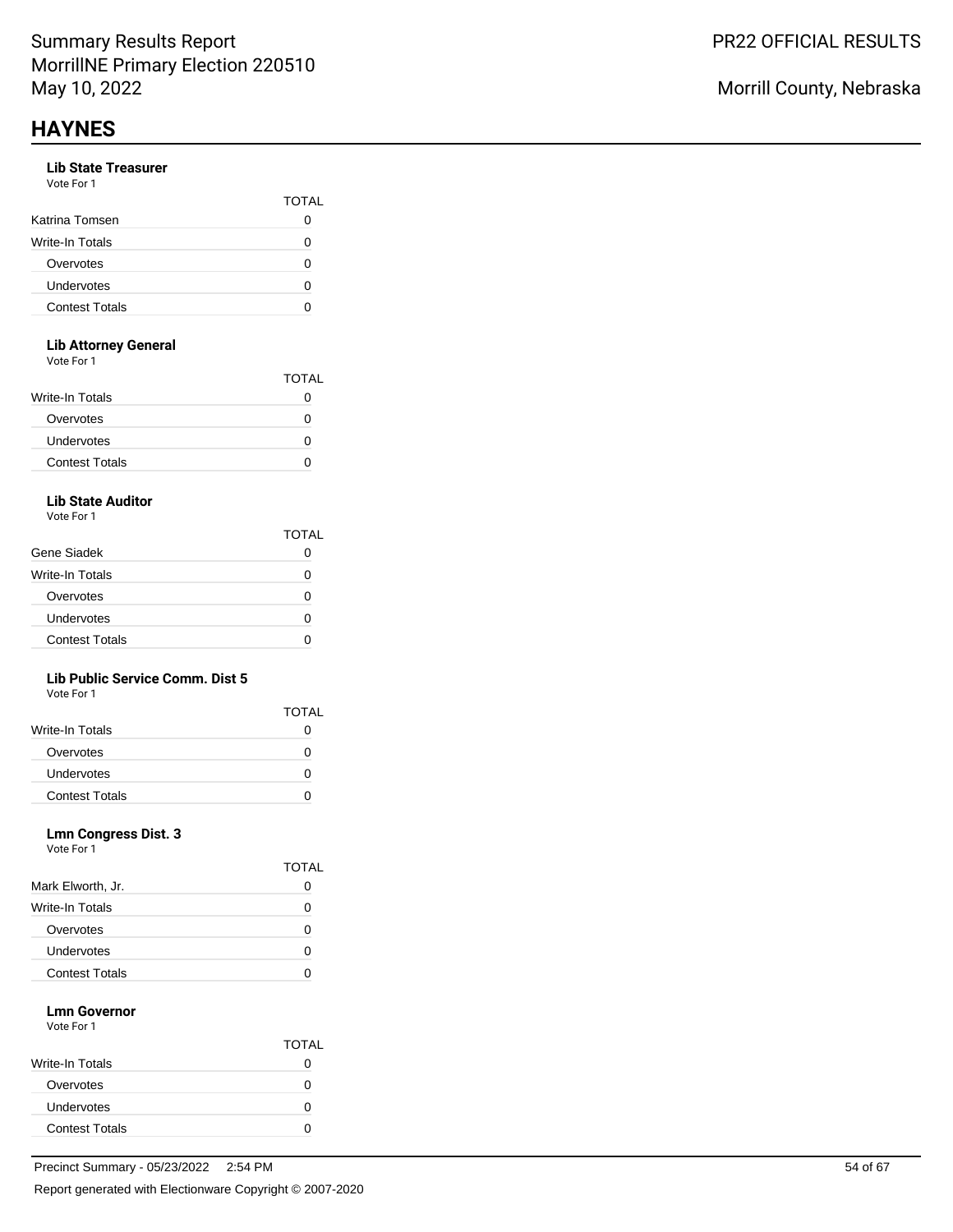### **Lmn Sec. of State**

| Vote For 1 |  |  |
|------------|--|--|
|            |  |  |

|                       | <b>TOTAL</b> |
|-----------------------|--------------|
| Write-In Totals       |              |
| Overvotes             |              |
| <b>Undervotes</b>     | $\mathbf{a}$ |
| <b>Contest Totals</b> |              |

#### **Lmn State Treasurer**

Vote For 1

|                        | <b>TOTAL</b> |
|------------------------|--------------|
| <b>Write-In Totals</b> | 0            |
| Overvotes              | 0            |
| <b>Undervotes</b>      | 0            |
| <b>Contest Totals</b>  |              |

## **Lmn Attorney General**

Vote For 1

|                       | <b>TOTAL</b> |
|-----------------------|--------------|
| Larry Bolinger        |              |
| Write-In Totals       | 0            |
| Overvotes             |              |
| Undervotes            | 0            |
| <b>Contest Totals</b> |              |

#### **Lmn State Auditor** Vote For 1

|                       | <b>TOTAL</b> |
|-----------------------|--------------|
| L. Leroy Lopez        | O            |
| Write-In Totals       | O            |
| Overvotes             | O            |
| Undervotes            | 0            |
| <b>Contest Totals</b> |              |

#### **Lmn Public Service Comm. Dist 5** Vote For 1

| VULTE FUIT            |              |
|-----------------------|--------------|
|                       | <b>TOTAL</b> |
| Write-In Totals       |              |
| Overvotes             |              |
| <b>Undervotes</b>     | $\mathbf{I}$ |
| <b>Contest Totals</b> |              |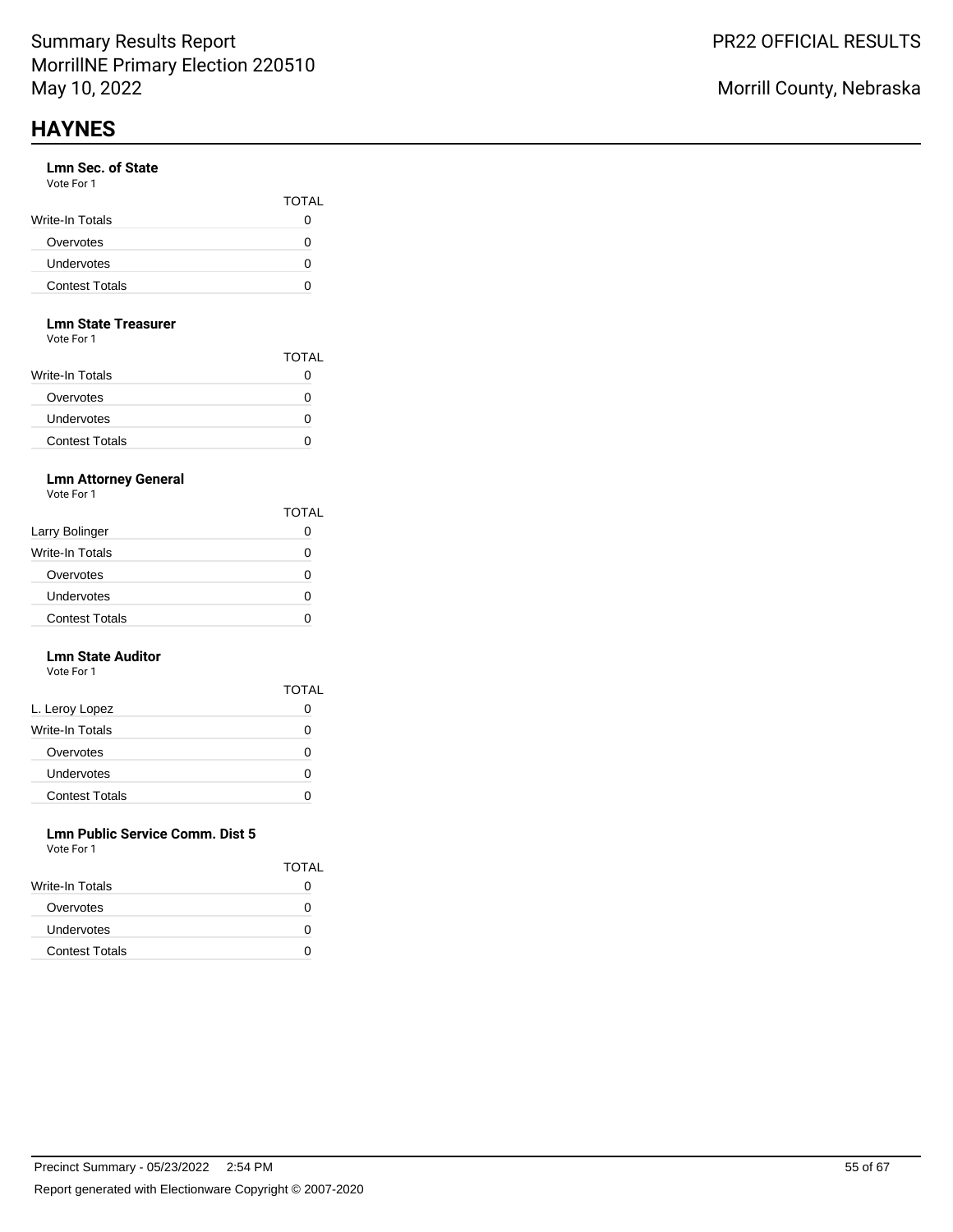# **Member of State BOE Dist 7**

Vote For 1

|                        | TOTAI |
|------------------------|-------|
| Robin Stevens          | 1     |
| Pat Moore              | 2     |
| Elizabeth Tegtmeier    | 45    |
| <b>Write-In Totals</b> | 1     |
| Overvotes              | O     |
| Undervotes             | 2     |
| <b>Contest Totals</b>  | 51    |

#### **University of NE Regents Dist 7** Vote For 1

| <b>Matt Williams</b>  | TOTAL<br>9 |
|-----------------------|------------|
| Nolan Gurnsey         | 5          |
| Kathy Wilmot          | 36         |
| Write-In Totals       | 0          |
| Overvotes             | O          |
| Undervotes            | 1          |
| <b>Contest Totals</b> | 51         |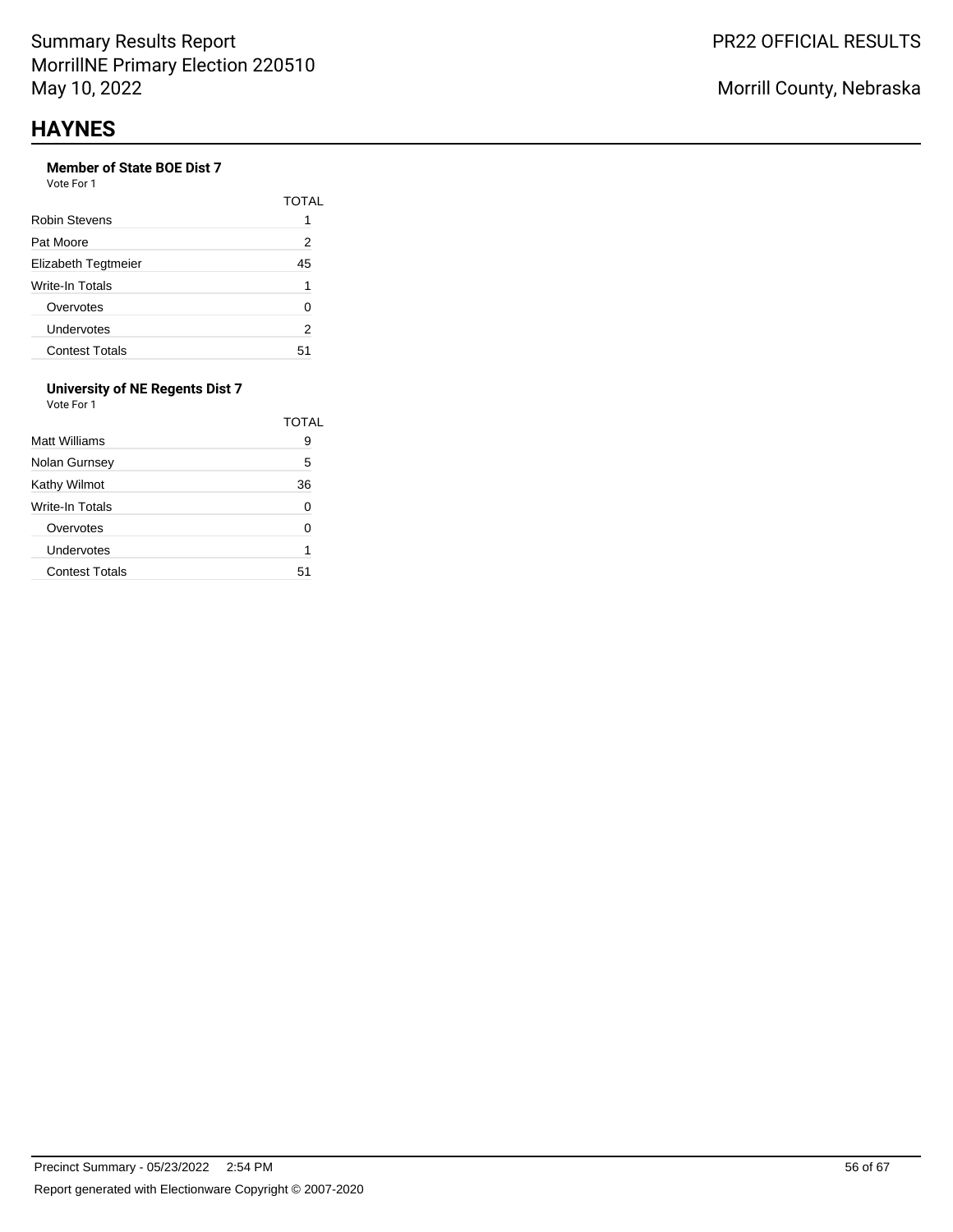# Summary Results Report MorrillNE Primary Election 220510 May 10, 2022

# **REDINGTON**

| <b>Statistics</b>                      | TOTAI |
|----------------------------------------|-------|
| <b>Ballots Cast - Total</b>            | 34    |
| Ballots Cast - Republican Party        | 31    |
| <b>Ballots Cast - Democratic Party</b> | 3     |
| Ballots Cast - Libertarian Party       | 0     |
| Ballots Cast - Legal Marijuana NOW     | O     |
| Ballots Cast - Nonpartisan             | O     |
| Ballots Cast - Blank                   |       |

## **Rep Congress Dist. 3**

Vote For 1

|                       | TOTAL |
|-----------------------|-------|
| Adrian Smith          | 19    |
| Mike Calhoun          | 10    |
| Write-In Totals       | O     |
| Overvotes             | O     |
| Undervotes            | 2     |
| <b>Contest Totals</b> | 31    |
|                       |       |

## **Rep Governor**

Vote For 1

|                         | TOTAL |
|-------------------------|-------|
| Michael Connely         | 0     |
| <b>Brett Lindstrom</b>  | 2     |
| Donna Nicole Carpenter  | 0     |
| Lela McNinch            | 0     |
| Theresa Thibodeau       | 0     |
| Jim Pillen              | 10    |
| <b>Troy Wentz</b>       | 0     |
| Charles W. Herbster     | 19    |
| <b>Breland Ridenour</b> | 0     |
| Write-In Totals         | 0     |
| Overvotes               | 0     |
| Undervotes              | 0     |
| <b>Contest Totals</b>   | 31    |

# **Rep Sec. of State**

Vote For 1

|                       | TOTAL |
|-----------------------|-------|
| <b>Bob Evnen</b>      | 10    |
| <b>Rex Schroder</b>   | 6     |
| Robert J. Borer       | 9     |
| Write-In Totals       | U     |
| Overvotes             | ი     |
| Undervotes            | 6     |
| <b>Contest Totals</b> | 31    |

# Morrill County, Nebraska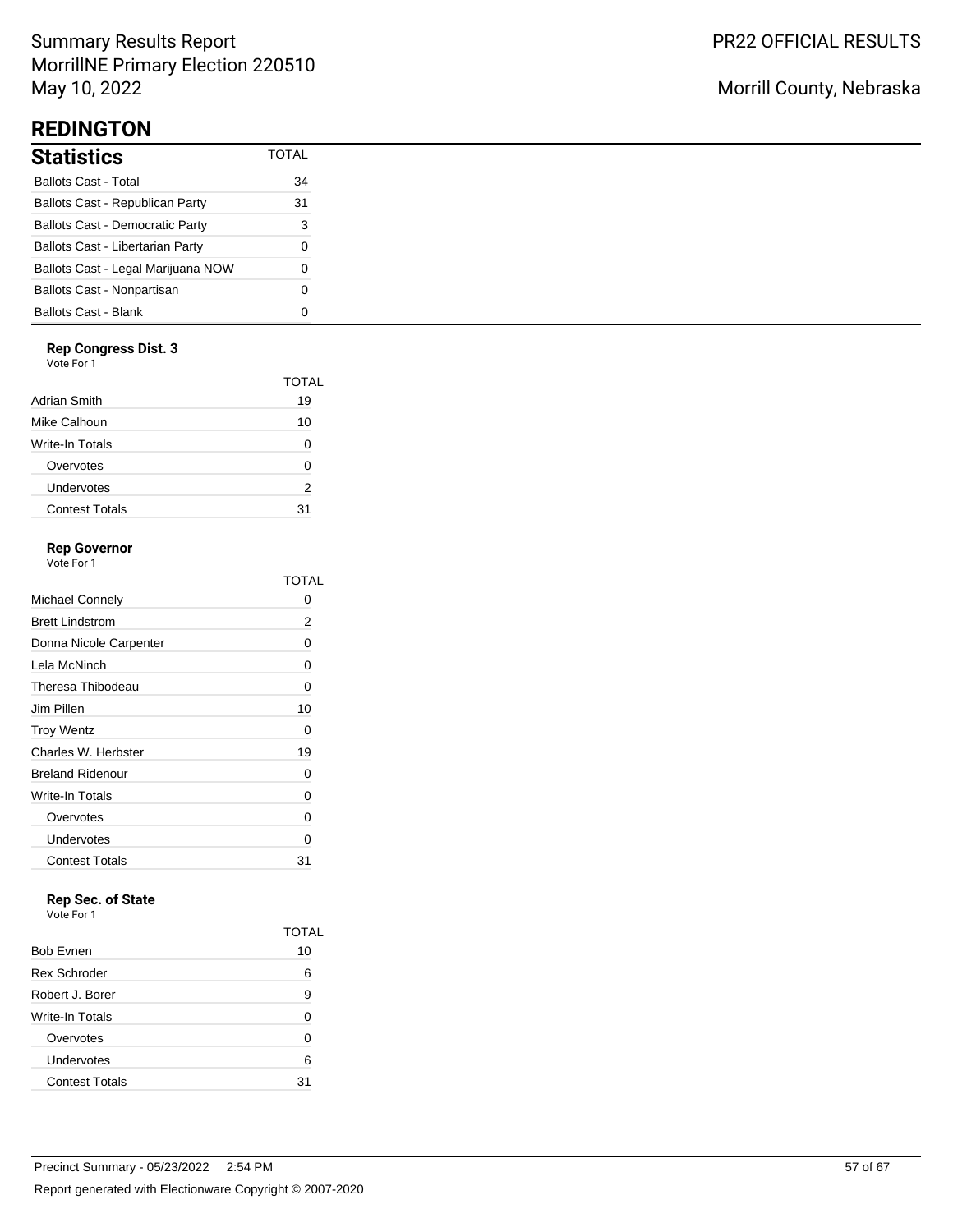#### **Rep State Treasurer** Vote For 1

| .                     |       |
|-----------------------|-------|
|                       | TOTAL |
| John Murante          | 13    |
| Paul Anderson         | 13    |
| Write-In Totals       | 0     |
| Overvotes             | 0     |
| Undervotes            | 5     |
| <b>Contest Totals</b> | 31    |
|                       |       |

## **Rep Attorney General**

Vote For 1

|                       | TOTAL |
|-----------------------|-------|
| Jennifer Hicks        |       |
| <b>Mike Hilgers</b>   | 20    |
| Write-In Totals       |       |
| Overvotes             |       |
| Undervotes            |       |
| <b>Contest Totals</b> |       |

### **Rep State Auditor**

| Vote For 1            |       |  |
|-----------------------|-------|--|
|                       | TOTAL |  |
| Mike Foley            | 16    |  |
| Larry Anderson        | 8     |  |
| Write-In Totals       | U     |  |
| Overvotes             | U     |  |
| Undervotes            |       |  |
| <b>Contest Totals</b> | 31    |  |

### **Rep Public Service Comm. Dist 5**

|                       | TOTAI |
|-----------------------|-------|
| Kevin Stocker         | 18    |
| Mary Ridder           |       |
| Dakota Delka          | 1     |
| Write-In Totals       | O     |
| Overvotes             | O     |
| Undervotes            | 5     |
| <b>Contest Totals</b> | 31    |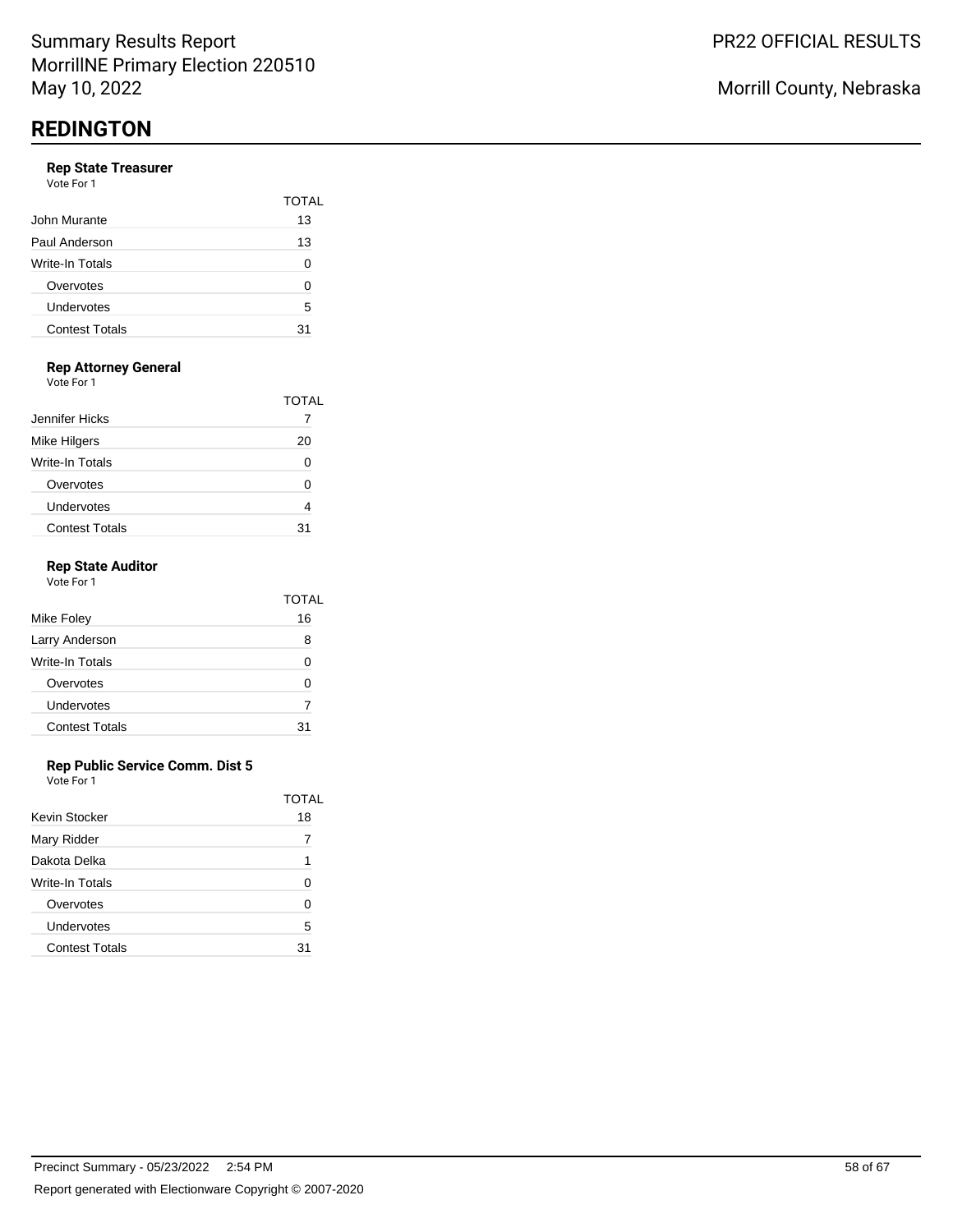### **Rep County Attorney**

| Vote For 1            |       |
|-----------------------|-------|
|                       | TOTAL |
| <b>Travis Rodak</b>   | 9     |
| Kirk M. Fellhoelter   | 21    |
| Write-In Totals       | 1     |
| Overvotes             | 0     |
| Undervotes            | 0     |
| <b>Contest Totals</b> | 31    |
|                       |       |

# **Dem Congress Dist. 3**

Vote For 1

|                       | TOTAL        |
|-----------------------|--------------|
| David J. Else         |              |
| Daniel M. Wik         | $\mathbf{I}$ |
| Write-In Totals       |              |
| Overvotes             | O            |
| Undervotes            | 2            |
| <b>Contest Totals</b> |              |

#### **Dem Governor** Vote For 1

|                       | TOTAL |
|-----------------------|-------|
| Carol Blood           | 2     |
| Roy A. Harris         | O     |
| Write-In Totals       |       |
| Overvotes             | ∩     |
| Undervotes            | 1     |
| <b>Contest Totals</b> |       |
|                       |       |

### **Dem Sec. of State**

Vote For 1

| <b>TOTAL</b> |
|--------------|
| $\mathbf{O}$ |
| $\mathbf{I}$ |
| 3            |
| з            |
|              |

### **Dem State Treasurer**

|                        | <b>TOTAL</b> |
|------------------------|--------------|
| <b>Write-In Totals</b> | 0            |
| Overvotes              | 0            |
| Undervotes             | 3            |
| <b>Contest Totals</b>  | з            |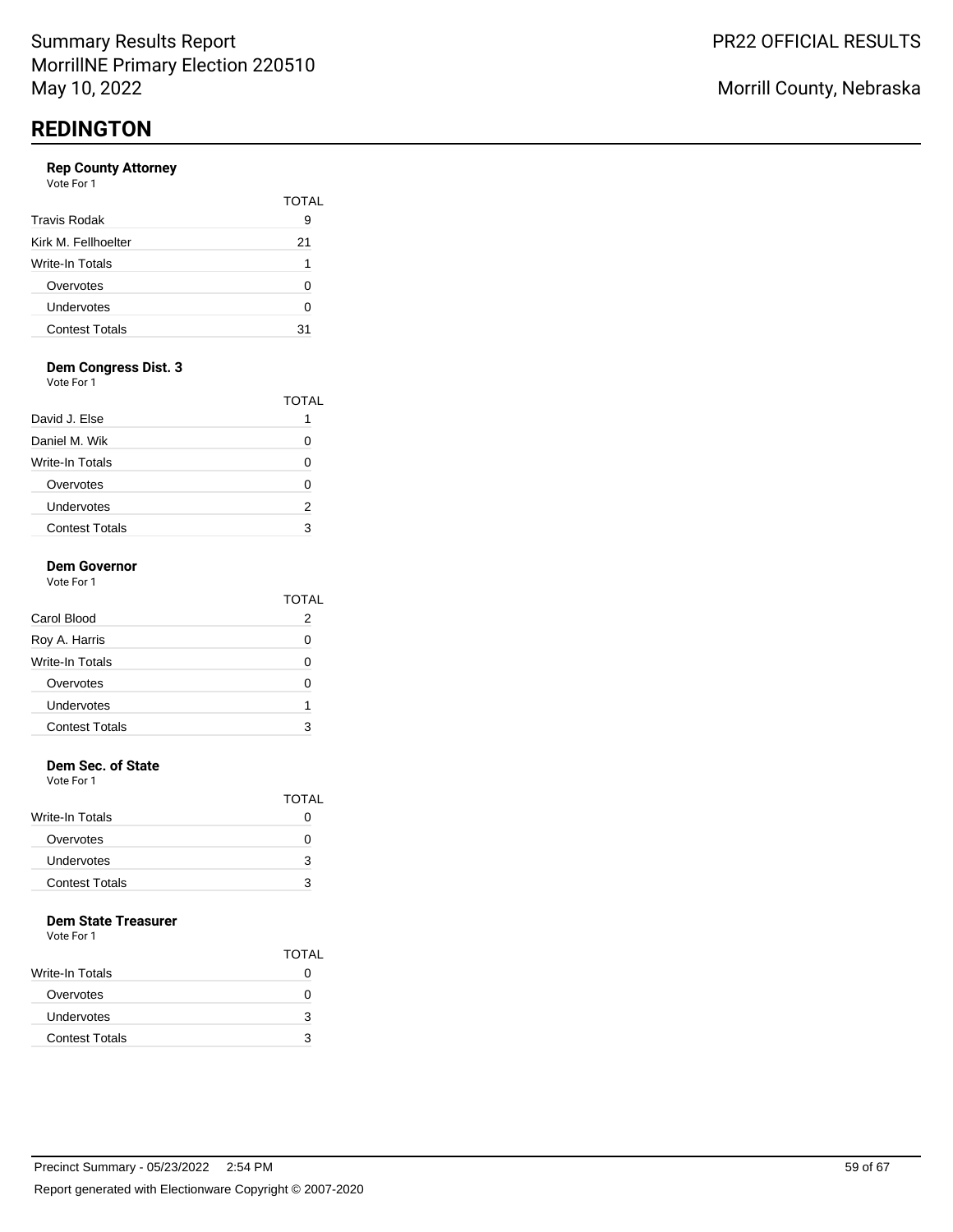#### **Dem Attorney General** Vote For 1

| <u>vuusi uli</u>      |              |
|-----------------------|--------------|
|                       | <b>TOTAL</b> |
| Write-In Totals       |              |
| Overvotes             |              |
| Undervotes            | з            |
| <b>Contest Totals</b> | З            |
|                       |              |

#### **Dem State Auditor**

Vote For 1

|                        | <b>TOTAL</b> |
|------------------------|--------------|
| <b>Write-In Totals</b> |              |
| Overvotes              | 0            |
| Undervotes             | 3            |
| <b>Contest Totals</b>  | 3            |

## **Dem Public Service Comm. Dist 5**

Vote For 1

|                       | <b>TOTAL</b> |
|-----------------------|--------------|
| Write-In Totals       | 0            |
| Overvotes             | 0            |
| Undervotes            | з            |
| <b>Contest Totals</b> | З            |

## **Lib Congress Dist. 3**

Vote For 1

|                       | TOTAL |
|-----------------------|-------|
| Write-In Totals       | 0     |
| Overvotes             | 0     |
| Undervotes            | 0     |
| <b>Contest Totals</b> |       |
|                       |       |

# **Lib Governor**

Vote For 1

|                       | TOTAI |
|-----------------------|-------|
| Scott Zimmerman       |       |
| Write-In Totals       |       |
| Overvotes             |       |
| Undervotes            |       |
| <b>Contest Totals</b> |       |
|                       |       |

# **Lib Sec. of State**

|                       | <b>TOTAL</b> |
|-----------------------|--------------|
| Write-In Totals       |              |
| Overvotes             |              |
| Undervotes            | n            |
| <b>Contest Totals</b> |              |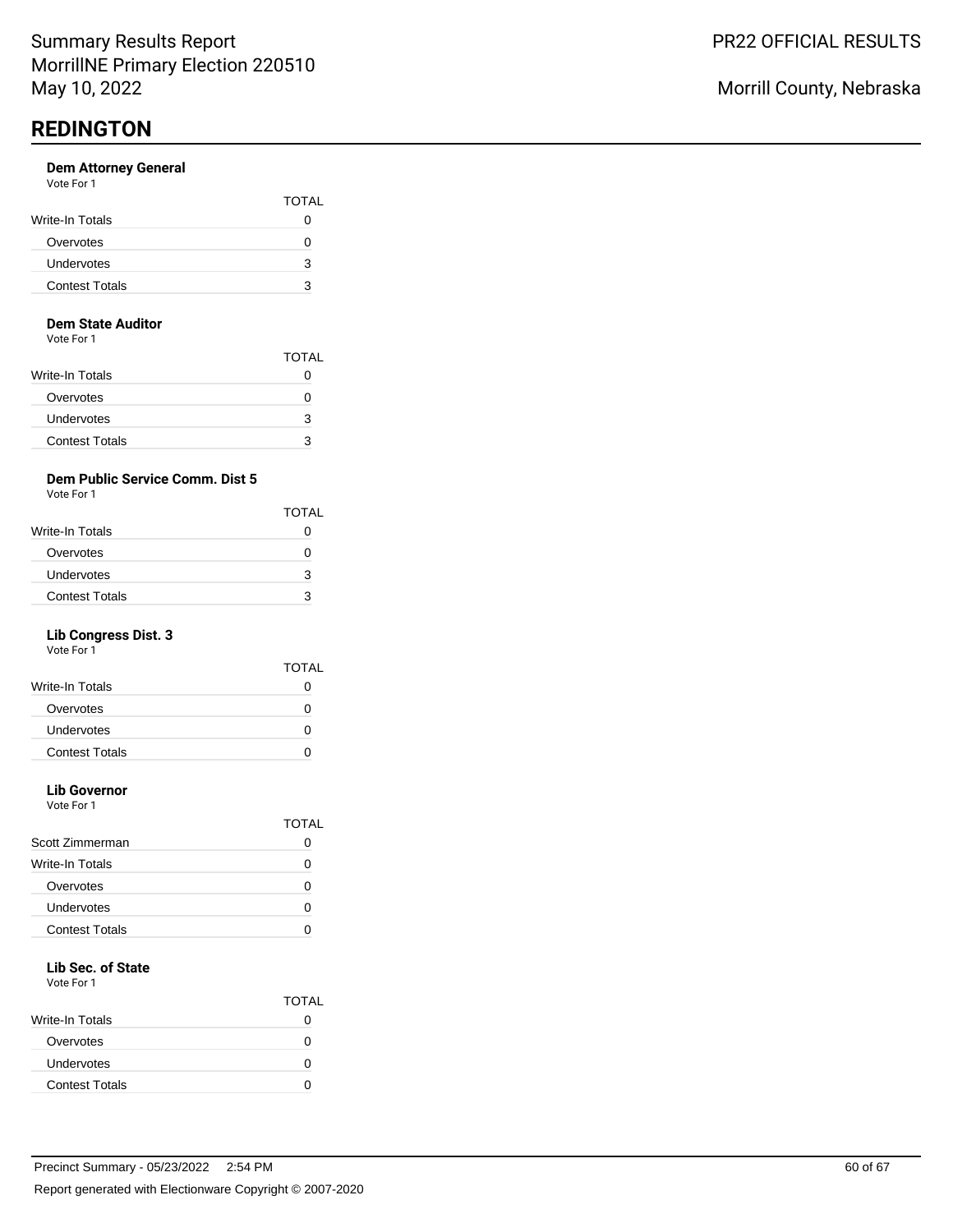#### **Lib State Treasurer** Vote For 1

| , , , , , , , , ,     |              |
|-----------------------|--------------|
|                       | <b>TOTAL</b> |
| Katrina Tomsen        |              |
| Write-In Totals       | O            |
| Overvotes             | O            |
| Undervotes            | ი            |
| <b>Contest Totals</b> |              |
|                       |              |

### **Lib Attorney General**

Vote For 1

| <u>vuusi uli</u>      |              |
|-----------------------|--------------|
|                       | <b>TOTAL</b> |
| Write-In Totals       | 0            |
| Overvotes             | O            |
| <b>Undervotes</b>     | O            |
| <b>Contest Totals</b> | 0            |
|                       |              |

## **Lib State Auditor**

Vote For 1

|                       | TOTAL |
|-----------------------|-------|
| Gene Siadek           |       |
| Write-In Totals       | O     |
| Overvotes             | n     |
| Undervotes            | O     |
| <b>Contest Totals</b> | n     |

### **Lib Public Service Comm. Dist 5**

Vote For 1

|                       | <b>TOTAL</b> |
|-----------------------|--------------|
| Write-In Totals       |              |
| Overvotes             |              |
| <b>Undervotes</b>     |              |
| <b>Contest Totals</b> |              |

### **Lmn Congress Dist. 3**

Vote For 1

|                       | <b>TOTAL</b> |
|-----------------------|--------------|
| Mark Elworth, Jr.     | 0            |
| Write-In Totals       | O            |
| Overvotes             | O            |
| Undervotes            | 0            |
| <b>Contest Totals</b> |              |

#### **Lmn Governor** Vote For 1

|                       | <b>TOTAL</b> |
|-----------------------|--------------|
| Write-In Totals       | 0            |
| Overvotes             |              |
| Undervotes            | 0            |
| <b>Contest Totals</b> |              |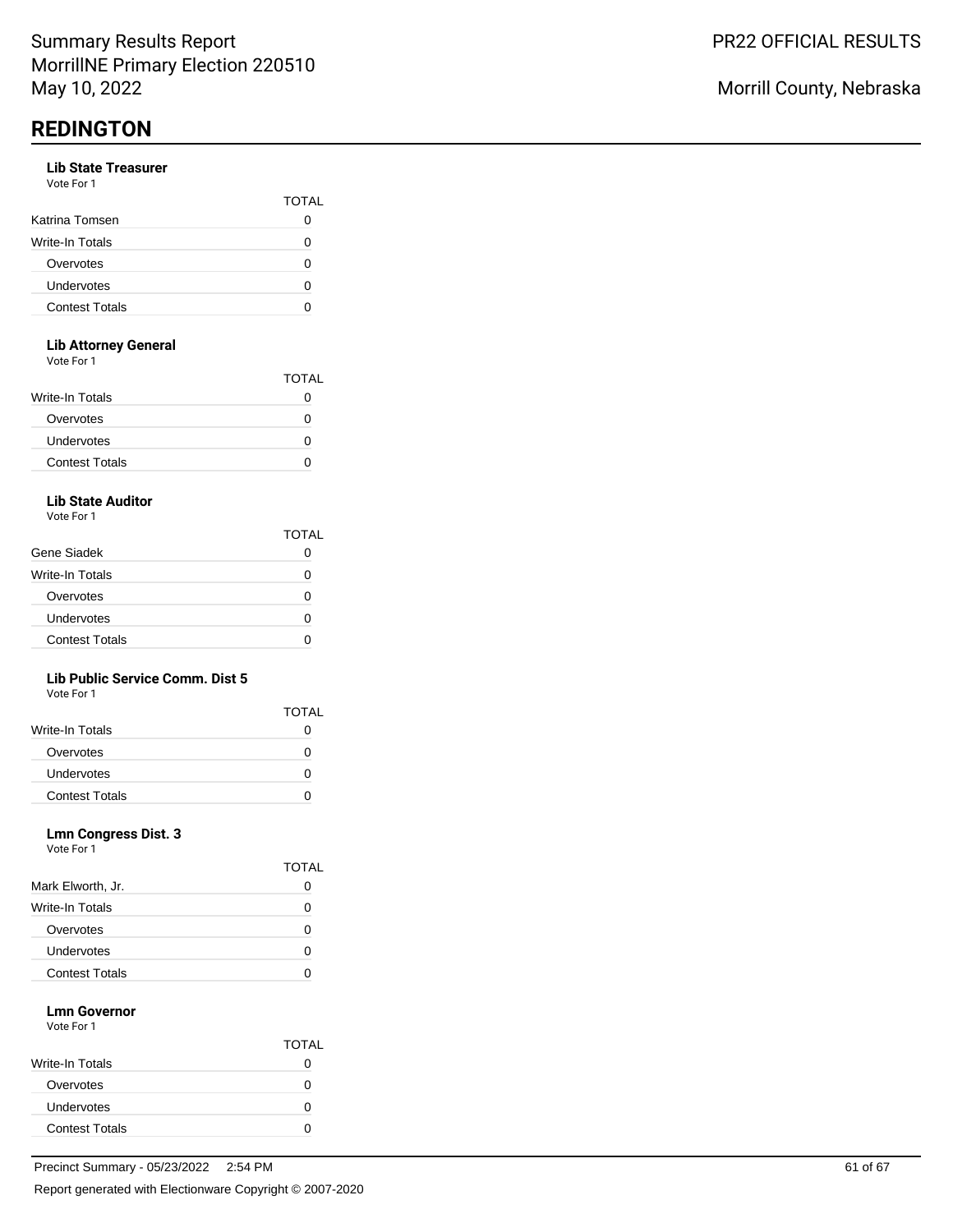### **Lmn Sec. of State**

| Vote For 1            |                   |
|-----------------------|-------------------|
|                       | <b>TOTAL</b>      |
| Write-In Totals       |                   |
| Overvotes             |                   |
| Undervotes            | $\mathbf{\Omega}$ |
| <b>Contest Totals</b> |                   |

#### **Lmn State Treasurer**

Vote For 1

|                        | TOTAL |
|------------------------|-------|
| <b>Write-In Totals</b> |       |
| Overvotes              |       |
| Undervotes             |       |
| <b>Contest Totals</b>  |       |

## **Lmn Attorney General**

Vote For 1

|                        | <b>TOTAL</b>      |
|------------------------|-------------------|
| Larry Bolinger         |                   |
| <b>Write-In Totals</b> | $\mathbf{\Omega}$ |
| Overvotes              | $\mathbf{I}$      |
| Undervotes             |                   |
| <b>Contest Totals</b>  |                   |

#### **Lmn State Auditor** Vote For 1

|                       | <b>TOTAL</b> |
|-----------------------|--------------|
| L. Leroy Lopez        |              |
| Write-In Totals       | Ω            |
| Overvotes             | Ω            |
| Undervotes            | O            |
| <b>Contest Totals</b> |              |

#### **Lmn Public Service Comm. Dist 5** Vote For 1

| <u>vuusi uli</u>      |              |
|-----------------------|--------------|
|                       | <b>TOTAL</b> |
| Write-In Totals       | $\mathbf{O}$ |
| Overvotes             | $\mathbf{I}$ |
| <b>Undervotes</b>     | O            |
| <b>Contest Totals</b> |              |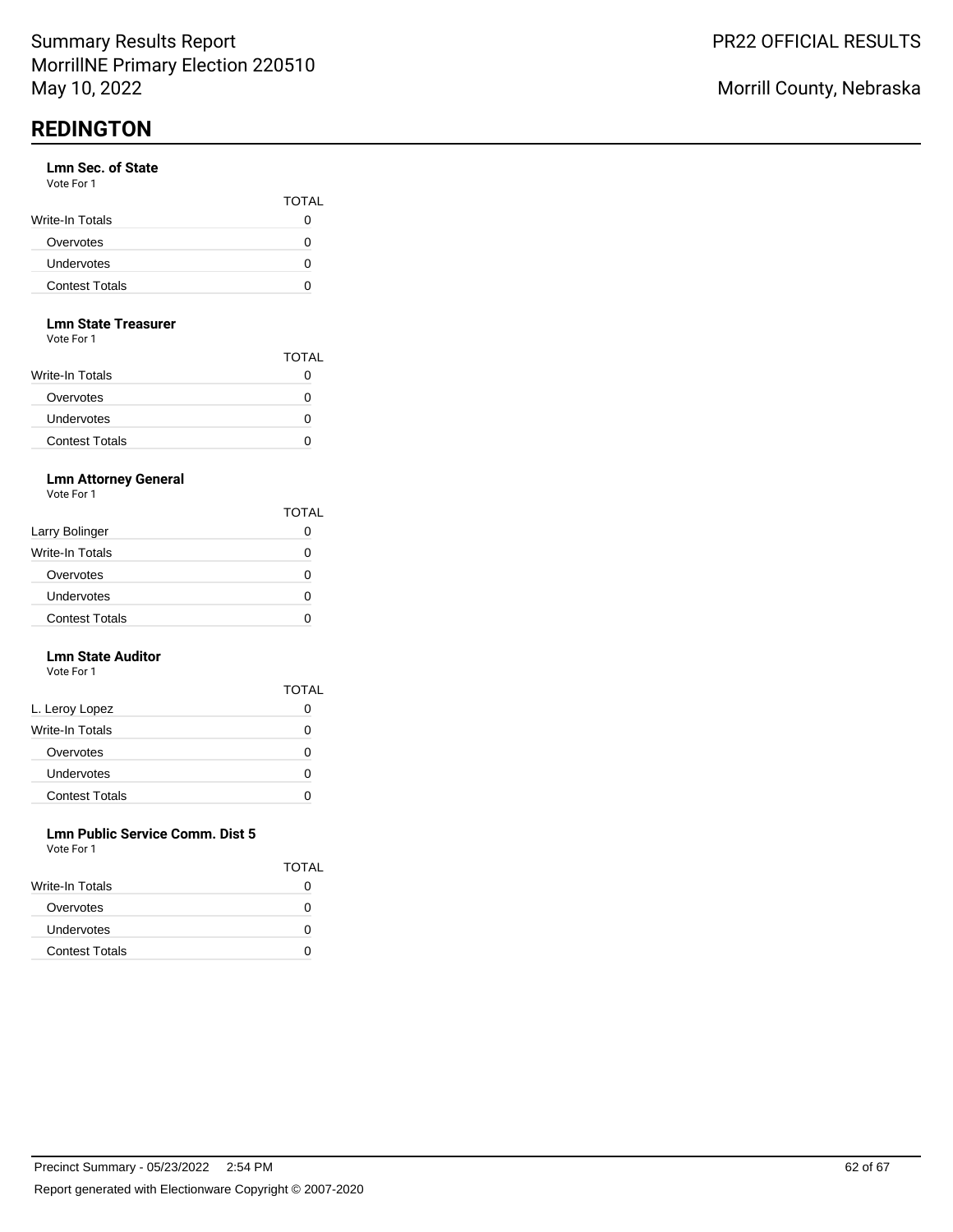## **Member of State BOE Dist 7**

Vote For 1

|                       | TOTAI |
|-----------------------|-------|
| Robin Stevens         | 4     |
| Pat Moore             | 10    |
| Elizabeth Tegtmeier   | 16    |
| Write-In Totals       | O     |
| Overvotes             | ი     |
| Undervotes            | 4     |
| <b>Contest Totals</b> | 34    |

#### **University of NE Regents Dist 7** Vote For 1

| Matt Williams         | TOTAL<br>12 |
|-----------------------|-------------|
| Nolan Gurnsey         | 1           |
| Kathy Wilmot          | 18          |
| Write-In Totals       | 0           |
| Overvotes             | O           |
| Undervotes            | 3           |
| <b>Contest Totals</b> | 34          |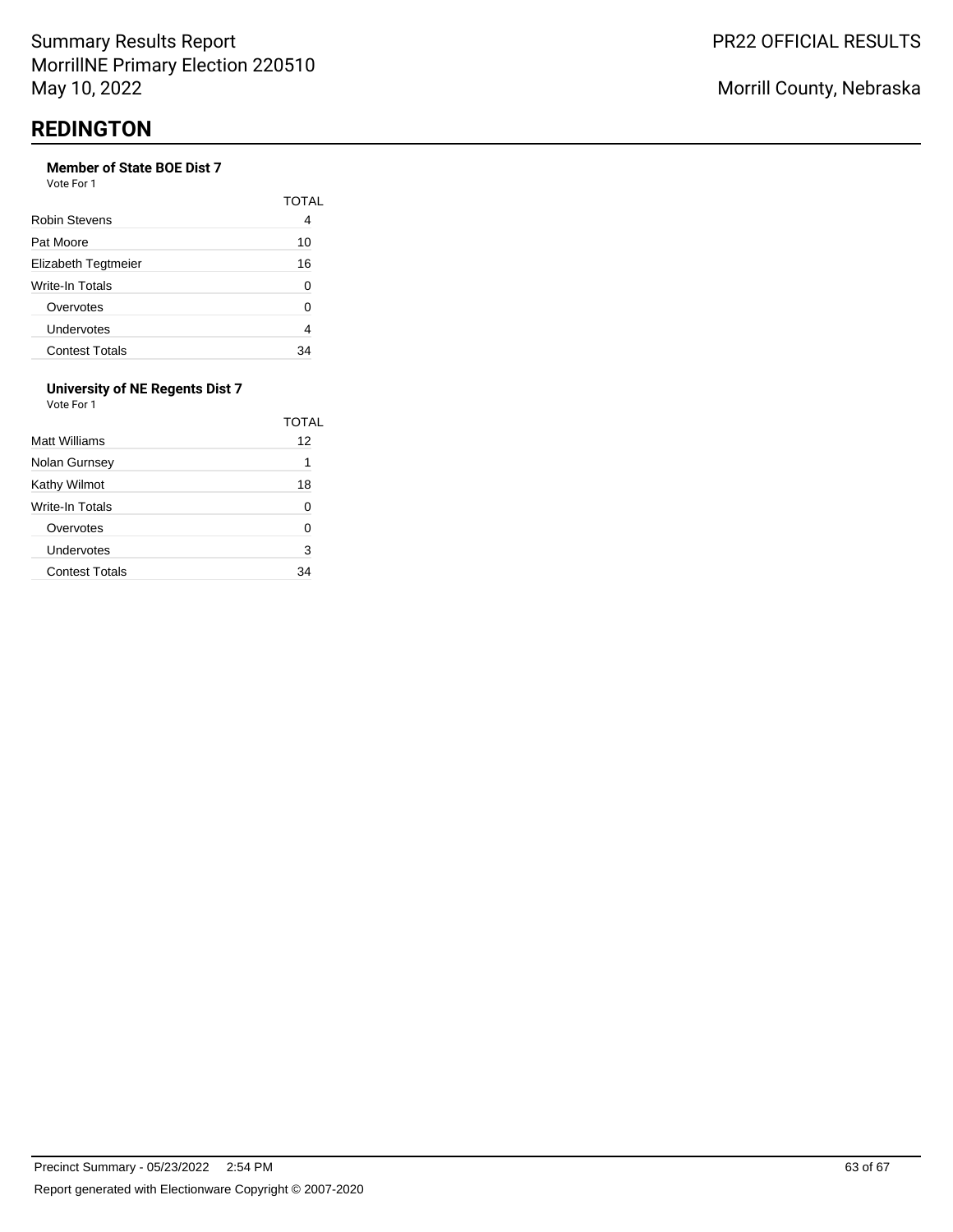# Summary Results Report MorrillNE Primary Election 220510 May 10, 2022

# **NonPartisan-Partisan**

| <b>Statistics</b>                       | TOTAI |
|-----------------------------------------|-------|
| <b>Ballots Cast - Total</b>             | O     |
| Ballots Cast - Republican Party         | O     |
| <b>Ballots Cast - Democratic Party</b>  | O     |
| <b>Ballots Cast - Libertarian Party</b> | O     |
| Ballots Cast - Legal Marijuana NOW      | O     |
| Ballots Cast - Nonpartisan              | O     |
| <b>Ballots Cast - Blank</b>             |       |

### **Rep Congress Dist. 3**

Vote For 1

|                       | TOTAL |
|-----------------------|-------|
| Adrian Smith          |       |
| Mike Calhoun          | O     |
| Write-In Totals       | U     |
| Overvotes             | O     |
| Undervotes            | U     |
| <b>Contest Totals</b> | O     |
|                       |       |

# **Dem Congress Dist. 3**

Vote For 1

| .                     |              |
|-----------------------|--------------|
|                       | <b>TOTAL</b> |
| David J. Else         |              |
| Daniel M. Wik         |              |
| Write-In Totals       | O            |
| Overvotes             | ∩            |
| Undervotes            |              |
| <b>Contest Totals</b> |              |
|                       |              |

## **Dem Governor**

Vote For 1

|                       | TOTAL        |
|-----------------------|--------------|
| Carol Blood           | $\mathbf{I}$ |
| Roy A. Harris         | O            |
| Write-In Totals       | U            |
| Overvotes             | ∩            |
| Undervotes            | O            |
| <b>Contest Totals</b> |              |

### **Dem Sec. of State**

Vote For 1

| TOTAL        |
|--------------|
| 0            |
| 0            |
| $\mathbf{I}$ |
|              |
|              |

# Morrill County, Nebraska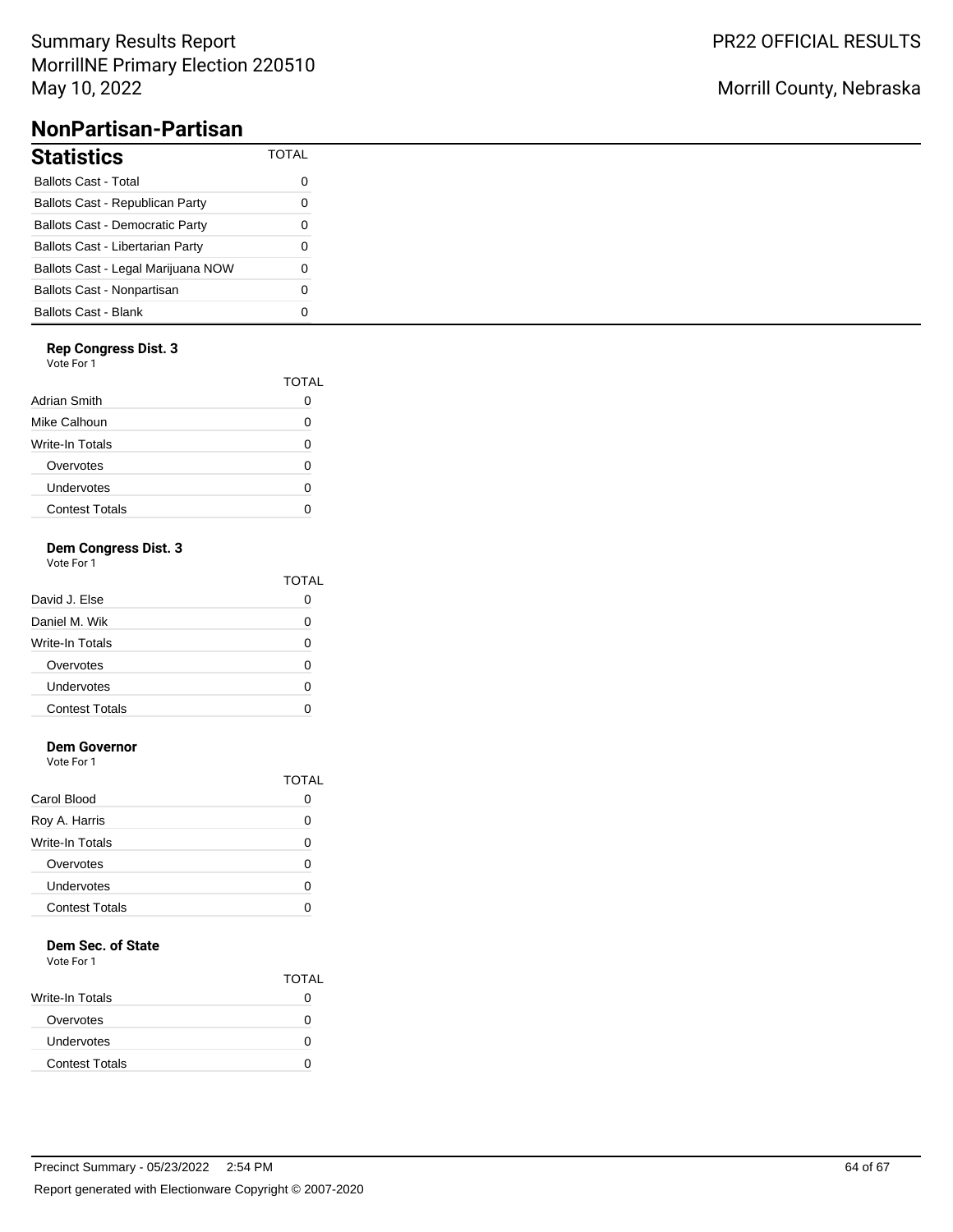# **NonPartisan-Partisan**

#### **Dem State Treasurer** Vote For 1

| <b>VALLET LITTLE</b>  |              |
|-----------------------|--------------|
|                       | <b>TOTAL</b> |
| Write-In Totals       |              |
| Overvotes             |              |
| <b>Undervotes</b>     |              |
| <b>Contest Totals</b> |              |

#### **Dem Attorney General**

Vote For 1

|                       | TOTAL |
|-----------------------|-------|
| Write-In Totals       |       |
| Overvotes             |       |
| Undervotes            |       |
| <b>Contest Totals</b> |       |

# **Dem State Auditor**

Vote For 1

|                       | <b>TOTAL</b>      |
|-----------------------|-------------------|
| Write-In Totals       | 0                 |
| Overvotes             | $\mathbf{I}$      |
| Undervotes            | $\mathbf{\Omega}$ |
| <b>Contest Totals</b> |                   |

## **Dem Public Service Comm. Dist 5**

Vote For 1

| Write-In Totals<br>Overvotes<br>0<br>Undervotes | TOTAI |
|-------------------------------------------------|-------|
|                                                 |       |
|                                                 |       |
|                                                 |       |
| <b>Contest Totals</b>                           |       |

### **Lib Congress Dist. 3**

Vote For 1

|                       | TOTAL |
|-----------------------|-------|
| Write-In Totals       |       |
| Overvotes             |       |
| Undervotes            |       |
| <b>Contest Totals</b> |       |

#### **Lib Governor** Vote For 1

|                        | TOTAL |
|------------------------|-------|
| Scott Zimmerman        |       |
| <b>Write-In Totals</b> |       |
| Overvotes              |       |
| Undervotes             |       |
| <b>Contest Totals</b>  |       |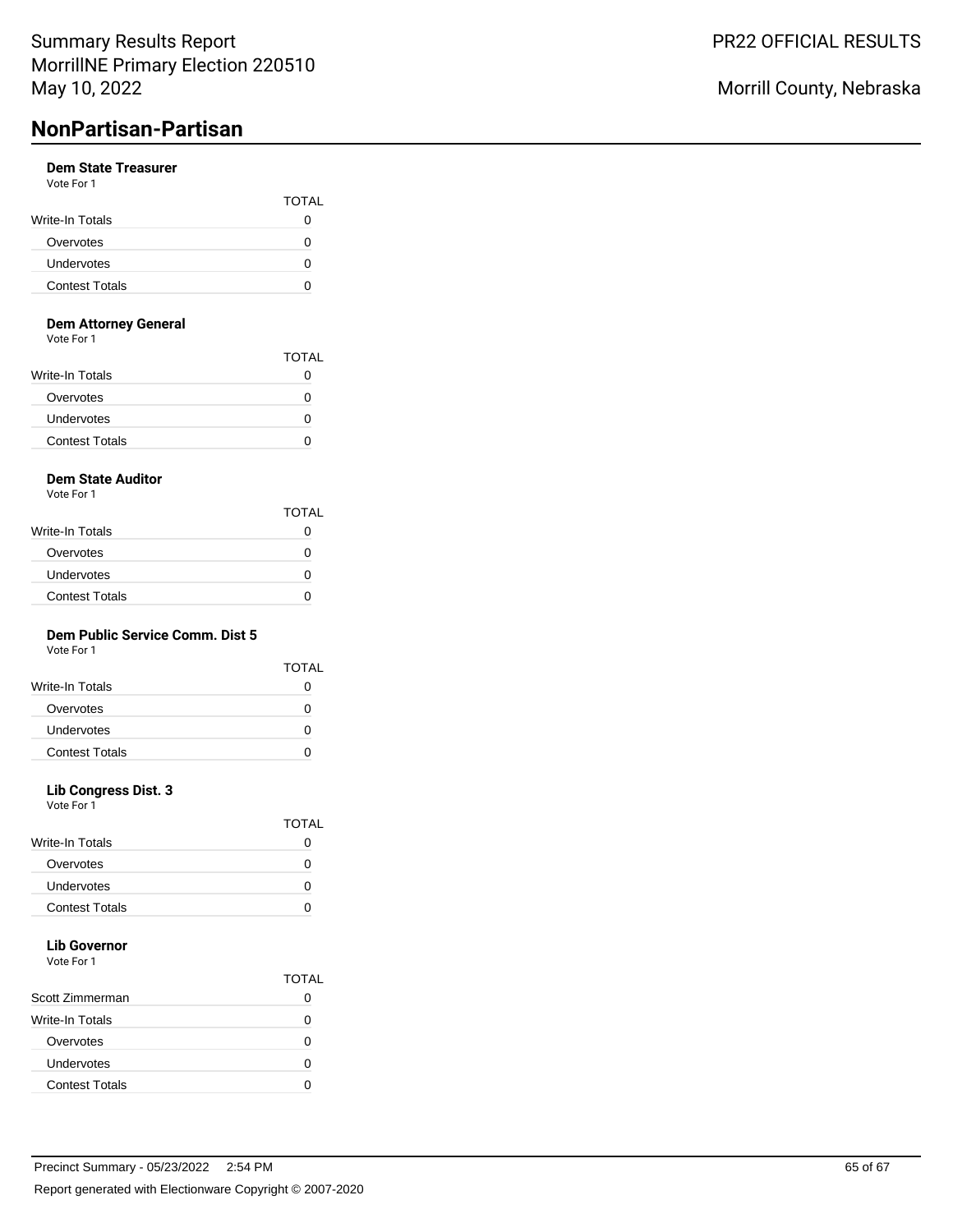# **NonPartisan-Partisan**

#### **Lib Sec. of State** Vote For 1

| .                     | <b>TOTAL</b> |
|-----------------------|--------------|
| Write-In Totals       |              |
| Overvotes             |              |
| <b>Undervotes</b>     |              |
| <b>Contest Totals</b> |              |

### **Lib State Treasurer**

Vote For 1

|                        | TOTAL |
|------------------------|-------|
| Katrina Tomsen         |       |
| <b>Write-In Totals</b> |       |
| Overvotes              | O     |
| Undervotes             |       |
| <b>Contest Totals</b>  |       |
|                        |       |

# **Lib Attorney General**

Vote For 1

|                        | <b>TOTAL</b> |
|------------------------|--------------|
| <b>Write-In Totals</b> |              |
| Overvotes              |              |
| Undervotes             |              |
| <b>Contest Totals</b>  |              |

#### **Lib State Auditor** Vote For 1

| .                     | TOTAL    |
|-----------------------|----------|
| Gene Siadek           |          |
| Write-In Totals       | O        |
| Overvotes             | O        |
| Undervotes            | $\lceil$ |
| <b>Contest Totals</b> |          |

### **Lib Public Service Comm. Dist 5**

Vote For 1

|                       | TOTAL |
|-----------------------|-------|
| Write-In Totals       |       |
| Overvotes             |       |
| Undervotes            |       |
| <b>Contest Totals</b> |       |
|                       |       |

### **Lmn Congress Dist. 3**

|                       | TOTAL |
|-----------------------|-------|
| Mark Elworth, Jr.     |       |
| Write-In Totals       | O     |
| Overvotes             | n     |
| Undervotes            | 0     |
| <b>Contest Totals</b> |       |